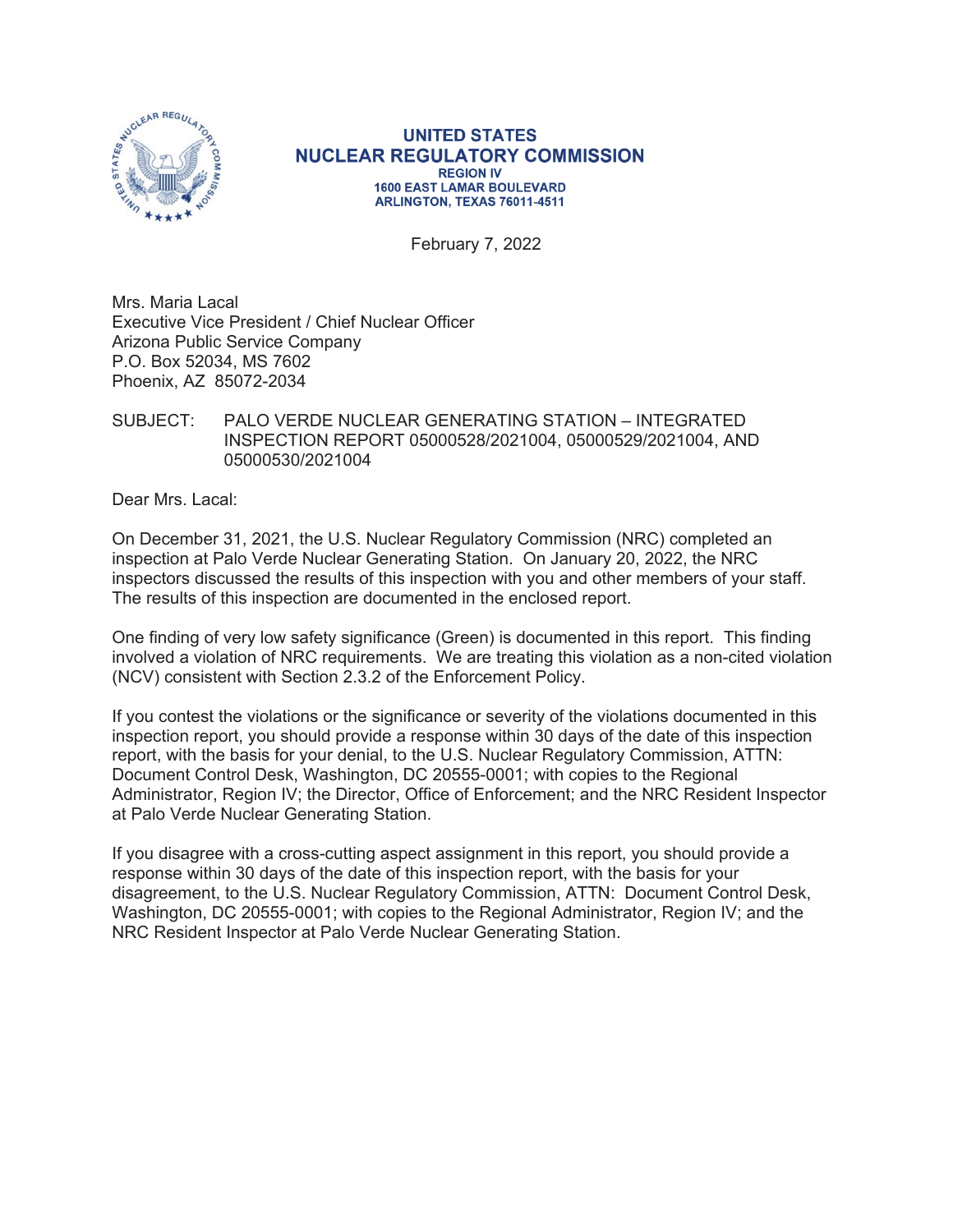This letter, its enclosure, and your response (if any) will be made available for public inspection and copying at http://www.nrc.gov/reading-rm/adams.html and at the NRC Public Document Room in accordance with Title 10 of the *Code of Federal Regulations* 2.390, "Public Inspections, Exemptions, Requests for Withholding."

Sincerely,

And Signed by Agrawal, Ami on 02/07/22

Ami N. Agrawal, Acting Chief Reactor Projects Branch D Division of Reactor Projects

Docket Nos. 05000528 and 05000529 and 05000530 License Nos. NPF-41 and NPF-51 andNPF-74

Enclosure: As stated

cc w/ encl: Distribution via LISTSERV®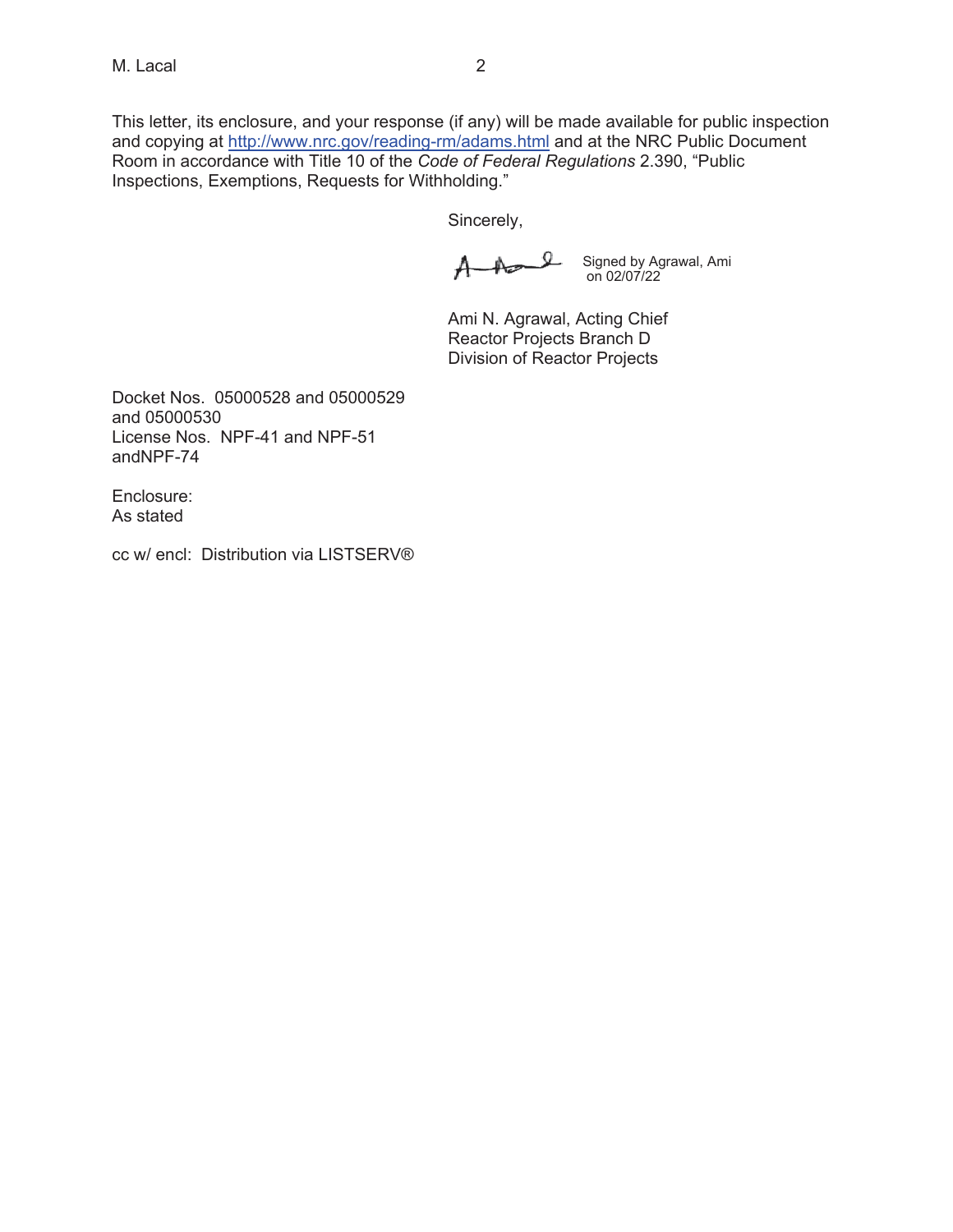PALO VERDE NUCLEAR GENERATING STATION – INTEGRATED INSPECTION REPORT 05000528/2021004, 05000529/2021004, AND 05000530/2021004 – DATED JANUARY 7, 2022

#### **DISTRIBUTION:**

SMorris, RA JMonninger, DRA MHay, DRP NTaylor, DRP RLantz, DRS JDixon, DRS DCylkowski, RC LHowell, RIV/OEDO VDricks, ORA LWilkins, OCA SLingam, NRR AMoreno, RIV/OCA RAlexander, RSLO FRamirez, IPAT AAgrawal, DRP ASanchez, DRP JFreeman, DRP LMerker, DRP NCuevas, DRP ELantz, DRP YDubay, DRP BCorrell, IPAT LFlores, IPAT R4Enforcement

#### ADAMS ACCESSION NUMBER: ML22021B651

| <b>A</b>      | <b>SUNSI Review</b><br>ASanchez | 夸<br>Non-Sensitive<br>Sensitive |             | <b>Publicly Available</b> | Non-Publicly Available |                   |
|---------------|---------------------------------|---------------------------------|-------------|---------------------------|------------------------|-------------------|
| <b>OFFICE</b> | SRI:DRP/D                       | RI:DRP/D                        | RI:DRP/D    | <b>BC:DRS/EB2</b>         | ABC:DRS/OB             | <b>BC:DRS/RCB</b> |
| <b>NAME</b>   | LMerker/LNM                     | ELantz/ERL                      | NCuevas/NXC | ASiwy/ADS                 | HGepford/HJG           | MHaire/MSH        |
| <b>DATE</b>   | 02/03/2022                      | 01/24/2022                      | 01/25/2022  | 01/28/2022                | 01/24/2022             | 01/24/2022        |
| <b>OFFICE</b> | TL:DRS/IPAT                     | <b>BC:DNMS/RIB</b>              | DRS/EB1     | SPE:DRP/D                 | <b>BC:DRP/D</b>        |                   |
| <b>NAME</b>   | FRamirez/FCR                    | JEvans/JEE                      | VGaddy/VGG  | ASanchez/AAS              | AAgrawal               |                   |
| <b>DATE</b>   | 01/25/2022                      | 01/25/2022                      | 01/25/2022  | 02/04/2022                | 02/07/2022             |                   |

OFFICIAL RECORD COPY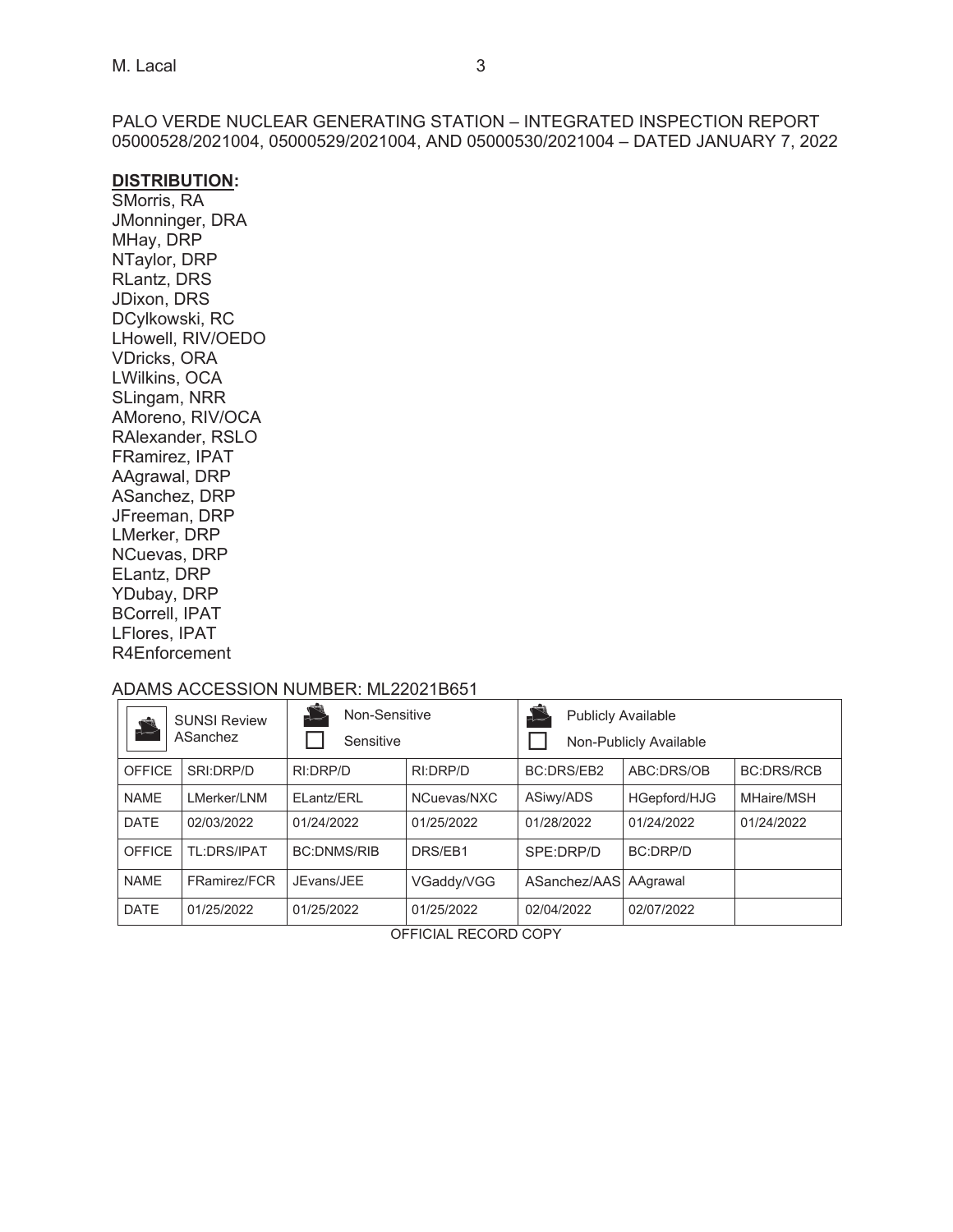# **U.S. NUCLEAR REGULATORY COMMISSION Inspection Report**

| <b>Docket Numbers:</b>                 | 05000528, 05000529 and 05000530                                                                                                                                                                                                                                                                                                                                                                                     |
|----------------------------------------|---------------------------------------------------------------------------------------------------------------------------------------------------------------------------------------------------------------------------------------------------------------------------------------------------------------------------------------------------------------------------------------------------------------------|
| License Numbers:                       | NPF-41, NPF-51 and NPF-74                                                                                                                                                                                                                                                                                                                                                                                           |
| <b>Report Numbers:</b>                 | 05000528/2021004, 05000529/2021004 and 05000530/2021004                                                                                                                                                                                                                                                                                                                                                             |
| Enterprise Identifier: I-2021-004-0123 |                                                                                                                                                                                                                                                                                                                                                                                                                     |
| Licensee:                              | Arizona Public Service Company                                                                                                                                                                                                                                                                                                                                                                                      |
| Facility:                              | Palo Verde Nuclear Generating Station                                                                                                                                                                                                                                                                                                                                                                               |
| Location:                              | Tonopah, AZ                                                                                                                                                                                                                                                                                                                                                                                                         |
| <b>Inspection Dates:</b>               | October 1, 2021 to December 31, 2021                                                                                                                                                                                                                                                                                                                                                                                |
| Inspectors:                            | L. Merker, Senior Resident Inspector<br>E. Lantz, Resident Inspector<br>N. Cuevas, Resident Inspector<br>J. Drake, Senior Reactor Inspector<br>N. Greene, Senior Health Physicist<br>M. Hayes, Operations Engineer<br>S. Hedger, Sr Emergency Preparedness Inspector<br>G. Pick, Senior Reactor Inspector<br>J. O'Donnell, Senior Health Physicist<br>D. Antonangeli, Health Physicist<br>J. Lee, Reactor Inspector |
| Approved By:                           | Ami N. Agrawal, Acting Chief<br>Reactor Projects Branch D<br><b>Division of Reactor Projects</b>                                                                                                                                                                                                                                                                                                                    |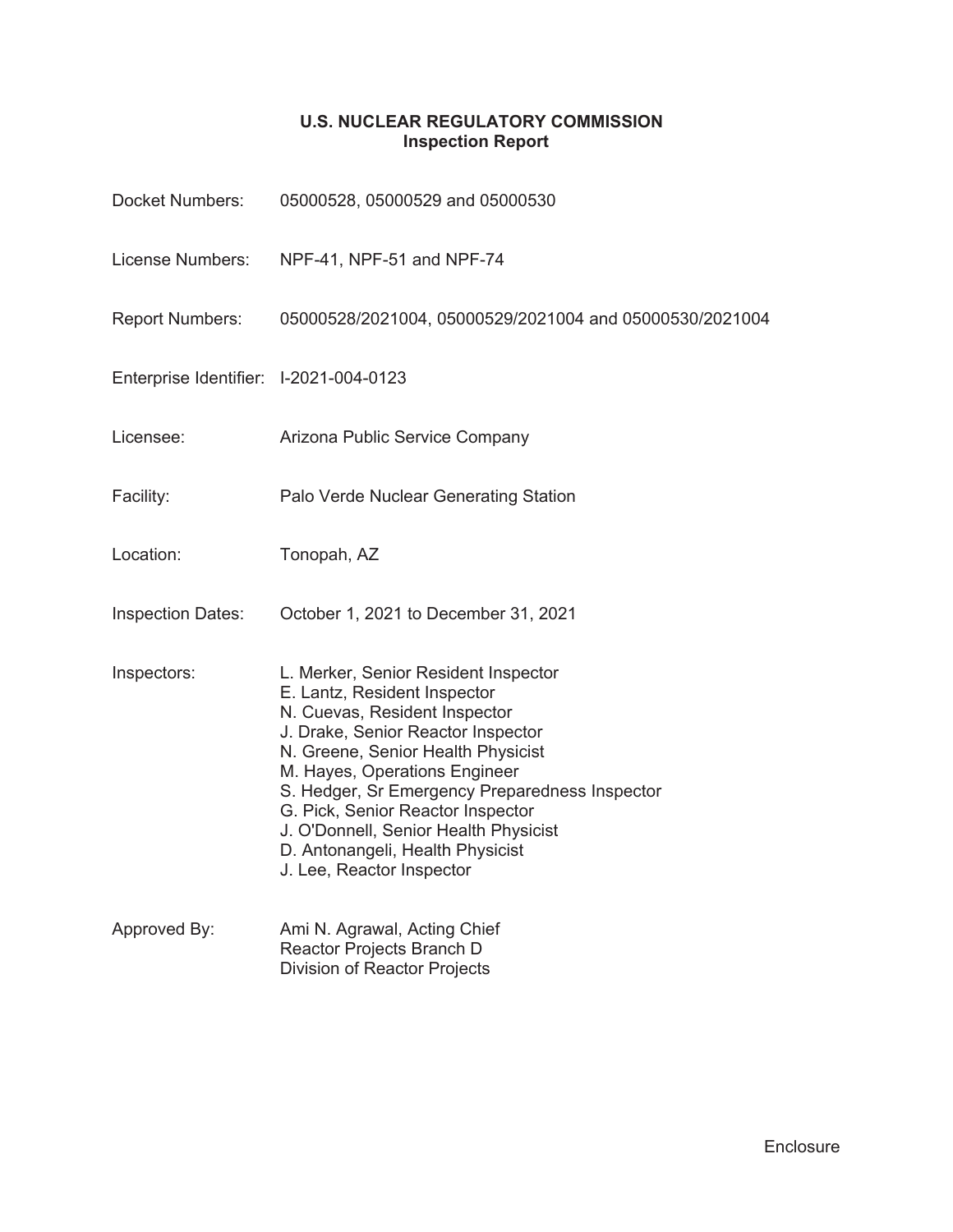#### **SUMMARY**

The U.S. Nuclear Regulatory Commission (NRC) continued monitoring the licensee's performance by conducting an integrated inspection at Palo Verde Nuclear Generating Station, in accordance with the Reactor Oversight Process. The Reactor Oversight Process is the NRC's program for overseeing the safe operation of commercial nuclear power reactors. Refer to https://www.nrc.gov/reactors/operating/oversight.html for more information. A licenseeidentified non-cited violation is documented in report section: 71152.

## **List of Findings and Violations**

|             | Failure to Identify and Correct Exposed Rebar in Steam Generator Pedestals in a Timely |                      |           |
|-------------|----------------------------------------------------------------------------------------|----------------------|-----------|
| Manner      |                                                                                        |                      |           |
| Cornerstone | Significance                                                                           | <b>Cross-Cutting</b> | Report    |
|             |                                                                                        | Aspect               | Section   |
| Mitigating  | Green                                                                                  | $[H.8]$ -            | 71111.08P |
| Systems     | NCV 05000529/2021004-01                                                                | Procedure            |           |
|             | Open/Closed                                                                            | Adherence            |           |
|             | The inspectors identified a Green, non-cited violation of 10 CFR Part 50, Appendix B,  |                      |           |

Criterion XVI, for the licensee's failure to identify an issue associated with the steam generator pedestals in Unit 2 as a condition adverse to quality and correct the condition. Title 10 CFR 50, Appendix B, Criterion XVI, "Corrective Actions," requires, in part, that measures shall be established to assure that conditions adverse to quality, such as failures, malfunctions, deficiencies, deviations, defective material and equipment, and nonconformance are promptly identified and corrected.

# **Additional Tracking Items**

None.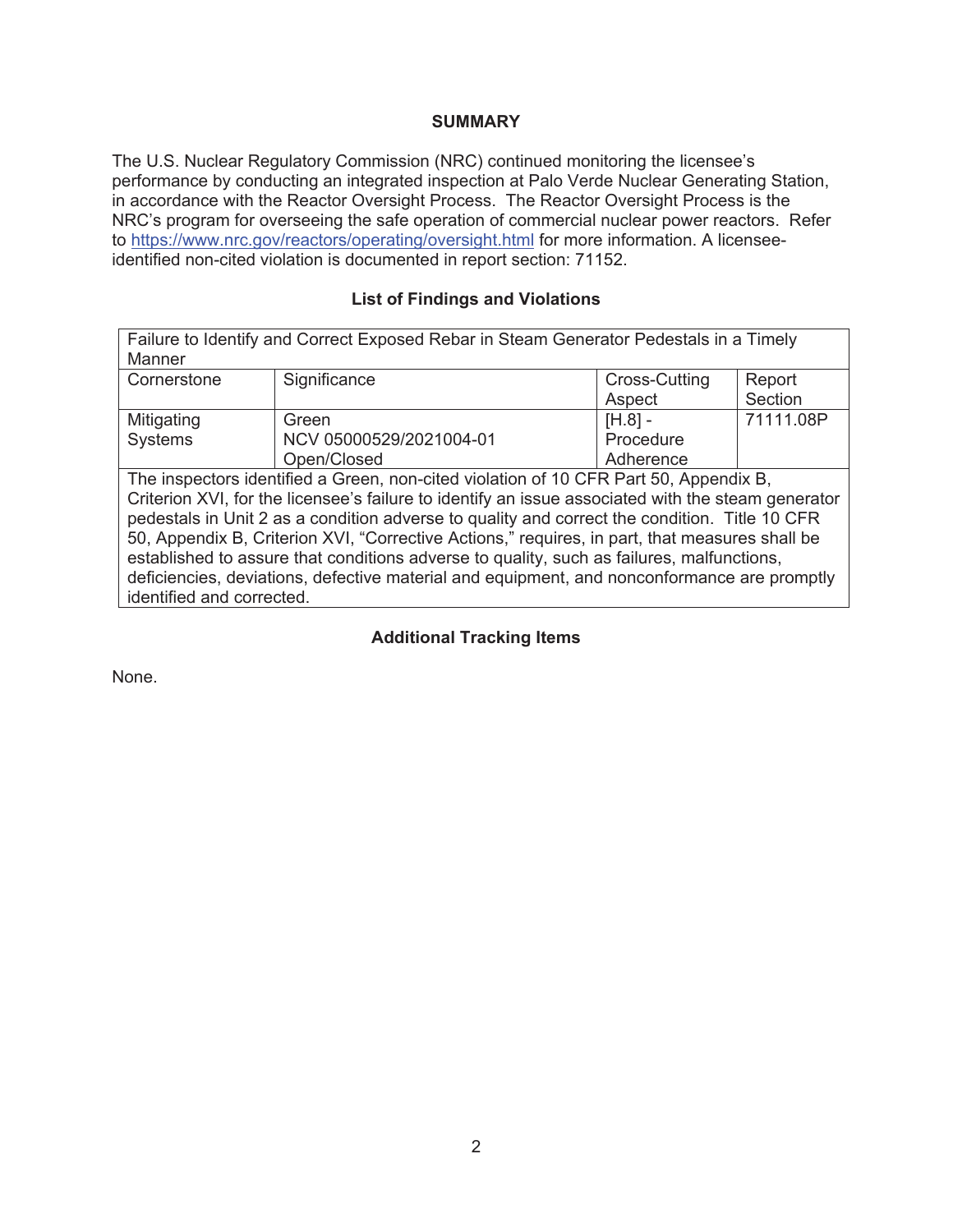## **PLANT STATUS**

Unit 1 operated at or near full power for the duration of the inspection period.

Unit 2 entered the inspection period at approximately 89 percent power during a coastdown for refueling outage 2R23. On October 9, 2021, the unit was shut down for the refueling outage. On November 10, 2021, the unit reached criticality and returned to full power on November 14, 2021. The unit remained at full power for the remainder of the inspection period.

Unit 3 entered the inspection period at or near full power. On December 6, 2021, the unit automatically tripped on low departure from nucleate boiling ratio as a result of control element assembly calculator penalty factors generated due to a dropped control element assembly during control element assembly manipulations. Unit 3 was restarted on December 9, 2021, and returned to full power on December 11, 2021, where it remained for the remainder of the inspection period.

## **INSPECTION SCOPES**

Inspections were conducted using the appropriate portions of the inspection procedures (IPs) in effect at the beginning of the inspection unless otherwise noted. Currently approved IPs with their attached revision histories are located on the public website at http://www.nrc.gov/readingrm/doc-collections/insp-manual/inspection-procedure/index.html. Samples were declared complete when the IP requirements most appropriate to the inspection activity were met consistent with Inspection Manual Chapter (IMC) 2515, "Light-Water Reactor Inspection Program - Operations Phase." The inspectors performed activities described in IMC 2515, Appendix D, "Plant Status," conducted routine reviews using IP 71152, "Problem Identification and Resolution," observed risk significant activities, and completed on-site portions of IPs. The inspectors reviewed selected procedures and records, observed activities, and interviewed personnel to assess licensee performance and compliance with Commission rules and regulations, license conditions, site procedures, and standards.

Starting on March 20, 2020, in response to the National Emergency declared by the President of the United States on the public health risks of the coronavirus (COVID-19), resident and regional inspectors were directed to begin telework and to remotely access licensee information using available technology. During this time, the resident inspectors performed periodic site visits each week, increasing the amount of time on site as local COVID-19 conditions permitted. As part of their onsite activities, resident inspectors conducted plant status activities as described in IMC 2515, Appendix D; observed risk significant activities; and completed on site portions of IPs. In addition, resident and regional baseline inspections were evaluated to determine if all or a portion of the objectives and requirements stated in the IP could be performed remotely. If the inspections could be performed remotely, they were conducted per the applicable IP. In some cases, portions of an IP were completed remotely and on site. The inspections documented below met the objectives and requirements for completion of the IP.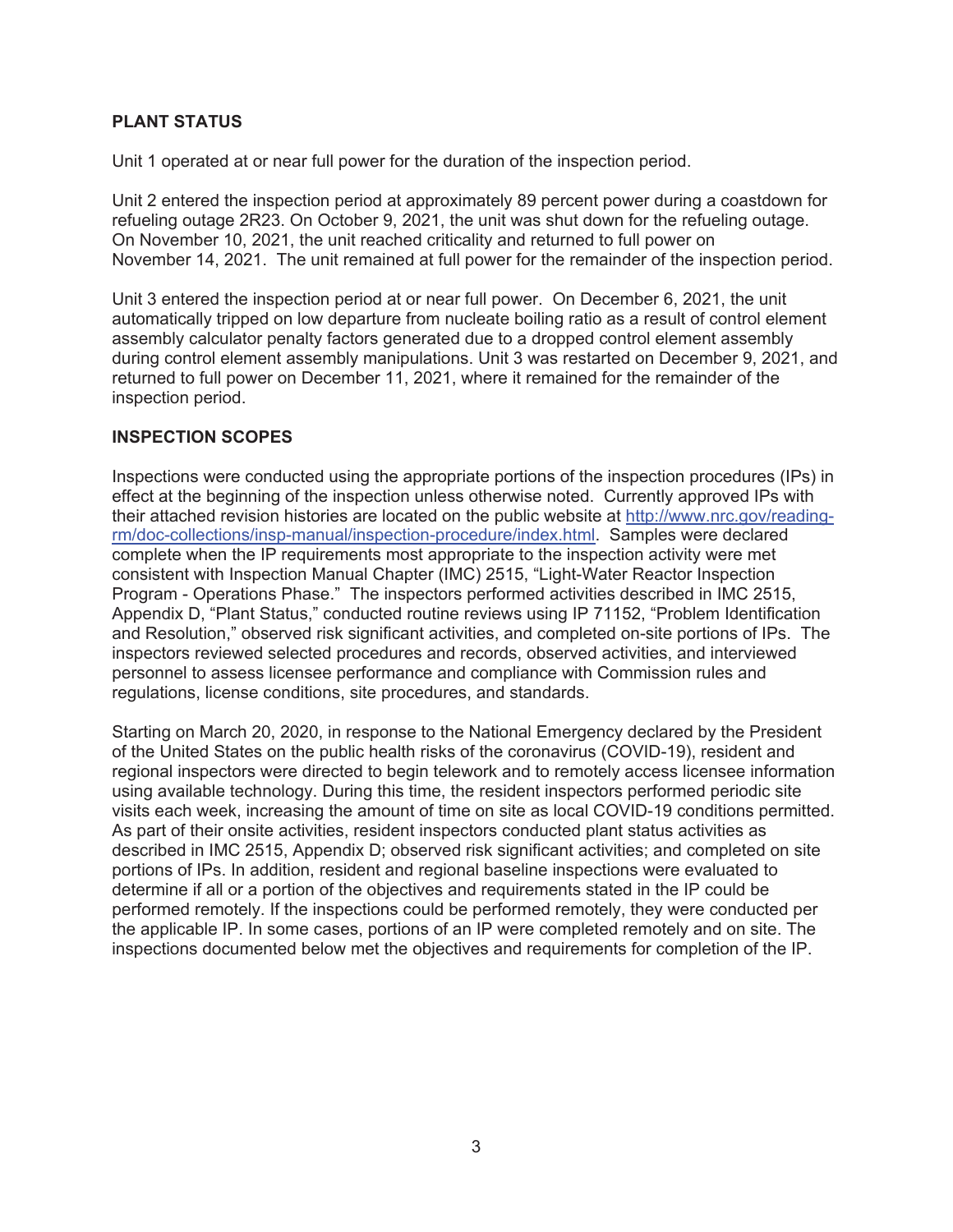## **REACTOR SAFETY**

#### 71111.01 - Adverse Weather Protection

#### External Flooding Sample (IP Section 03.03) (1 Sample)

(1) The inspectors evaluated readiness to cope with external flooding on December 28, 2021.

#### 71111.04 - Equipment Alignment

#### Partial Walkdown Sample (IP Section 03.01) (3 Samples)

The inspectors evaluated system configurations during partial walkdowns of the following systems/trains:

- (1) Unit 2, fuel pool cooling systems A and B, on October 14, 2021
- (2) Unit 1, auxiliary feedwater system B, on November 23, 2021
- $(3)$  Unit 3, control room essential air handling unit system B, on December 15, 2021

#### Complete Walkdown Sample (IP Section 03.02) (1 Sample)

(1) Unit 2, essential spray pond system B, on December 30, 2021

#### 71111.05 - Fire Protection

## Fire Area Walkdown and Inspection Sample (IP Section 03.01) (5 Samples)

The inspectors evaluated the implementation of the fire protection program by conducting a walkdown and performing a review to verify program compliance, equipment functionality, material condition, and operational readiness of the following fire areas:

- (1) Unit 2, upper cable spreading room, Fire Zone 20, on November 16, 2021
- (2) Unit 1, auxiliary feedwater pump rooms A and B, Fire Zones 72 and 73, on November 23, 2021
- (3) Unit 1, main turbine bearings and operating deck, Fire Zones TB9 and TB10, on November 23, 2021
- (4) Unit 3, class 1E 4kV switchgear B, Fire Zone 5B, on December 17, 2021
- (5) Unit 2, class 1E 4kV switchgear A and B, Fire Zones 5A and 5B, on December 22, 2021

#### Fire Brigade Drill Performance Sample (IP Section 03.02) (1 Sample)

(1) The inspectors evaluated fire brigade performance during an annual fire drill on October 5, 2021.

#### 71111.07A - Heat Sink Performance

#### Annual Review (IP Section 03.01) (2 Samples)

The inspectors evaluated readiness and performance of: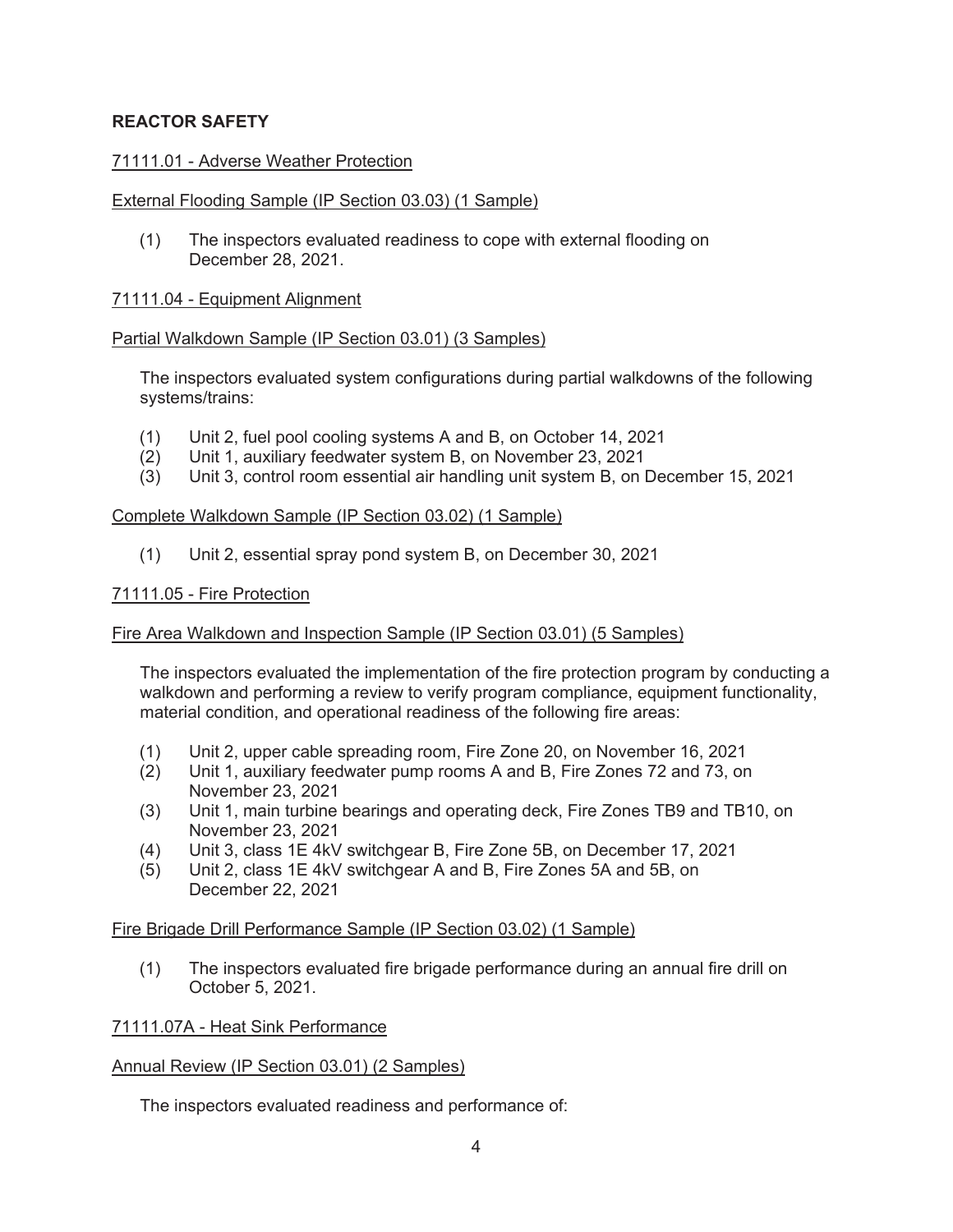- (1) Unit 2, emergency diesel generator A, lube oil heat exchanger, on October 22, 2021
- (2) Unit 2, emergency diesel generator A, jacket water heat exchanger, on October 22, 2021

#### 71111.08P - Inservice Inspection Activities (PWR)

PWR Inservice Inspection Activities Sample (IP Section 03.01) (1 Sample)

(1) The inspectors verified that the reactor coolant system boundary, steam generator tubes, reactor vessel internals, risk-significant piping system boundaries, and containment boundary are appropriately monitored for degradation and that repairs and replacements were appropriately fabricated, examined and accepted by reviewing the following activities from October 11, 2021 to October 22, 2021:

03.01.a - Nondestructive Examination and Welding Activities.

- Ultrasonic Examination:
	- o Shutdown Cooling Loop 2, Elbow to Pipe Weld 22-5
	- o Shutdown Cooling Loop 2, Pipe to Elbow Weld 22-6
	- o Shutdown Cooling Loop 2, Elbow to Pipe Weld 22-7
	- o Shutdown Cooling Loop 2, Pipe to Pipe Weld 22-31
- Dye Penetrate Examination:
	- o Reactor Coolant System, 2PRCEL096, 2A Drain Line pipe to valve
	- o Reactor Coolant System, 2PRCEL060, 1A Drain Line pipe to valve
- Visual 1 Examination
	- o Fuel Pool Cooling, Attachment Weld PC-5-H-11-W
- Visual 3 Examination:
	- o Fuel Pool Cooling, Pipe Support PC-5-H-11
- Welding:
	- o Steam Generator 1 Economizer Feedwater Isolation Valve, Weld 5256026-1
	- o Steam Generator 1 Economizer Feedwater Isolation Valve, Weld 5256026-2
	- o Steam Generator 1 Economizer Feedwater Isolation Valve, Weld 5256026-3
	- o Steam Generator 1 Economizer Feedwater Isolation Valve, Weld 5256026-4

 03.01.b - Pressurized-Water Reactor Vessel Upper Head Penetration Examination Activities.

- The inspectors reviewed or observed visual inspections for the following reactor head penetrations:
	- o RVCH Penetration 2 to 95.

03.01.c – Pressurized-Water Reactor Boric Acid Corrosion Control Activities.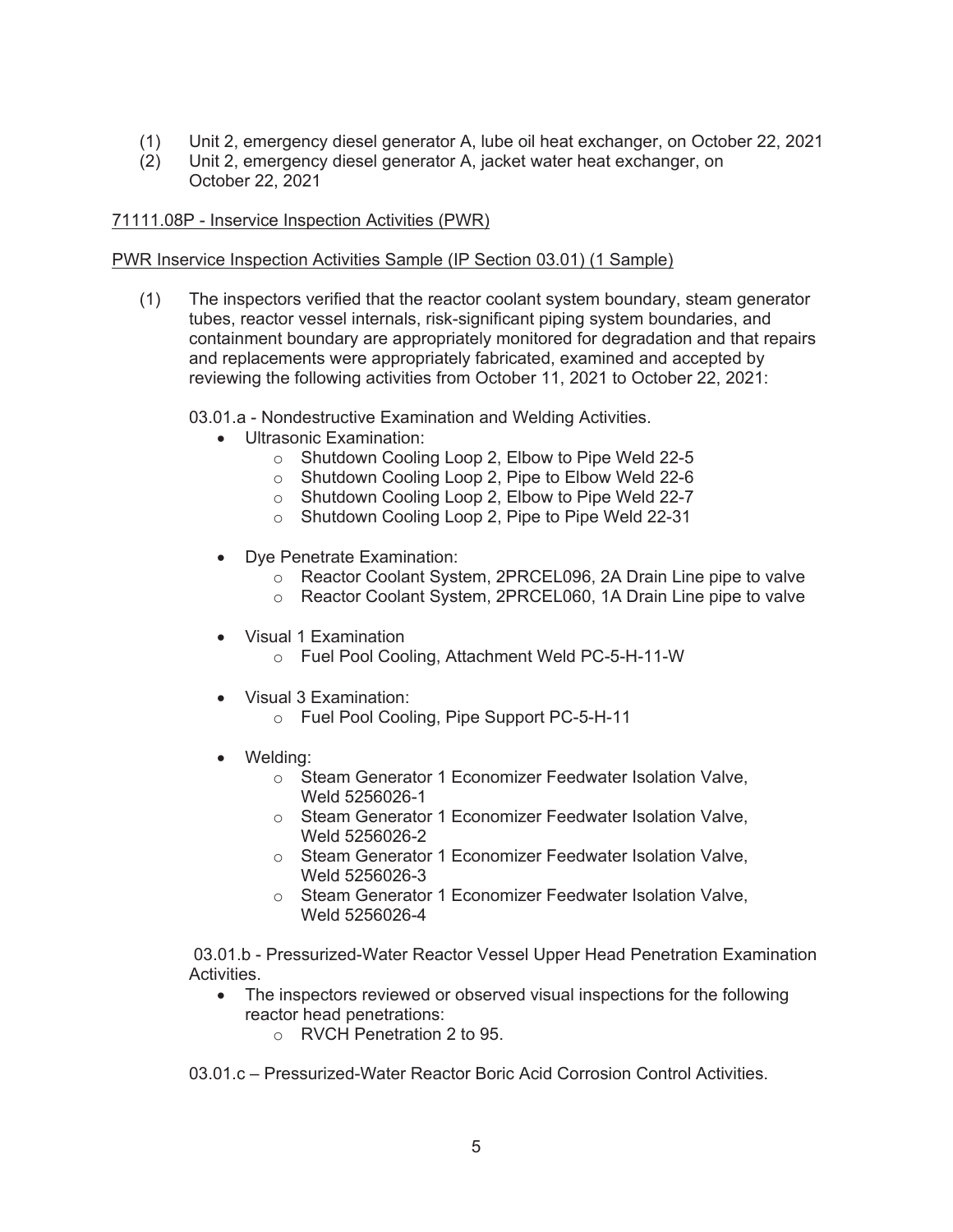• 21-05923, 21-05972, 21-06081, 21-06098, 21-06152, 21-06185, 21-06258, 21-06388, 21-06905, 21-06906, 21-06908, 21-06910, 21-06912, 21-07945, 21-07965, 21-09517, 21-09519, 21-10276, 21-10548, 21-10552, 21-10576

The inspectors reviewed 32 condition reports associated with inservice inspection activities and concluded that NDE/ISI related issues and operating experience are put into the corrective action program system at low levels to ensure conditions and problems are identified. No findings or violations of more than minor significance were identified.

# 71111.11A - Licensed Operator Requalification Program and Licensed Operator Performance

Requalification Examination Results (IP Section 03.03) (1 Sample)

(1) The inspectors reviewed and evaluated the licensed operator examination failure rates for the requalification annual operating exam administered on December 8, 2021.

# 71111.11Q - Licensed Operator Requalification Program and Licensed Operator Performance

## Licensed Operator Performance in the Actual Plant/Main Control Room (IP Section 03.01) (1 Sample)

- (1) The inspectors observed and evaluated licensed operator performance in the control room during the following activities:
	- Units 1 and 3 response following a partial loss of offsite power, on October 20, 2021
	- Unit 2 containment spray system A surveillance testing, on December 2, 2021

# Licensed Operator Requalification Training/Examinations (IP Section 03.02) (1 Sample)

(1) The inspectors observed and evaluated licensed operator requalification simulator training activities, on November 17, 2021

# 71111.12 - Maintenance Effectiveness

# Maintenance Effectiveness (IP Section 03.01) (4 Samples)

The inspectors evaluated the effectiveness of maintenance to ensure the following structures, systems, and components (SSCs) remain capable of performing their intended function:

- (1) Unit 1, troubleshooting and repairs for control element drive mechanism control system, subgroup 13 failure, on October 20, 2021
- (2) Unit 2, essential cooling water pump B breaker failure, on November 12, 2021
- (3) Unit 2, essential chiller system B maintenance during outage, on December 15, 2021
- (4) Unit 3, diverse auxiliary feedwater actuation systems A and B, on December 29, 2021

# 71111.13 - Maintenance Risk Assessments and Emergent Work Control

# Risk Assessment and Management Sample (IP Section 03.01) (3 Samples)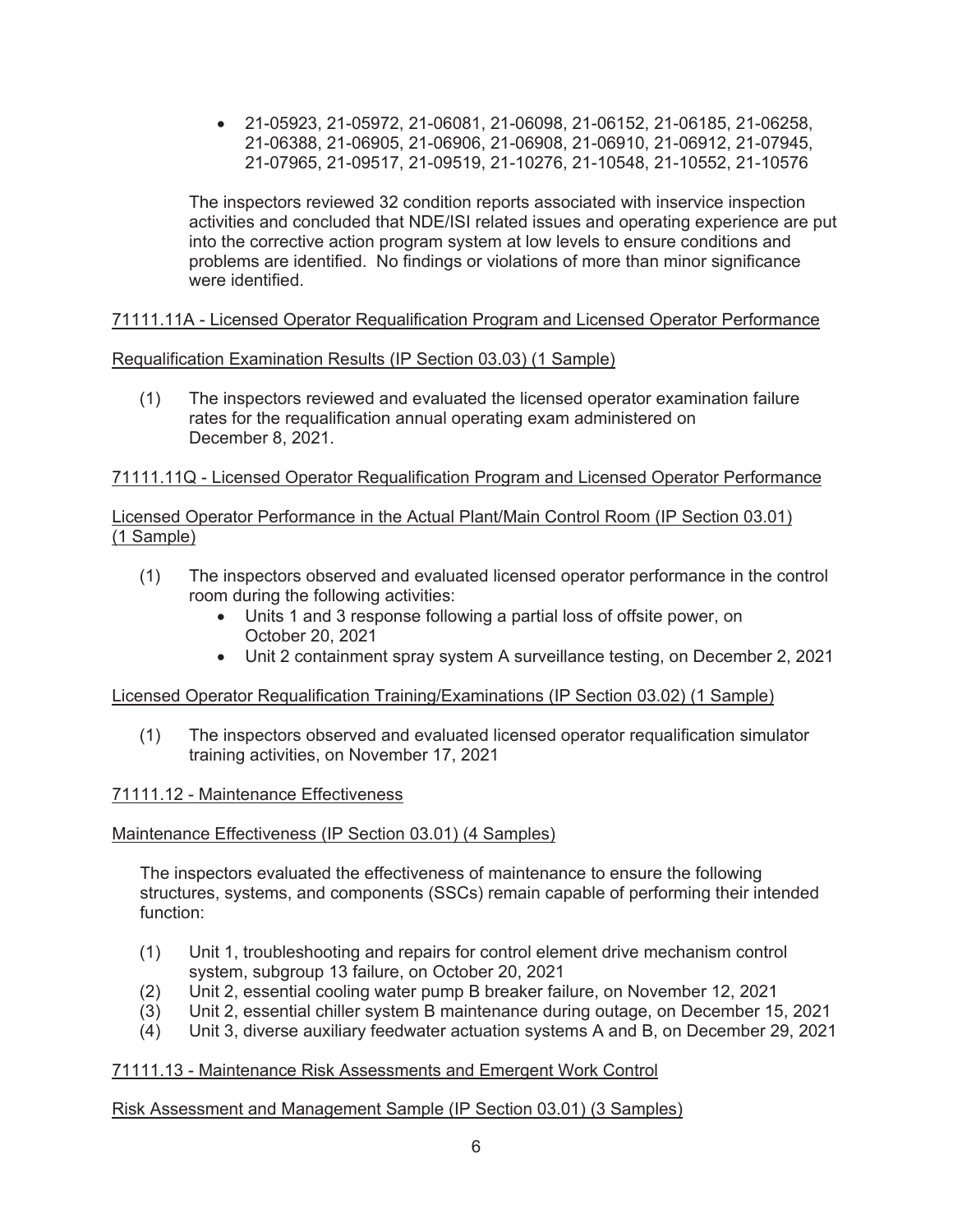The inspectors evaluated the accuracy and completeness of risk assessments for the following planned and emergent work activities to ensure configuration changes and appropriate work controls were addressed:

- (1) Unit 2, high risk for emergent replacement of failed power supply to engineered safety features actuation system auxiliary relay cabinet A, on November 17, 2021
- (2) Unit 1, risk assessment for emergent troubleshooting and correcting the cause of a spurious actuation for containment spray actuation signal channel D, on November 18, 2021
- (3) Unit 2, risk assessment for emergent replacement and testing of safety injection tank 2A vent valve reed switch, on November 22, 2021

## 71111.15 - Operability Determinations and Functionality Assessments

#### Operability Determination or Functionality Assessment (IP Section 03.01) (9 Samples)

The inspectors evaluated the licensee's justifications and actions associated with the following operability determinations and functionality assessments:

- (1) Units 1, 2, and 3, emergency diesel generators A and B operability determinations due to air intercooler bolt torque requirement discrepancies, on October 6, 2021
- (2) Unit 2, safety injection tank 1A operability determination due to nitrogen leakage, on November 11, 2021
- (3) Unit 2, essential spray pond system B operability determination after gasket replacement and water hammer event, on November 12, 2021
- (4) Unit 1, auxiliary feedwater systems A and B operability determinations after void discovery in flow transmitter lines, on December 1, 2021
- (5) Unit 2, motor driven auxiliary feedwater pump operability determination after high outboard horizontal bearing vibrations, on December 1, 2021
- (6) Unit 3, safety injection tank 2A fill and drain valve SIB-UV-611 operability determination for valve stroking closed outside of ASME OM Code reference range, on December 13, 2021
- (7) Unit 3, essential chiller B operability determination for low refrigerant level, on December 16, 2021
- (8) Unit 2, containment spray system B suction header valve SIB-V104 operability determination due to a reach rod failure during a surveillance test, on December 28, 2021
- (9) Unit 2, containment sump operability determination for unqualified coating on replacement containment evacuation speakers, on December 28, 2021

## 71111.18 - Plant Modifications

#### Temporary Modifications and/or Permanent Modifications (IP Section 03.01 and/or 03.02) (1 Sample)

The inspectors evaluated the following temporary or permanent modifications:

(1) Unit 2, permanent modification 21-11851-004 to remove the regenerative heat exchanger shell vent valves and sight glass, on October 27, 2021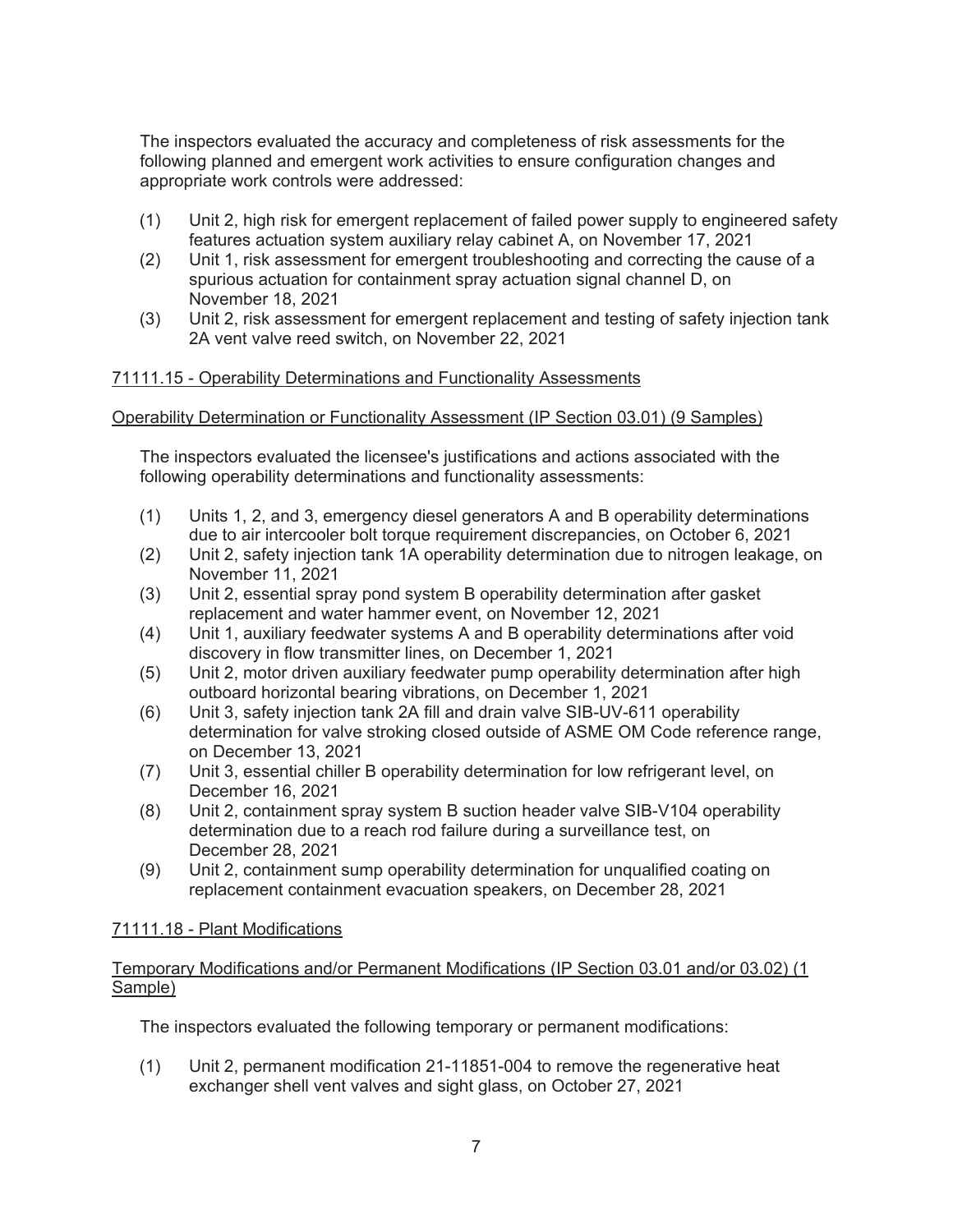## 71111.19 - Post-Maintenance Testing

## Post-Maintenance Test Sample (IP Section 03.01) (8 Samples)

The inspectors evaluated the following post-maintenance test activities to verify system operability and functionality:

- (1) Unit 2, emergency diesel generator A following maintenance outage, on October 3, 2021
- (2) Unit 2, containment spray system B suction header valve SIB-V104 following the replacement of a sheer pin on the reach rod, on October 22, 2021
- (3) Unit 2, essential spray pond system B gasket replacement following inline ultrasonic testing inspections, on October 27, 2021
- (4) Unit 2, control element drive mechanism control system power switch assembly retests following replacements, on November 9, 2021
- (5) Unit 3, high pressure safety injection system A flow control valve SIA-UV-627 following hand switch and circuit breaker contact replacements, on December 10, 2021
- (6) Unit 2, essential chiller system B following oil and refrigerant filter replacement and calibration of indicators and controls, on December 10, 2021
- (7) Unit 1, reactor trip switchgear D following reactor trip circuit breaker replacement, on December 14, 2021
- (8) Unit 2, atmospheric dump valve system B following nitrogen accumulator calibration, on December 22, 2021

#### 71111.20 - Refueling and Other Outage Activities

#### Refueling/Other Outage Sample (IP Section 03.01) (1 Sample)

(1) The inspectors evaluated the Unit 2 refueling outage 2R23 activities utilizing guidance from operating experience smart sample 2007/03, "Crane and Heavy Lift Inspection, Supplemental Guidance to [Inspection Procedure] 71111.20 and [Inspection Procedure] 71111.13," Revision 3, from October 8 through November 15, 2021.

#### 71111.22 - Surveillance Testing

The inspectors evaluated the following surveillance tests:

#### Surveillance Tests (other) (IP Section 03.01) (3 Samples)

- (1) Unit 3, essential cooling water pump B inservice testing, on November 16, 2021
- (2) Unit 3, essential chilled water pump B inservice testing, on November 16, 2021
- (3) Unit 2, containment spray system A inservice testing, on December 6, 2021

#### Containment Isolation Valve Testing (IP Section 03.01) (1 Sample)

(1) Unit 2, containment penetration valves for containment hydrogen concentration system A from recombiner isolation valve HPA-UV-5 and containment post-LOCA hydrogen monitor outlet isolation valve HPV-HV-7B, on October 19, 2021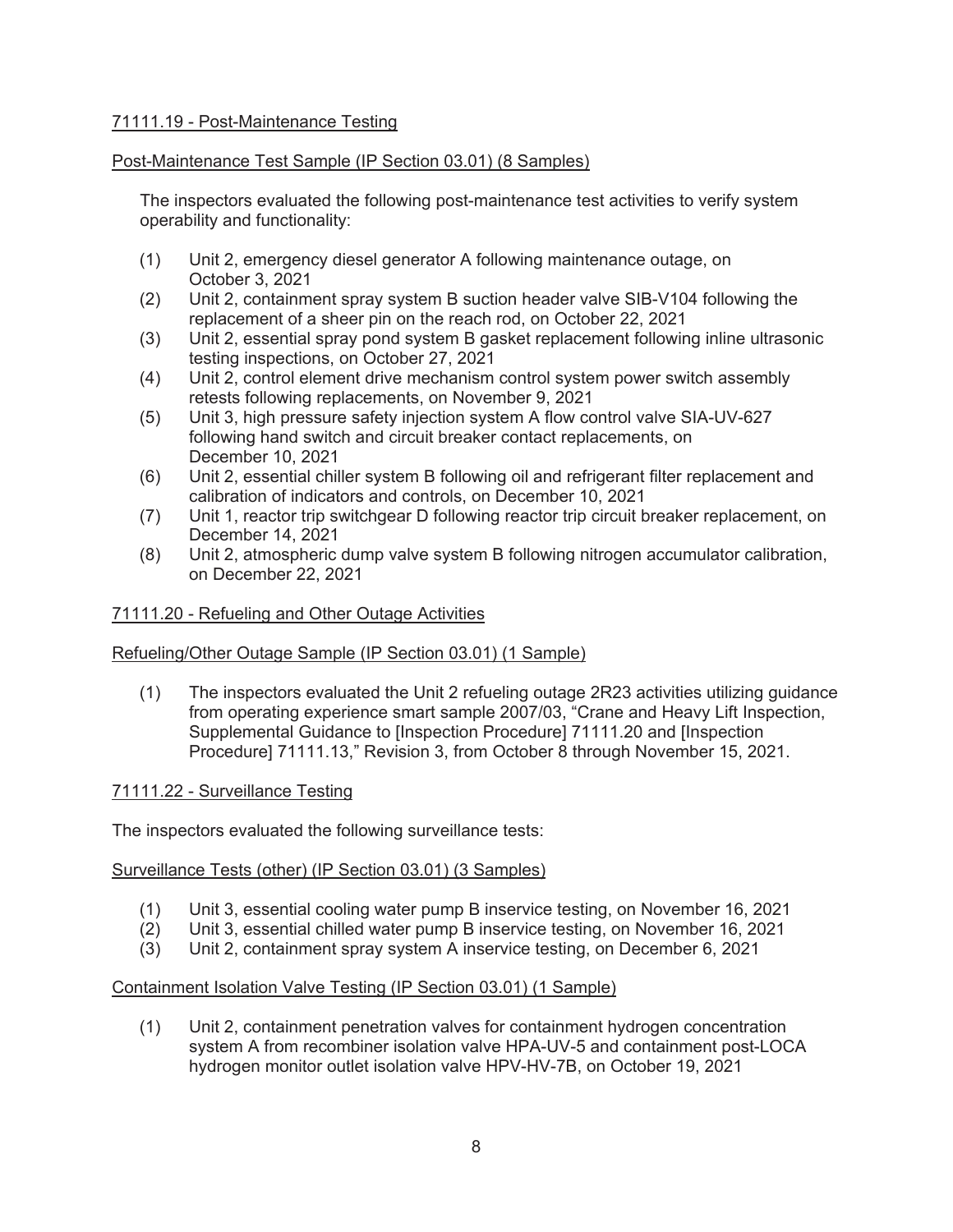## 71114.06 - Drill Evaluation

## Drill/Training Evolution Observation (IP Section 03.02) (1 Sample)

(1) The inspectors evaluated an emergency preparedness drill, on November 23, 2021.

## **RADIATION SAFETY**

#### 71124.01 - Radiological Hazard Assessment and Exposure Controls

#### Radiological Hazard Assessment (IP Section 03.01) (1 Sample)

(1) The inspectors evaluated how the licensee identifies the magnitude and extent of radiation levels and the concentrations and quantities of radioactive materials and how the licensee assesses radiological hazards.

#### Instructions to Workers (IP Section 03.02) (1 Sample)

(1) The inspectors reviewed the following:

#### Radiation Work Packages

- 2-3000-R23, "Control Element Assembly (CEA) Replacement," Revision 0
- 2-3319-R23, "Reactor Coolant Pump Maintenance w/ Motor Replacement," Revision 0
- 2-3502-R23, "Valve, Flange and Pump Maintenance and Inspection," Revision 0
- 2-3518-R23, "High Risk Minor Maintenance in the 120'/127' Regenerative Heat Exchanger Cubicle," Revision 0

## Electronic Alarming Dosimeter Alarms

- CR 2-21-11100, Spurious dose rate alarm while on Unit 2 Turbine Building Roof
- CR 2-21-11774, Unanticipated dose rate alarm during insulation removal for 2A Reactor Coolant Pump (RCP) loop drain in Unit 2
- CR 3-21-04318, Unanticipated dose rate alarm during activities in 2A RCP bay in Unit 3
- CR 3-21-05271, Unanticipated dose rate alarm during activities on 80' level of Unit 3 Containment Building

Labeling of Containers

- Yellow bags at Sea/Van City
- Sea/Van inside the Dry Active Waste Processing System (DAWPS) building
- B-25 Box in the DAWPS yard
- Sea/Van in the DAWPS yard

## Contamination and Radioactive Material Control (IP Section 03.03) (2 Samples)

The inspectors observed/evaluated the following licensee processes for monitoring and controlling contamination and radioactive material: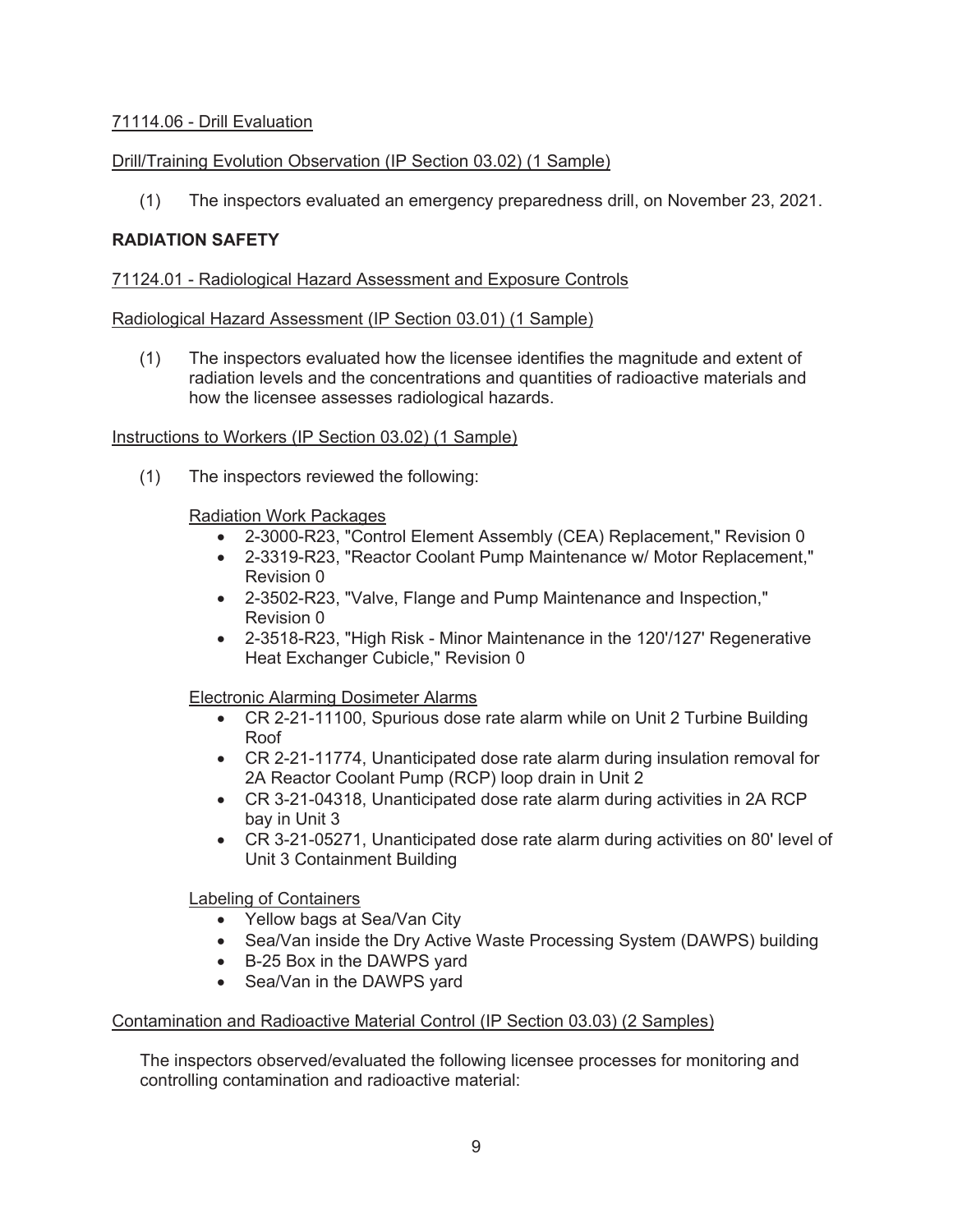- (1) Observed licensee surveys of potentially contaminated material leaving the Radiologically Controlled Area (RCA)
- (2) Observed workers exiting the Unit 2 Containment Building during a refueling outage

## Radiological Hazards Control and Work Coverage (IP Section 03.04) (4 Samples)

The inspectors evaluated in-plant radiological conditions during facility walkdowns and observation of radiological work activities. The inspectors also reviewed the following radiological work packages:

- (1) 2-3000-R23, "Control Element Assembly (CEA) Replacement," Revision 0
- (2) 2-3319-R23, "Reactor Coolant Pump Maintenance w/ Motor Replacement," Revision 0
- (3) 2-3502-R23, "Valve, Flange and Pump Maintenance and Inspection," Revision 0
- (4) 2-3518-R23, "High Risk Minor Maintenance in the 120'/127' Regenerative Heat Exchanger Cubicle," Revision 0

## High Radiation Area and Very High Radiation Area Controls (IP Section 03.05) (5 Samples)

The inspectors evaluated licensee controls of the following High Radiation Areas and Very High Radiation Areas:

- (1) Unit 2 Containment 80' level, Reactor Drain Tank Access
- (2) Unit 2 Containment 100' level, In-Core Instrument Access (Very High Radiation Area)
- (3) Unit 2 Containment 120' level, Regenerative Heat Exchanger Room
- (4) Unit 2 Containment 140' Deck, Reactor Vessel Closure Head Stand enclosure
- (5) Unit 2 Containment 140' Deck, Control Element Assembly (CEA) liner containment for CEA disassembly

Radiation Worker Performance and Radiation Protection Technician Proficiency (IP Section 03.06) (1 Sample)

(1) The inspectors evaluated radiation worker and radiation protection technician performance as it pertains to radiation protection requirements.

## 71124.02 - Occupational ALARA Planning and Controls

Implementation of ALARA and Radiological Work Controls (IP Section 03.03) (4 Samples)

The inspectors reviewed as low as reasonably achievable practices and radiological work controls. The inspectors reviewed the following activities:

- (1) RWP 2-3504, "R23 Minor Maintenance," Revision 00
- (2) RWP 2-3512, "Install/Remove Temporary Shielding," Revision 00
- (3) RWP 2-3000, "R23 Control Element Assembly (CEA) Replacement," Revision 01
- (4) RWP 2-3002, "Reactor Destack and Restack," Revision 08

#### Radiation Worker Performance (IP Section 03.04) (1 Sample)

The inspector observed the following activities: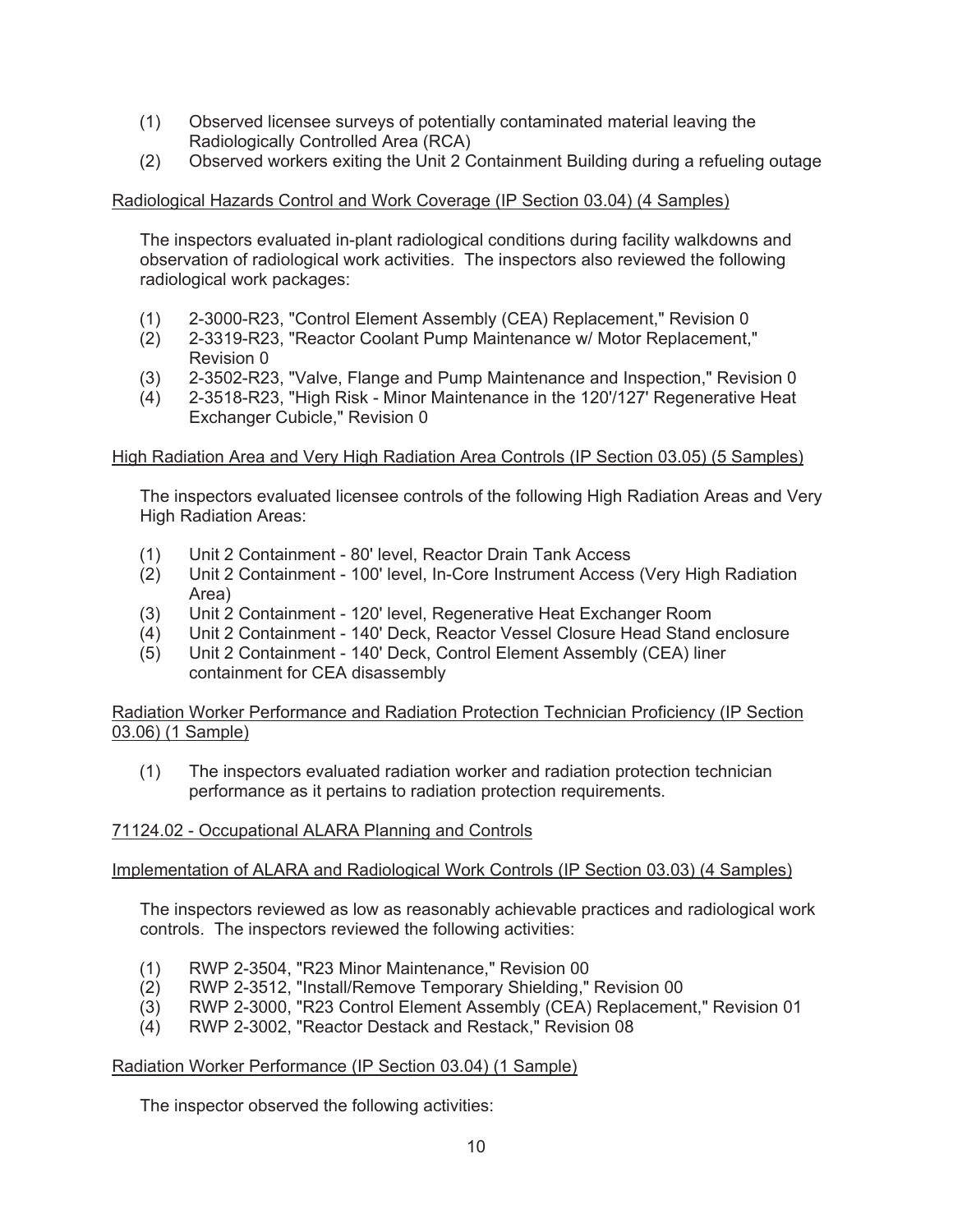- (1) Cutting up control element assemblies in containment
	- Calibration of a personnel monitor
	- Minor maintenance activities in containment
	- Installation and removal of temporary shielding
	- Surveillance of installed radiation monitoring instrumentation
	- Egress from the containment control area and the primary RCA exit

# 71124.03 - In-Plant Airborne Radioactivity Control and Mitigation

# Permanent Ventilation Systems (IP Section 03.01) (2 Samples)

The inspectors evaluated the configuration of the following permanently installed ventilation systems:

- (1) Unit 3 Control Room Essential Air Ventilation System
- (2) Unit 3 Fuel & Auxiliary Building Essential Air Ventilation System

## Temporary Ventilation Systems (IP Section 03.02) (1 Sample)

The inspectors evaluated the configuration of the following temporary ventilation systems:

(1) High efficiency particulate air filter unit, RP #0081, in service in unit 2 letdown heat exchanger room during welding activities.

# Use of Respiratory Protection Devices (IP Section 03.03) (1 Sample)

(1) The inspectors evaluated the licensee's use of respiratory protection devices.

## Self-Contained Breathing Apparatus for Emergency Use (IP Section 03.04) (1 Sample)

(1) The inspectors evaluated the licensee's use and maintenance of self-contained breathing apparatuses.

## 71124.05 - Radiation Monitoring Instrumentation

## Walkdowns and Observations (IP Section 03.01) (10 Samples)

The inspectors evaluated the following radiation detection instrumentation during plant walkdowns:

- (1) Alpha Beta Sample Counter, #3030P
- (2) RM-20 Ion Chamber Survey Meter, #1367
- (3) Thermo Scientific Small Article Monitor (SAM) 12, #667
- (4) iPCM-12, Personnel Contamination Monitor, #12028
- (5) RO-20AA Ion Chamber Survey Meter, #1404
- (6) Thermo Fisher Multi-Purpose Digital Survey Meter, FH40G-L, #19512
- (7) AMP-100 Monitor, #5006185
- (8) SWENDI Neutron Detector, #110763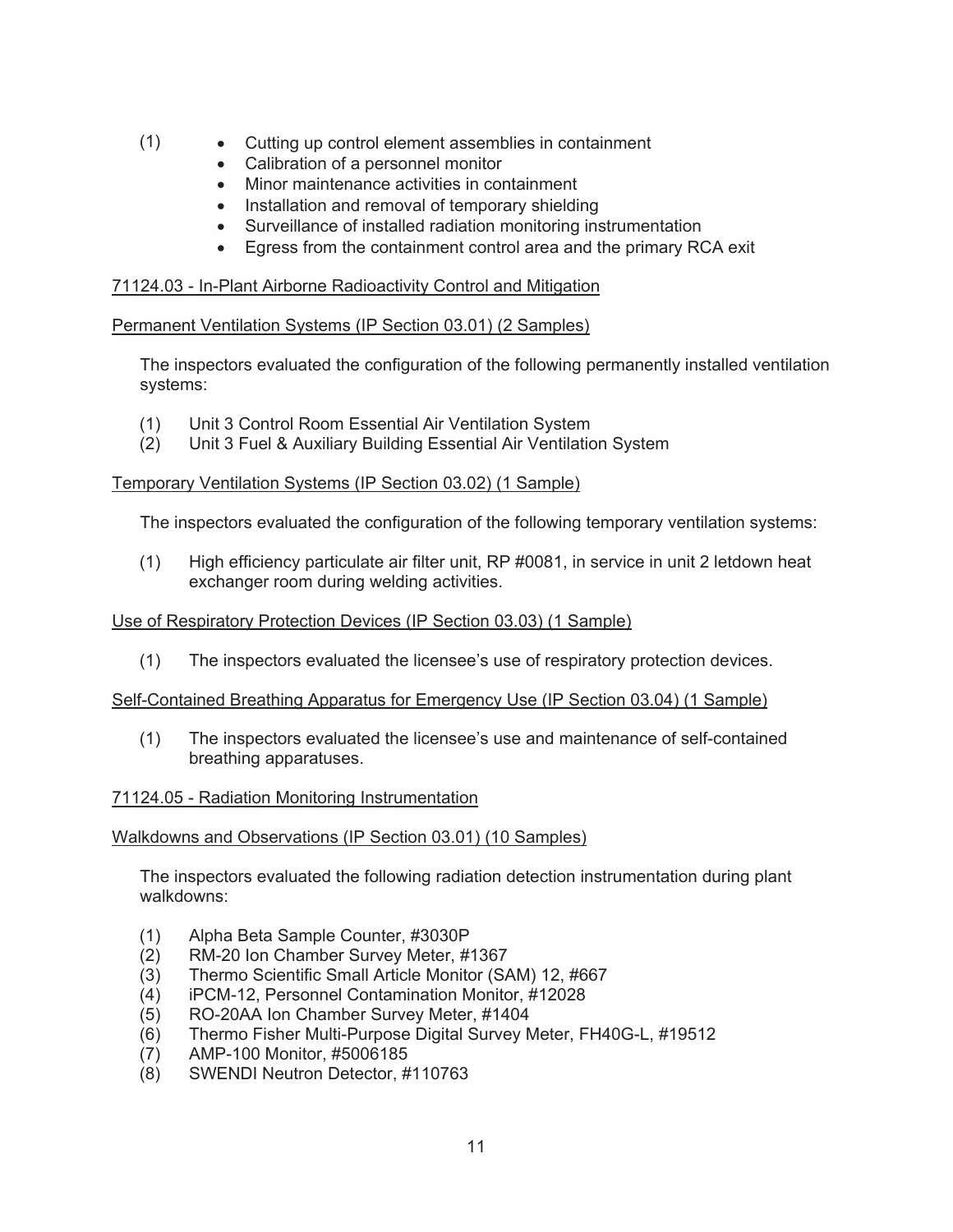- (9) Steam Generator Main Steam Gamma Radiation Detector, 2JSQNRE142B, Turbine Building
- (10) Plant Vent Stack Low Range Monitor, 2JSQNRE143, Turbine Building

71124.08 - Radioactive Solid Waste Processing & Radioactive Material Handling, Storage, & **Transportation** 

Radioactive Waste System Walkdown (IP Section 03.02) (2 Samples)

Inspectors walked down the following accessible portions of the radioactive waste systems and evaluated system configuration and functionality:

- (1) Dry Active Waste Processing and Storage Facility
- (2) Mobile Radwaste Resin Dewatering and Drying System

# **OTHER ACTIVITIES – BASELINE**

## 71151 - Performance Indicator Verification

The inspectors verified licensee performance indicators submittals listed below:

## BI01: Reactor Coolant System (RCS) Specific Activity Sample (IP Section 02.10) (3 Samples)

- (1) Unit 1 (July 1, 2020 through September 30, 2021)
- (2) Unit 2 (July 1, 2020 through September 30, 2021)
- (3) Unit 3 (July 1, 2020 through September 30, 2021)

BI02: RCS Leak Rate Sample (IP Section 02.11) (3 Samples)

- (1) Unit 1 (July 1, 2020 through September 30, 2021)
- (2) Unit 2 (July 1, 2020 through September 30, 2021)
- (3) Unit 3 (July 1, 2020 through September 30, 2021)

## OR01: Occupational Exposure Control Effectiveness Sample (IP Section 02.15) (1 Sample)

(1) Units 1, 2, and 3 (October 1, 2020 through September 30, 2021)

PR01: Radiological Effluent Technical Specifications/Offsite Dose Calculation Manual Radiological Effluent Occurrences (RETS/ODCM) Radiological Effluent Occurrences Sample (IP Section 02.16) (1 Sample)

(1) Units 1, 2, and 3 (October 1, 2020 through September 30, 2021)

## 71152 - Problem Identification and Resolution (PI&R)

## Semiannual Trend Review (IP Section 02.02) (1 Sample)

(1) The inspectors reviewed the licensee's corrective action program for potential adverse trends that might be indicative of a more significant safety issue. The inspectors performed an in-depth review of the licensee's ability to identify issues regarding operator performance, evaluate each occurrence, and implement corrective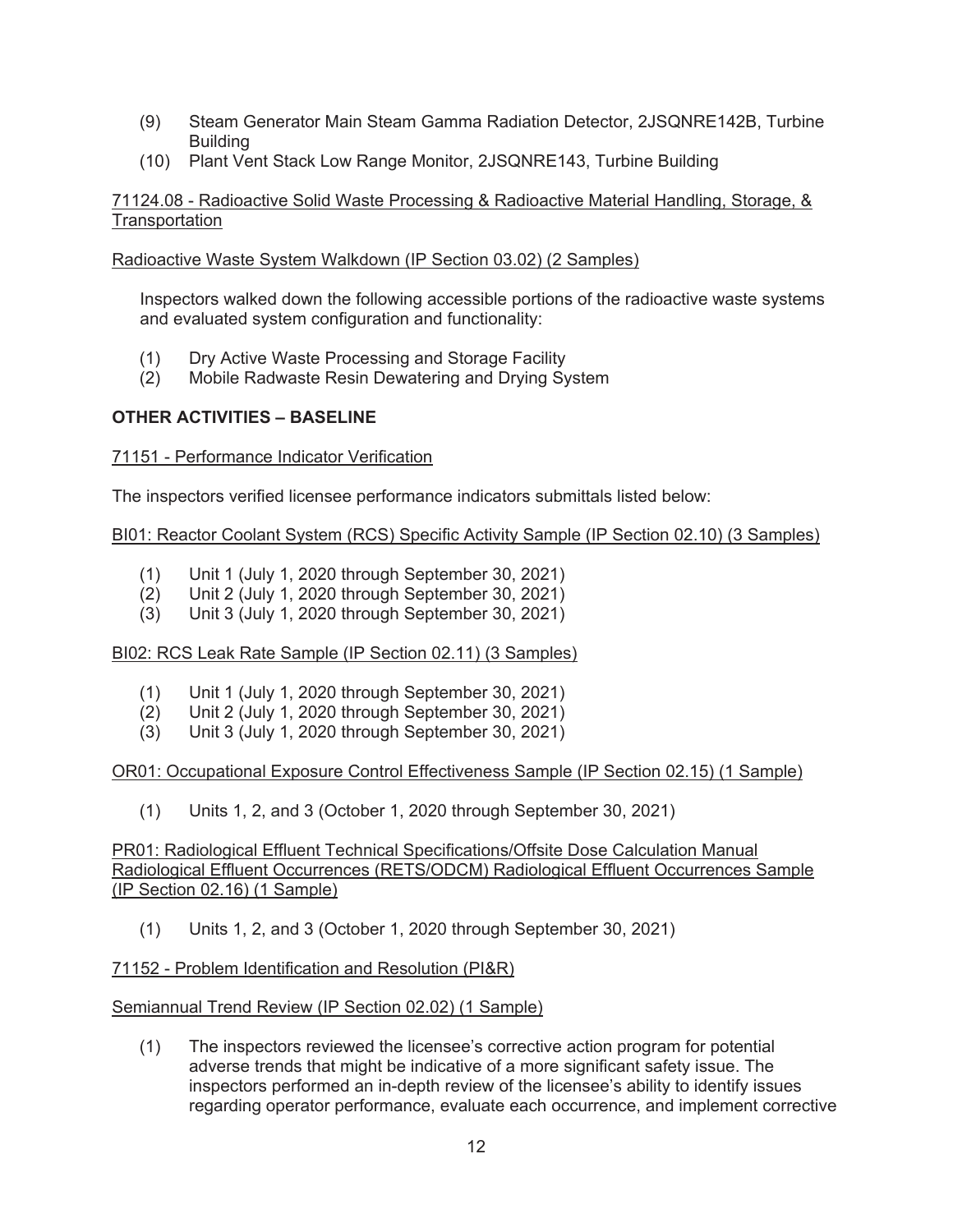actions. The inspectors determined evidence of an emerging trend in this area, verified the licensee was aware of this trend, and documented one observation and minor violation.

## Annual Follow-up of Selected Issues (IP Section 02.03) (2 Samples)

The inspectors reviewed the licensee's implementation of its corrective action program related to the following issues:

- (1) Units 1, 2, and 3, response to failure of seismic monitoring system from August 31 through September 10, 2021
- (2) Units 1, 2, and 3, effectiveness of corrective actions related to the full implementation cyber security program inspection findings as described in NRC Cyber Security Inspection Report 05000528/2020401; 05000529/2020401; and 05000530/2020401 (ML20338A537) dated December 3, 2020

## 71153 – Follow-Up of Events and Notices of Enforcement Discretion

## Personnel Performance (IP Section 03.03) (2 Samples)

- (1) The inspectors evaluated Unit 1 and Unit 3 partial loss of offsite power, and Unit 2 loss of instrument air, due to a loss of the startup transformer NAN-X02, and the licensee's response, on October 20, 2021.
- (2) The inspectors evaluated the Unit 3 automatic reactor trip and licensee's response, on December 9, 2021.

## **INSPECTION RESULTS**

| Manner         | Failure to Identify and Correct Exposed Rebar in Steam Generator Pedestals in a Timely           |               |           |
|----------------|--------------------------------------------------------------------------------------------------|---------------|-----------|
| Cornerstone    | Significance                                                                                     | Cross-Cutting | Report    |
|                |                                                                                                  | Aspect        | Section   |
| Mitigating     | Green                                                                                            | $[H.8] -$     | 71111.08P |
| <b>Systems</b> | NCV 05000529/2021004-01                                                                          | Procedure     |           |
|                | Open/Closed                                                                                      | Adherence     |           |
|                | The inspectors identified a Green, non-cited violation of 10 CFR Part 50, Appendix B,            |               |           |
|                | Criterion XVI, for the licensee's failure to identify an issue associated with the steam         |               |           |
|                | generator pedestals in Unit 2 as a condition adverse to quality and correct the condition. Title |               |           |
|                | 10 CFR 50, Appendix B, Criterion XVI, "Corrective Actions," requires, in part, that measures     |               |           |
|                | shall be established to assure that conditions adverse to quality, such as failures,             |               |           |
|                | malfunctions, deficiencies, deviations, defective material and equipment, and                    |               |           |
|                | nonconformance are promptly identified and corrected.                                            |               |           |
|                | Description: On April 6, 2011, the licensee discovered exposed rebar and uncoated                |               |           |
|                | concrete on the SG pedestals for Unit 2 during a civil/structural component monitoring           |               |           |
|                | inspection. The condition was documented in condition report (CR) 11-00249. Engineering          |               |           |
|                | Evaluation 4450633 was developed to further assess the condition and provide appropriate         |               |           |
|                | repair methodology. The condition was determined to not be a structural concern and CMWO         |               |           |
|                | 3688852 was generated to complete the repairs and restore the pedestal structures back to        |               |           |
|                | as-designed condition. Design Drawing 13-C-ZCS-0300, Rev. 16, Containment Internals              |               |           |
|                | Partial Concrete Plan at EL. 80'-0" Areas CAA & CAB, Design Drawing 13-C-ZCS-0301,               |               |           |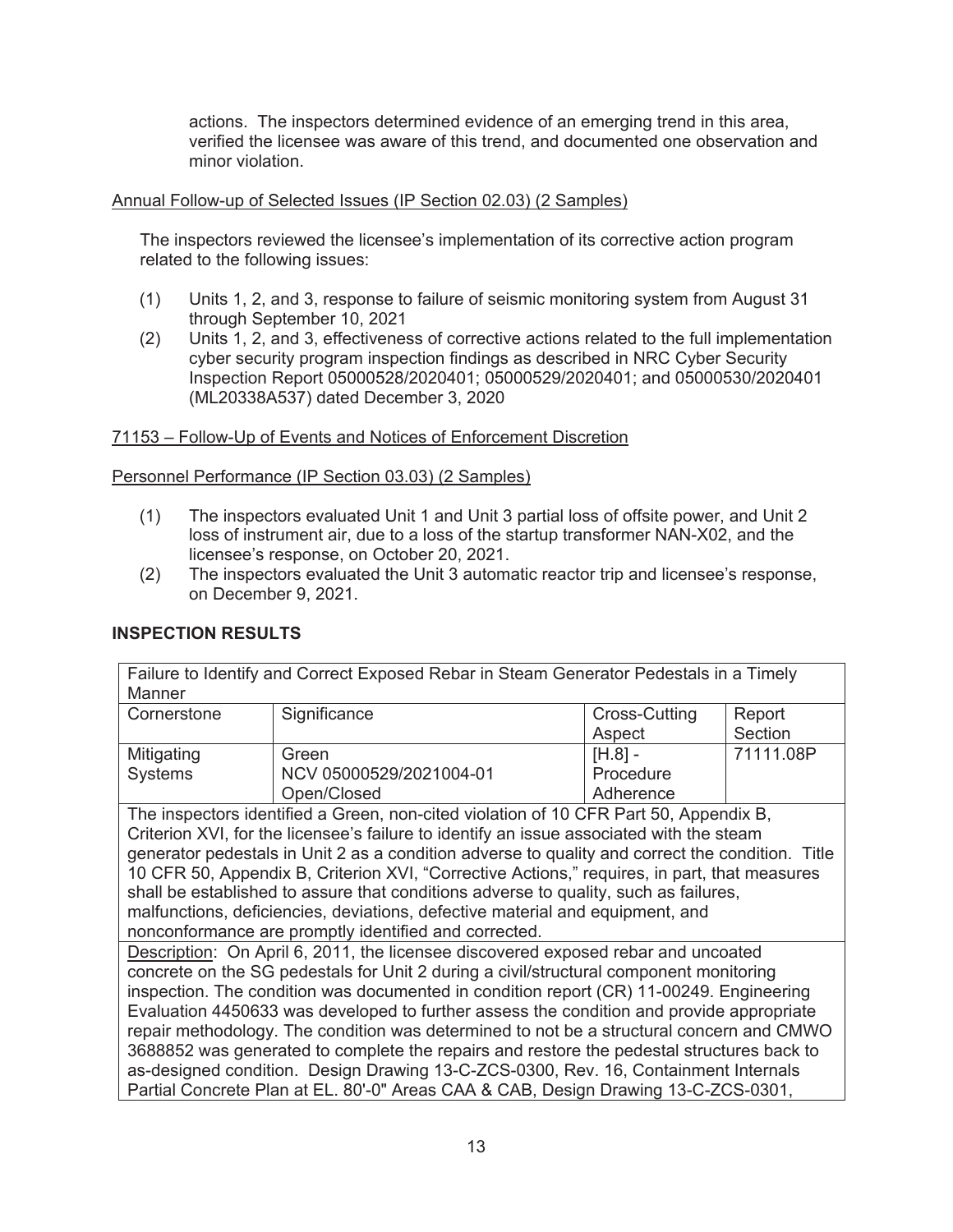Rev. 17, Containment Internals Partial Concrete Plan at EL. 80'-0", Areas CAC & CAD, and Design Drawing 13-C-ZCS-0361, Rev. 4, Containment Internals Steam Generator Foundation Reinforcing Sections and Details require that a minimum of two inches of concrete shall cover the reinforcing steel material. The initial evaluation failed to identify the nonconformance with design drawings as a condition adverse to quality, and incorrectly identified the exposed # 18 rebar as stirrups rather than as the primary reinforcement component. The evaluation was captured on Evaluation 11-00249-001.

On October 12, 2021, NRC inspectors observed exposed rebar on the concrete pedestals for the steam generators in Unit 2. Following initial discussions, the licensee provided NRC inspectors with the CR initially identifying and evaluating the issue on April 6, 2011, CR 11-00249 and CR 11-00249-001 respectively. The repair work order CMWO 3688852 had not been completed to date. The evaluation again misidentified the exposed rebar as stirrups rather than primary reinforcement members and did not recognize that the exposed rebar was a nonconformance and therefore a condition adverse to quality.

Condition Report 21-11975 was generated following NRC discussions with the licensee and field walkdowns to evaluate the condition of the rebar. Following review by the screening committee the licensee again evaluated the exposed rebar as Not a Condition Adverse to Quality. At the conclusion of field inspections, the condition of the exposed rebar and uncoated concrete on the concrete pedestals was evaluated as having not further degraded and that since there was no concern of structural impact there was no condition adverse to quality. The inspectors challenged this determination and pointed out that Procedure 01DP-0AP12, "Condition Reporting Process", Revision 37, section 3.3, defines Condition Adverse to Quality as "An all-inclusive term used in reference to any of the following: failures, malfunctions, deficiencies, defective items, and non-conformances. At PVNGS this term is applied to: failures, malfunctions, deficiencies, defective items, and nonconformances in items, activities, software, and services that fall within the Current Licensing Basis (CLB) as well as failures to comply with procedures that implement the CLB".

The deviations from Design Drawing 13-C-ZCS-0300, Rev. 16, Containment Internals Partial Concrete Plan at EL. 80'-0" Areas CAA & CAB, Design Drawing 13-C-ZCS-0301, Rev. 17, Containment Internals Partial Concrete Plan at EL. 80'-0", Areas CAC & CAD, and Design Drawing 13-C-ZCS-0361, Rev. 4, Containment Internals Steam Generator Foundation Reinforcing Sections and Details are a nonconformance and a condition adverse to quality. The licensee acknowledged that the exposed rebar was a condition adverse to quality and implemented actions to correct the issue.

Corrective Actions: The licensee's immediate actions were to perform field inspections and issue CR 21-12486.

Corrective Action References: CR 11-00249, CR 21-11975, CR 21-12486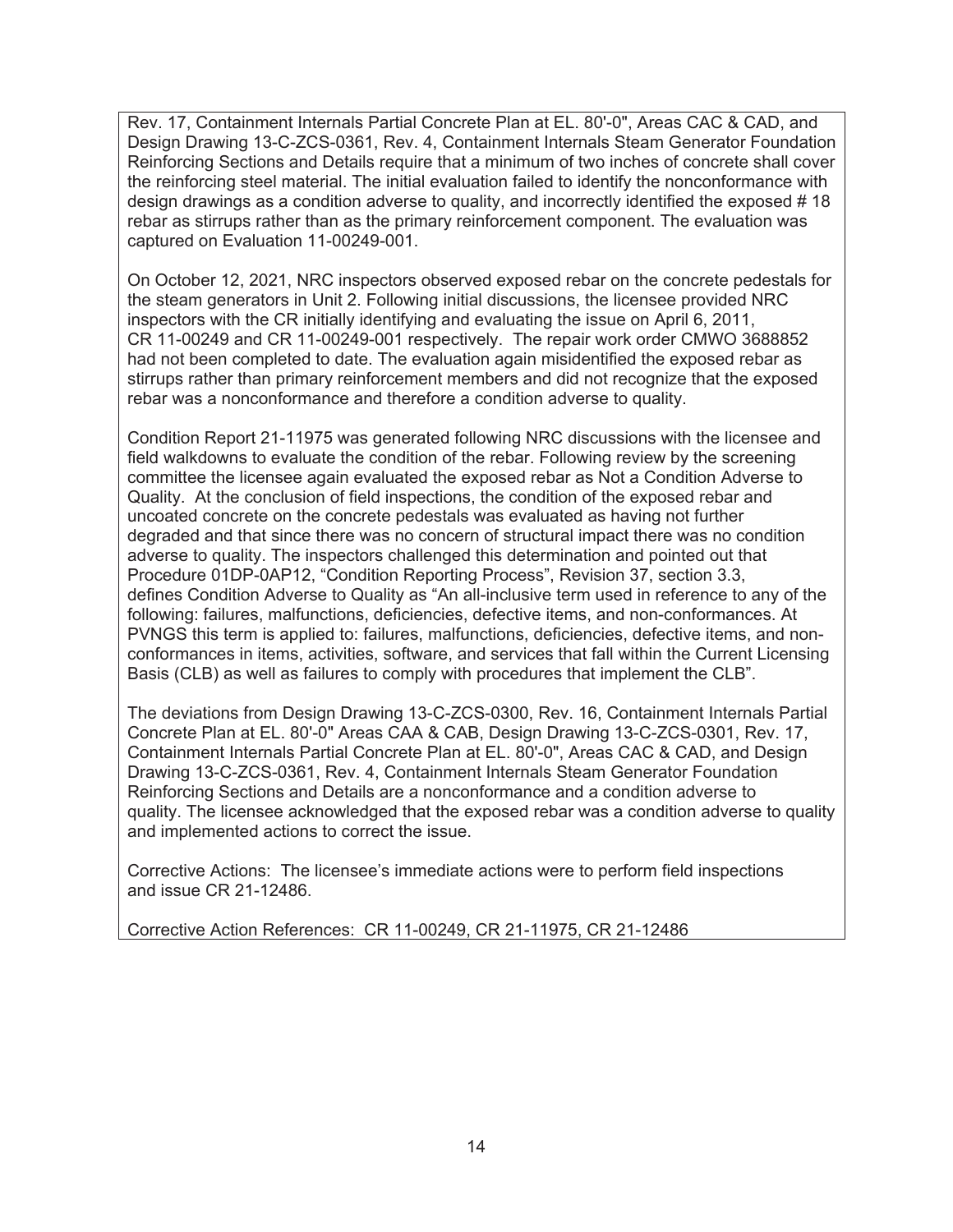#### Performance Assessment:

Performance Deficiency: The licensee's failure to characterize a condition adverse to quality related to the steam generator pedestals, provide adequate evaluation, and take prompt corrective actions to resolve was a performance deficiency.

Screening: The inspectors determined the performance deficiency was more than minor because it was associated with the Design Control attribute of the Mitigating Systems cornerstone and adversely affected the cornerstone objective to ensure the availability, reliability, and capability of systems that respond to initiating events to prevent undesirable consequences. Specifically, the licensee failure to identify that the exposed rebar in the steam generator pedestals as a condition adverse to quality was a performance deficiency. Failure to correct the condition in over a 10-year period was untimely.

Significance: The inspectors assessed the significance of the finding using Appendix A, "The Significance Determination Process (SDP) for Findings At-Power." The inspectors assessed the significance of the finding in accordance with Inspection Manual Chapter 0609, Appendix A, "The Significance Determination Process (SDP) for Findings At-Power," dated June 19, 2012, Exhibit 2, "Mitigating Systems Screening Questions," dated July 1, 2012. The inspectors determined that the finding was of very low safety significance (Green) because even though the finding (1) was a deficiency affecting the design, it did not impact the qualification of a mitigating structure, system, or component, and did not result in a loss of operability or functionality; (2) did not represent a loss of system and/or function; (3) did not represent an actual loss of function of at least a single train for longer than its allowed outage time, or two separate safety systems out-of-service for longer than their technical specification allowed outage time; and (4) does not represent an actual loss of function of one or more non-technical specification trains of equipment designated as high safety-significant for greater than 24 hours in accordance with the licensee's maintenance rule program.

Cross-Cutting Aspect: H.8 - Procedure Adherence: Individuals follow processes, procedures, and work instructions. Specifically, Procedure 01DP-0AP12, "Condition Reporting Process", Revision 37, was not followed with regards to screening the missing concrete and exposed rebar as a condition adverse to quality. In the original write up of CR 21-11975, the field evaluation reached the same conclusions as CR 11-000249 write up, and the Conditions Review Group failed to screen the exposed rebar as a condition adverse to quality as defined in the corrective action program

## Enforcement:

Violation: Title 10 CFR Part 50, Appendix B, Criterion XVI, "Corrective Action," requires, in part, that measures shall be established to assure that conditions adverse to quality, such as failures, malfunctions, deficiencies, deviations, defective material and equipment, and nonconformances are corrected in a timely manner. Contrary to the above, from initial operations until October 22, 2021, the licensee failed to identify a condition adverse to quality and correct it. Specifically, the licensee failed to identify that the exposed rebar in the steam generator pedestals was a condition adverse to quality and failed to take actions to correct it in a timely manner.

Enforcement Action: This violation is being treated as a non-cited violation, consistent with Section 2.3.2 of the Enforcement Policy.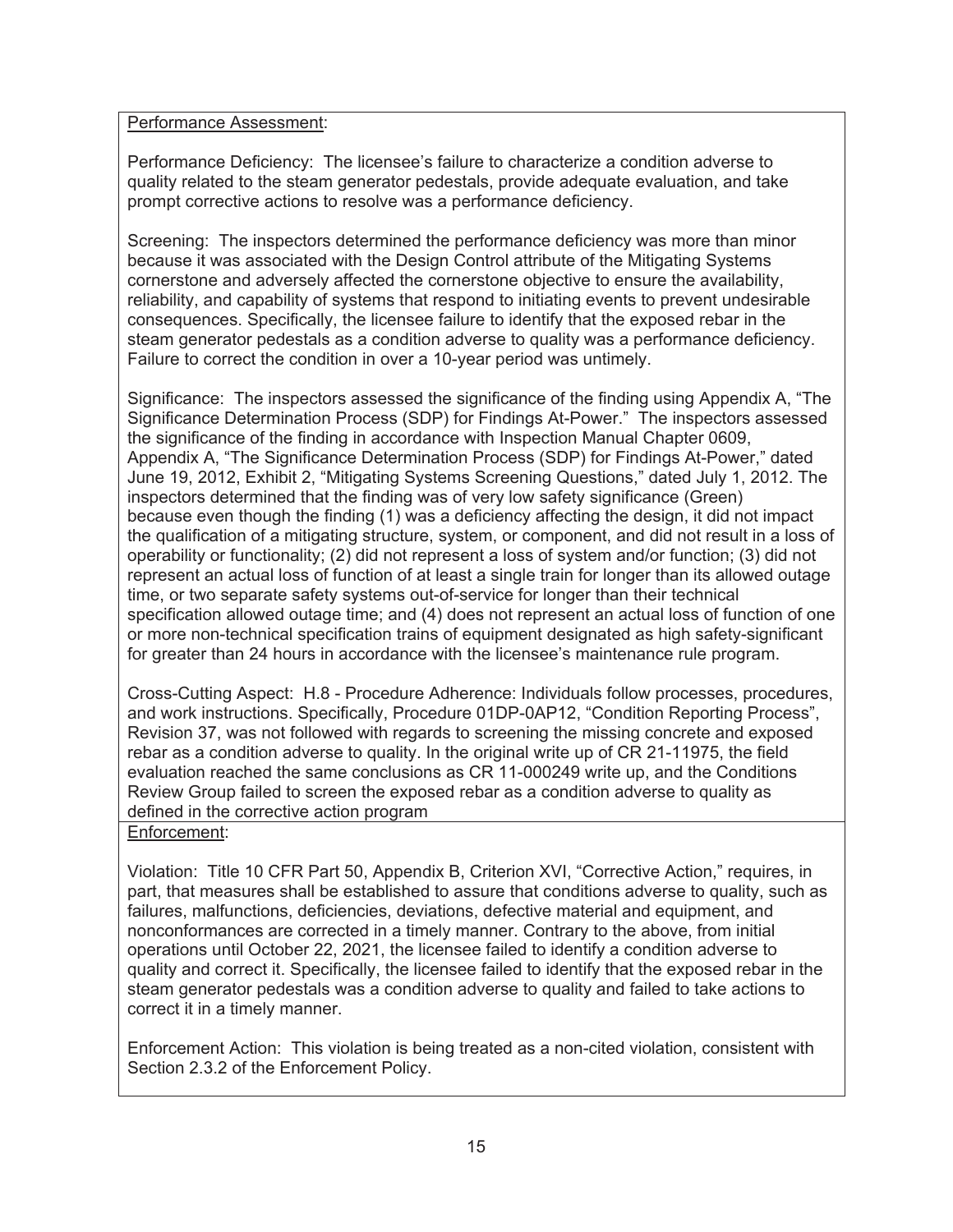Observation: Operator Performance Trend Review and Minor Violation 71152 The inspectors performed an in-depth review of the licensee's ability to identify issues regarding operator performance, evaluate each occurrence, and implement corrective actions. The inspectors determined evidence of an emerging trend in this area, verified the licensee was aware of this trend, and identified one minor violation.

The inspectors reviewed seven condition reports documenting human performance errors by operations personnel. The inspectors noted the human performance errors were evenly distributed across the three units (two events in Unit 1, two events in Unit 2, and three events in Unit 3, respectively), and while four events occurred in the first half of 2021, the remaining three events occurred within a two-month period from September through November. The inspectors determined the licensee adequately followed site procedures to document and correct each human performance error. However, the inspectors questioned the licensee's evaluation of the human performance errors due to the licensee's inconsistent classification of the condition reports. The inspectors identified that five of the seven condition reports were classified as not a condition adverse to quality (NCAQ), whereas two similar condition reports were classified as conditions adverse to quality (CAQs). The inspectors noted the licensee documented the trend in operator performance under an eighth condition report as a condition adverse to quality (CAQ). While reviewing the inspectors' concern, the licensee concluded a condition adverse to quality classification would be more appropriate for three of the condition reports previously classified as not a condition adverse to quality.

The inspectors determined the failure to identify three conditions adverse to quality was a performance deficiency and contrary to 10 CFR 50 Appendix B, Criterion XVI, "Corrective Action," which states, in part, that conditions adverse to quality are promptly identified. The performance deficiency was minor because it could not be reasonably viewed as a precursor to a significant event; would not have the potential to lead to a more significant safety concern if left uncorrected; and while it was associated with the human performance attribute of the Mitigating Systems Cornerstone, it did not adversely affect the cornerstone objective to ensure the availability, reliability, and capability of systems that respond to initiating events to prevent undesirable consequences.

This failure to comply with 10 CFR 50 Appendix B, Criterion XVI constitutes a minor violation that is not subject to enforcement action in accordance with the NRC's Enforcement Policy. The licensee entered this issue into the corrective action program under CR 22-00399.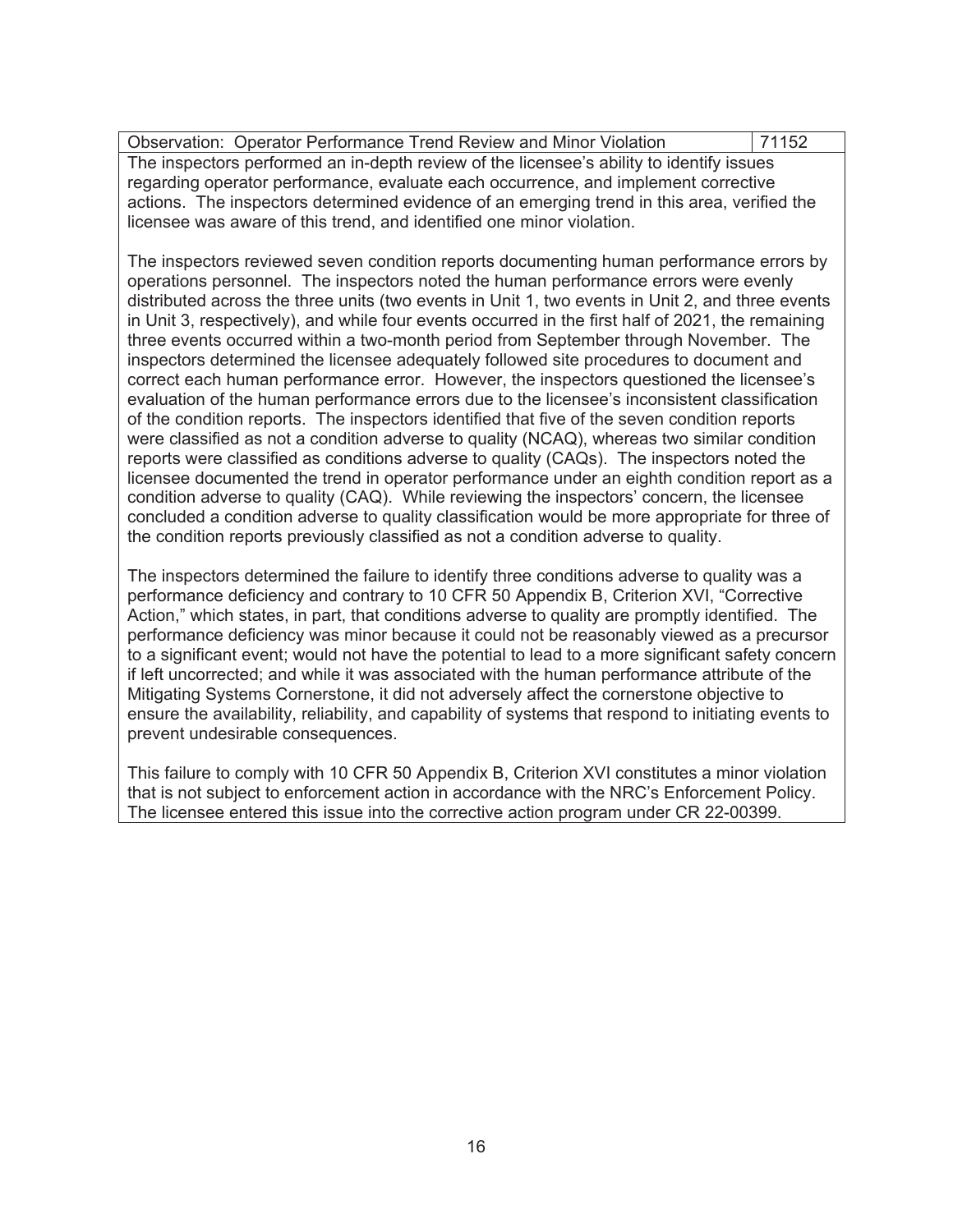# **EXIT MEETINGS AND DEBRIEFS**

The inspectors verified no proprietary information was retained or documented in this report.

- On October 21, 2021, the inspectors presented the Radiation Safety inspection results to Mr. T. Weber, Director of Nuclear Regulatory Affairs, and other members of the licensee staff.
- On October 22, 2021, the inspectors presented the Unit 2 Inservice inspection results to Mr. B. Rash, Vice President, Nuclear Engineering and Regulatory, and other members of the licensee staff.
- On December 8, 2021, the inspectors presented the Cyber Security Problem Identification and Resolution inspection results to Mr. B. Rash, Vice President, Nuclear Engineering and Regulatory, and other members of the licensee staff.
- On January 4, 2022, the inspectors presented the Seismic Monitoring System Corrective Action Review inspection results to Ms. C. Shields, Emergency Preparedness Manager, and other members of the licensee staff.
- On January 20, 2022, the inspectors presented the integrated inspection results to Mrs. M. Lacal, Executive Vice President, Chief Nuclear Officer, and other members of the licensee staff.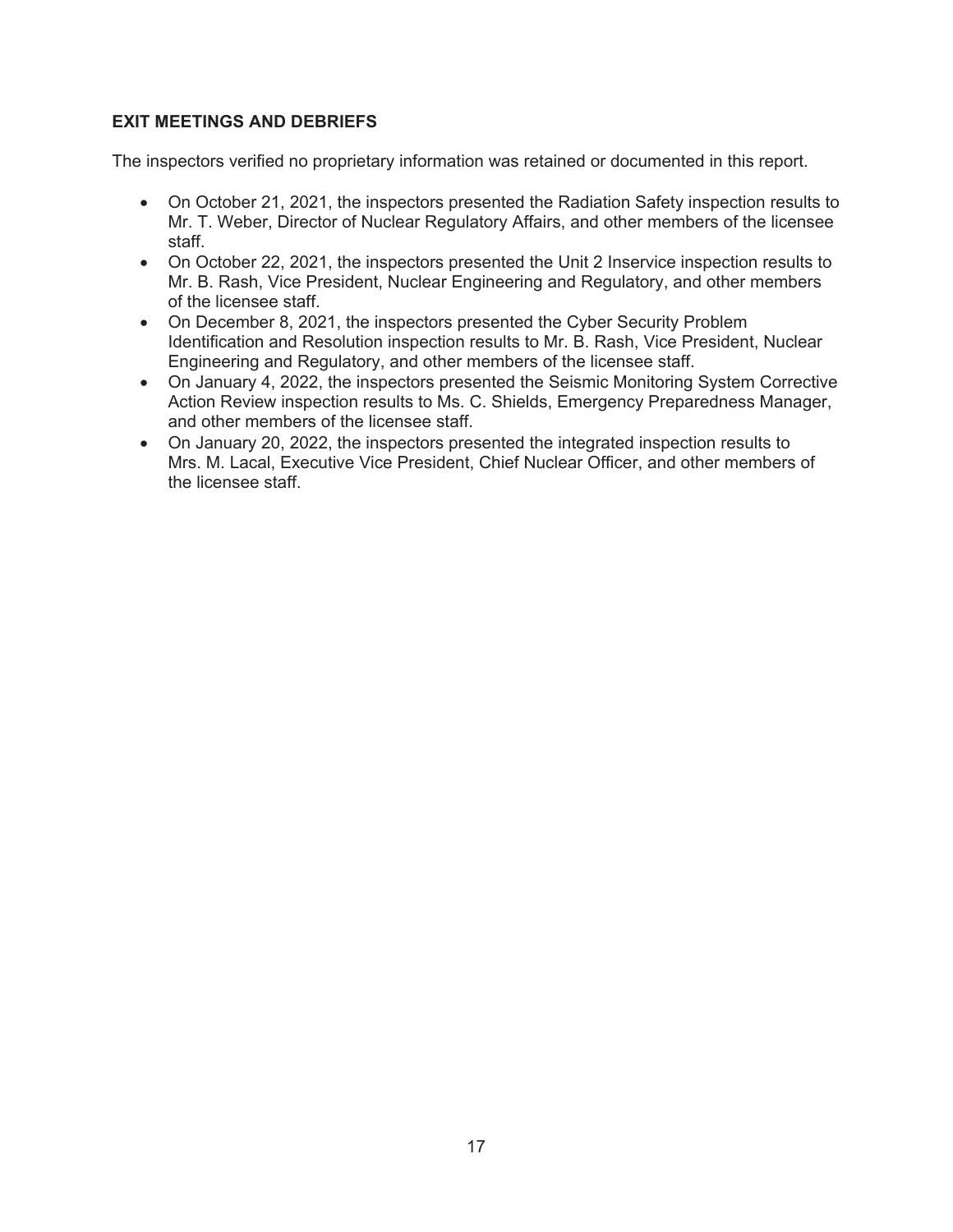| Inspection | Type                           | gnation<br>Desi       | Description or Title                                                           | Revision or              |
|------------|--------------------------------|-----------------------|--------------------------------------------------------------------------------|--------------------------|
| Procedure  |                                |                       |                                                                                | Date                     |
| 71111.01   | Corrective Action<br>Documents |                       | 21-14428, 21-14642                                                             |                          |
| 71111.01   | Drawings                       | 13-C-ZVA-002          | Site Drainage General Arrangement Plan                                         | ∞                        |
| 71111.01   | <b>Drawings</b>                | 13-C-ZVC-065          | Site Rough Grading Plan Area 1                                                 | 4                        |
| 71111.01   | <b>Drawings</b>                | 13-C-ZVC-066          | Site Rough Grading Plan Area 2                                                 | ဖ                        |
| 71111.01   | Drawings                       | 13-C-ZVC-070          | Site Rough Grading Plan Area 6                                                 | ဖ                        |
| 7111.01    | Drawings                       | 13-C-ZVC-074          | Site Rough Grading Plan Area 10                                                | က                        |
| 71111.01   | Drawings                       | 13-C-ZVC-100          | Site Storm Drainage Dikes and Channels Sheet 1                                 | ဖ                        |
| 71111.01   | Procedures                     | 40AO-9ZZ21            | Acts of Nature                                                                 | 39                       |
| 71111.01   | Work Orders                    |                       | 4541553                                                                        |                          |
| 71111.04   | Corrective Action              |                       | 17-06376, 21-15292                                                             |                          |
|            | <b>Documents</b>               |                       |                                                                                |                          |
| 71111.04   | Drawings                       | 01-M-AFP-0001         | P & I Diagram Auxiliary-Feedwater System                                       | 45                       |
| 71111.04   | Drawings                       | 01-M-HJP-001          | Control Building HVAC P & I Diagram                                            | 27                       |
| 71111.04   | Drawings                       | 02-M-PCP-001          | P & I Diagram Fuel Pool Cooling & Cleanup System                               |                          |
| 71111.04   | <b>Drawings</b>                | 02-M-SPP-001          | Essential Spray Pond System                                                    | 69                       |
| 71111.04   | Miscellaneous                  | 6376-002<br>$-5 - 11$ | Design Equivalent Change Package "SP-1711 Essential<br>Spray Pond Wall Repair" | $\mathbf{\Omega}$        |
| 71111.04   | Procedures                     | P-9HJ01<br>40OH       | Control Building HVAC (HJ)                                                     | 57                       |
| 71111.04   | Procedures                     | 400P-9PC01            | Fuel Pool Cooling                                                              |                          |
| 71111.04   | Procedures                     | 40OP-9SP02            | Essential Spray Pond (SP) B                                                    | 57                       |
| 71111.04   | Procedures                     | 40ST-9AF08            | Auxiliary Feedwater Pump AFB-P01 Monthly Valve                                 | ဖ                        |
|            |                                |                       | Alignment                                                                      |                          |
| 71111.04   | Procedures                     | P-0LC07-01<br>93DF    | 10 CFR 50.59 and 72.48 Administrative Guideline                                | $\overline{\phantom{0}}$ |
| 71111.05   | Corrective Action              |                       | 21-09919, 21-10986, 21-11524, 20-12846, 21-13457                               |                          |
|            | Documents                      |                       | 5387437, 21-15047, FSCCR 5395659, FSCCR 5398202,                               |                          |
|            |                                |                       | FSCCR 5398203, 19-04990, 16-18974                                              |                          |
| 71111.05   | <b>Drawings</b>                | 01-M-FPP-006          | P & I Fire Protection System                                                   | $\frac{6}{5}$            |
| 71111.05   | Drawings                       | 13-A-ZYD-022          | Fire Protection Containment Building Floor Plan at Elevation                   | 27                       |
|            |                                |                       | 80 ft                                                                          |                          |
| 71111.05   | Miscellaneous                  |                       | Off Site Fire Chief Fire Drill Observation Report                              | 06/24/2021               |

# DOCUMENTS REVIEWED **DOCUMENTS REVIEWED**

J

٦

т

Τ т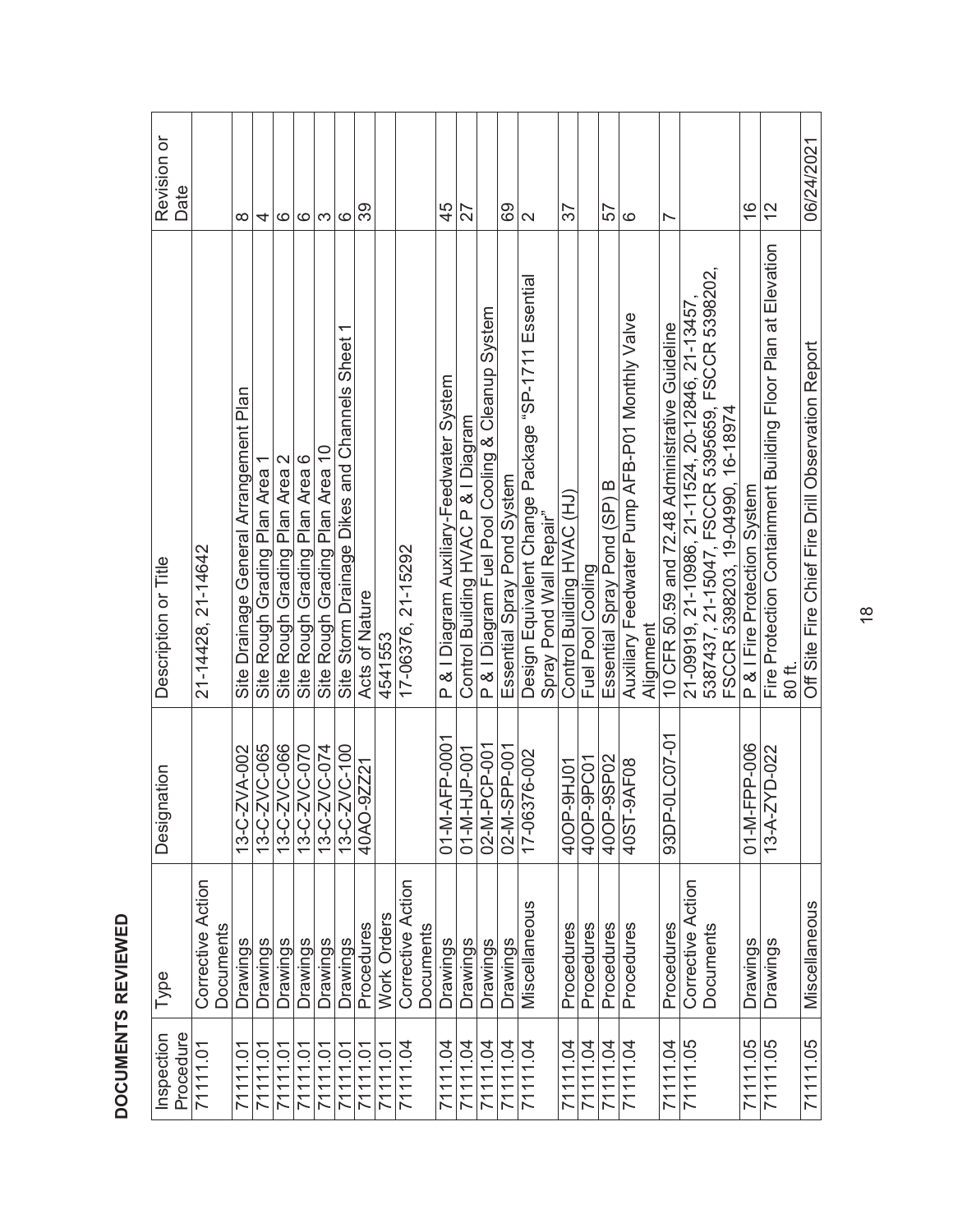| Inspection<br>Procedure | Type                           | Designation             | Description or Title                                                                                                                                                                                                                                                                    | Revision or<br>Date            |
|-------------------------|--------------------------------|-------------------------|-----------------------------------------------------------------------------------------------------------------------------------------------------------------------------------------------------------------------------------------------------------------------------------------|--------------------------------|
| 71111.05                | Miscellaneous                  |                         | PVGS Pre-Fire Strategies Manual                                                                                                                                                                                                                                                         | 29                             |
| 71111.05                | Miscellaneous                  |                         | UFSAR, section 9.5.1, Fire Protection System                                                                                                                                                                                                                                            | <b>20C</b>                     |
| 71111.05                | Miscellaneous                  |                         | UFSAR, Appendix 9B, Fire Protection Evaluation Report                                                                                                                                                                                                                                   | 20C                            |
| 71111.05                | Miscellaneous                  |                         | Design Basis Manual, Fire Protection System, Section 6.3.<br>Cable Spreading Room                                                                                                                                                                                                       | 15                             |
| 71111.05                | Miscellaneous                  | NPL37-D-003C-<br>30     | Unit 1 Fire Drill Summary                                                                                                                                                                                                                                                               | 06/23/2021                     |
| 71111.05                | Miscellaneous                  | NPL38-D-002B-<br>$\sum$ | Unit 1 Fire Drill Summary                                                                                                                                                                                                                                                               | 08/20/2021                     |
| 71111.05                | Miscellaneous                  | NPL41-D-001A-<br>07     | Unit 1 Fire Drill Summary                                                                                                                                                                                                                                                               | 10/05/2021                     |
| 71111.05                | Procedures                     | 14DP-0FP02              | Fire System Impairments and Notifications                                                                                                                                                                                                                                               | 27                             |
| 71111.05                | Procedures                     | 14DP-0FP33              | Control of Transient Combustibles                                                                                                                                                                                                                                                       | 32                             |
| 71111.07A               | Calculations                   | 13-MC-DG-0411           | DG Heat Exchanger Minimum Flow Rate vs. Inlet SP Water<br>Temperature                                                                                                                                                                                                                   | 4                              |
| 71111.07A               | Calculations                   | 13-MC-DG-0411           | DG Heat Exchanger Minimum Flow Rate vs. Inlet SP Water<br>Temperature                                                                                                                                                                                                                   | 5                              |
| 71111.07A               | Calculations                   | 13-MC-SP-0307           | SP/EW System Thermal Performance Design Bases<br>Analysis                                                                                                                                                                                                                               | တ                              |
| 71111.07A               | Corrective Action<br>Documents |                         | 21-11138, 21-11205, 21-11233, 21-11239, 21-11644, 21-<br>11217, 21-11226                                                                                                                                                                                                                |                                |
| 71111.07A               | Procedures                     | $-9Z211$<br>73DP-       | Heat Exchanger Program                                                                                                                                                                                                                                                                  | $\overset{\circ}{\rightarrow}$ |
| 71111.07A               | Procedures                     | 73DP-9ZZ21              | Heat Exchanger Visual Inspection                                                                                                                                                                                                                                                        | $\infty$                       |
| 71111.07A               | Procedures                     | 73TI-9ZZ28              | Eddy Current Examination of Tubing                                                                                                                                                                                                                                                      | $\overline{\mathbf{1}}$        |
| 71111.07A               | Work Orders                    |                         | 5174679, 5254569, 5254521, 5254522, 5254523, 5254449,<br>5254450                                                                                                                                                                                                                        |                                |
| 71111.08P               | Corrective Action<br>Documents |                         | 11-00249, 15-02910, 17-17322, 20-03475, 20-16460, 21-<br>05449, 21-05718, 21-05792, 21-05923, 21-05972, 21-06081, 21-06098, 21-06152, 21-06159, 21-06165, 21-06161, 21-06181, 21-06181, 21-06388, 21-06414, 21-05910, 21-06522, 21-06905, 21-06908, 21-06908, 21-07945, 21-07445, 21-07 |                                |
|                         |                                |                         |                                                                                                                                                                                                                                                                                         |                                |
|                         |                                |                         |                                                                                                                                                                                                                                                                                         |                                |
|                         |                                |                         |                                                                                                                                                                                                                                                                                         |                                |
|                         |                                |                         |                                                                                                                                                                                                                                                                                         |                                |
|                         |                                |                         |                                                                                                                                                                                                                                                                                         |                                |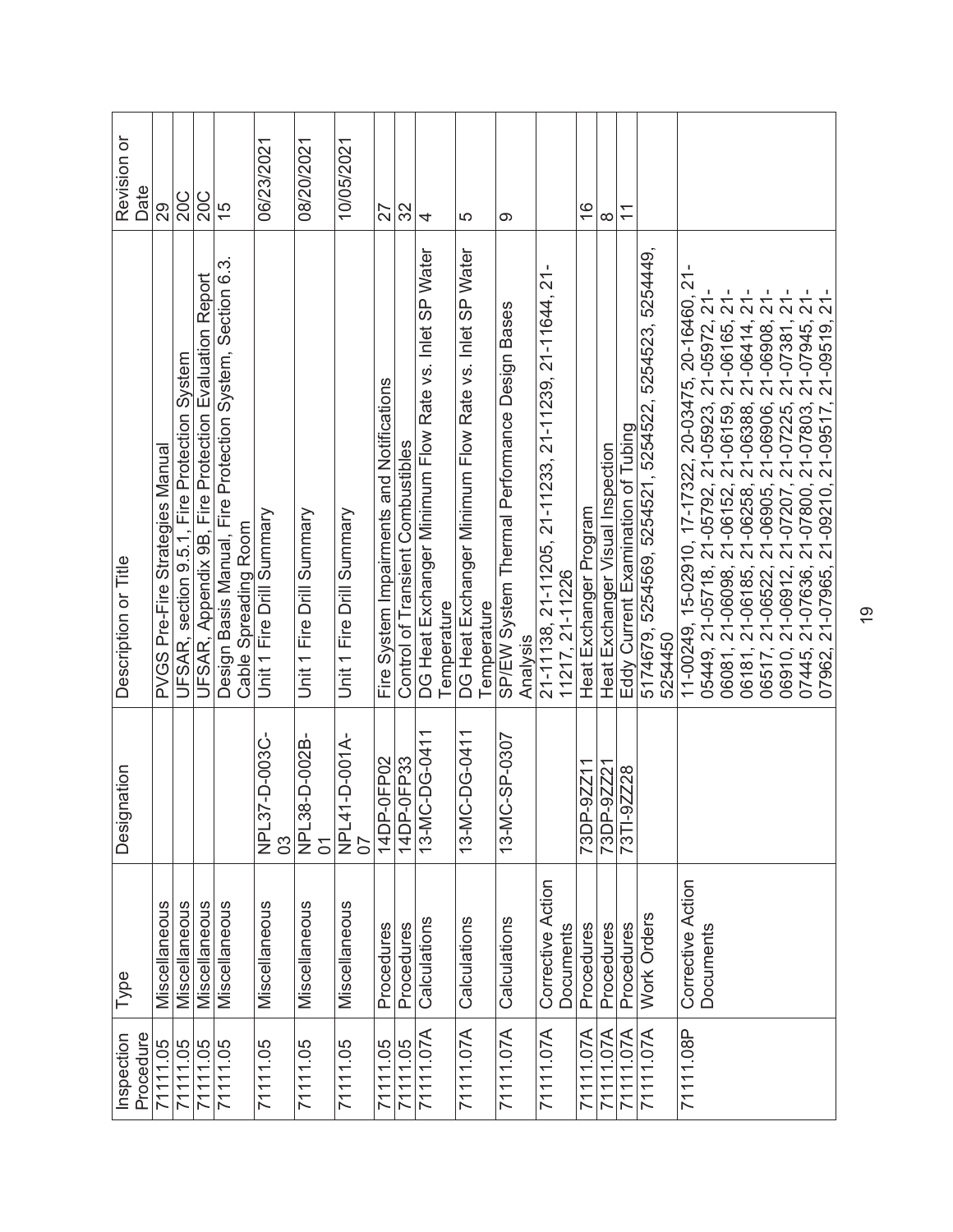| Procedure<br>Inspection | Type                                                           | Designation                | Description or Title                                                                                                                                                                                                                   | Revision or<br>Date      |
|-------------------------|----------------------------------------------------------------|----------------------------|----------------------------------------------------------------------------------------------------------------------------------------------------------------------------------------------------------------------------------------|--------------------------|
|                         |                                                                |                            | п<br>10276, 21-10421, 21-10479, 21-10548, 21-10552, 21-<br>10554,  21-10576, 21-11610, 21-11825<br>09660, 21-09698, 21-09913, 21-10226, 21-10236, 21                                                                                   |                          |
| 71111.08P               | Corrective Action<br>Resulting from<br>Documents<br>Inspection |                            | 21-12493<br>21-11808, 21-11814, 21-11815, 21-11818, 21-11820, 21-<br>11910, 21-11912, 21-11914, 21-11934, 21-11936, 21-<br>11975, 21-11977, 21-11982, 21-12001, 21-12048, 21-<br>12059, 21-12062, 21-12284, 21-12486, 21-12491, 21-124 |                          |
| 71111.08P               | Drawings                                                       | 13-C-2CS-0300              | Containment Internals Partial Concrete Plan at EL. 80'-0"<br>Areas CAA & CAB                                                                                                                                                           | $\frac{6}{1}$            |
| 71111.08P               | Drawings                                                       | 13-C-2CS-0301              | Containment Internals Partial Concrete Plan at EL. 80'-0",<br>Areas CAC & CAD                                                                                                                                                          | 77                       |
| 71111.08P               | Drawings                                                       | ZCS-0361<br>$13 - C -$     | Containment Internals Steam Generator Foundation<br>Reinforcing Sections and Details                                                                                                                                                   | 4                        |
| 71111.08P               | Drawings                                                       | E 77560 & 77560-           | VALVE ASSY 2 INCH, Y TYPE, 1512 LB, GLOBE, S.W.,<br>CRES.                                                                                                                                                                              | ≏                        |
| 71111.08P               | Miscellaneous                                                  |                            | Pressurizer Nozzle to Surge Line Weld Overlay Examination<br>Relief Request 65 - Unit 2, COVID-19, Request for Relief<br>from Bottom Mounted Instrumentation Nozzles and a                                                             | 03/27/2020               |
| 71111.08P<br>71111.08P  | Miscellaneous<br>Miscellaneous                                 |                            | Welder / Brazer Performance Qualification Summary<br>Palo Verde Safety Manual                                                                                                                                                          | 113<br>$\frac{9}{4}$     |
| 71111.08P               | Miscellaneous                                                  | 2-21-00423                 | Sample Data Sheet - Unit 2 CTMT BLDG 87" ELEV Rm 1A<br>RCP Bay                                                                                                                                                                         | 10/20/2021               |
| 71111.08P<br>71111.08P  | Miscellaneous<br>Miscellaneous                                 | 4INT-INCO-06<br>31MT-9ZZ15 | Units 1, 2 & 3 Alloy 600 Management Program Plan<br>Mechanical Snubber Removal And Reinstallation                                                                                                                                      | 32<br>0                  |
| 71111.08P               | Miscellaneous                                                  | 4INT-ISI-2                 | 4th Inspection Interval Inservice Inspection Program<br>Summary Manual PVGS Unit 2                                                                                                                                                     | $\overline{\phantom{0}}$ |
| 71111.08P               | Miscellaneous                                                  | 74DP-9ZZ21-01              | RCS Deposits Administrative Guideline                                                                                                                                                                                                  | $\overline{\phantom{0}}$ |
| 71111.08P               | Miscellaneous                                                  | ACI 318-71                 | Building Code Requirements for Reinforced Concrete                                                                                                                                                                                     | 10/01/1974               |
| 71111.08P               | Miscellaneous                                                  | CUP#2899                   | Nuclear Grade Tape Products                                                                                                                                                                                                            | $\frac{6}{5}$            |
| 71111.08P               | Miscellaneous                                                  | CUP#3355                   | Duct Tape, Non-Nuclear Grade                                                                                                                                                                                                           | $\frac{8}{1}$            |
| 71111.08P               | Miscellaneous                                                  | MRP-058                    | Guidebook, Revision 2: Managing Boric Acid Corrosion<br>Materials Reliability Program: Boric Acid Corrosion<br><b>Issues at PWR Power Stations</b>                                                                                     | $\mathbf{\Omega}$        |
| 71111.08P               | Miscellaneous                                                  | SDOC No. 02-               | U2 EW Growth Letter                                                                                                                                                                                                                    | 08/29/2012               |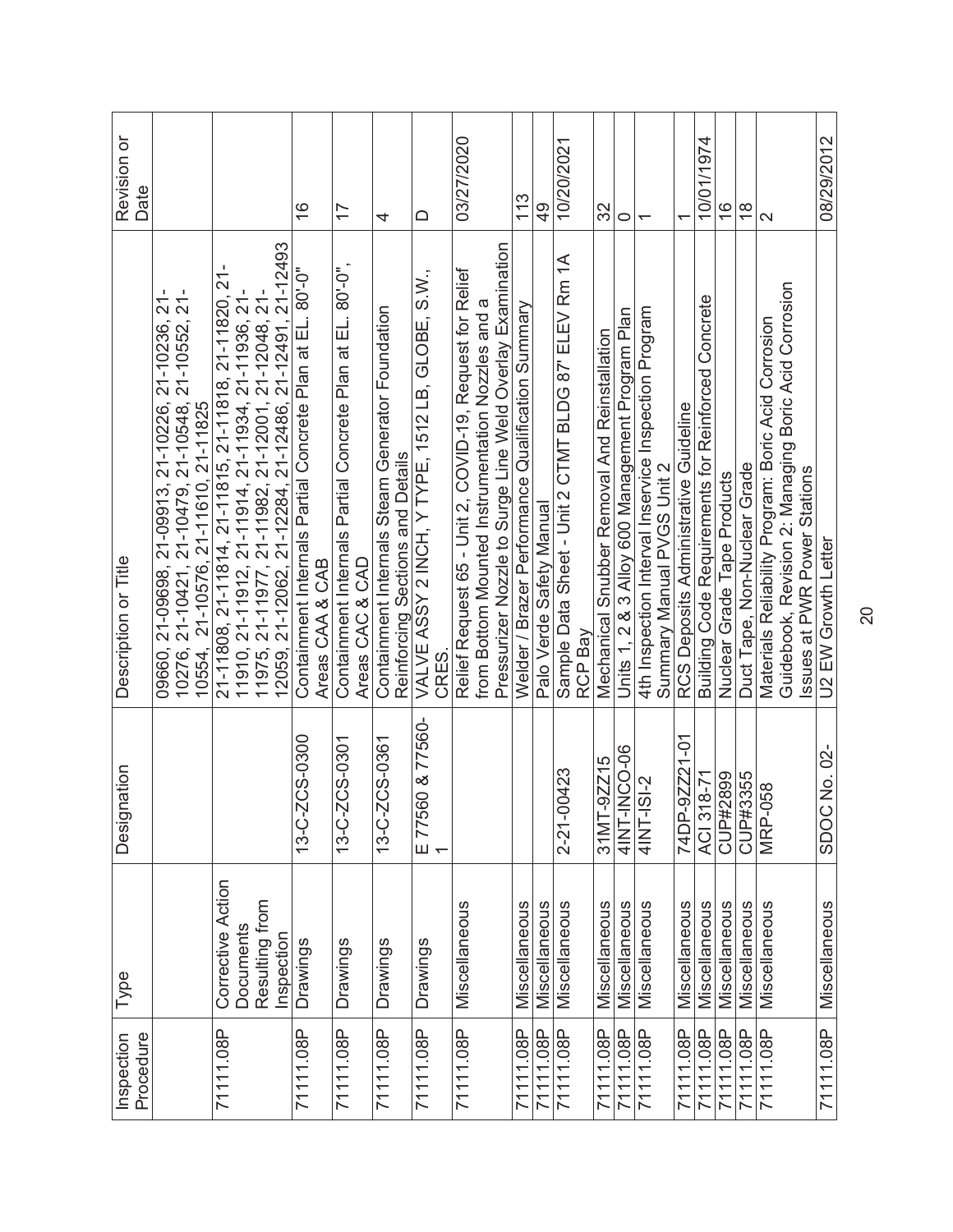| Procedure<br>Inspection | Type                              | Designation                      | Description or Title                                                                                   | Revision or<br>Date |
|-------------------------|-----------------------------------|----------------------------------|--------------------------------------------------------------------------------------------------------|---------------------|
|                         |                                   | MN950-A00052                     |                                                                                                        |                     |
| 71111.08P               | <b>NDE Reports</b>                | $T - 2051$<br>$TV-7$             | Visual Examination for Boric Acid Detection - Closure Head<br><b>CEDM Penetrations</b>                 | 04/24/2017          |
| 71111.08P               | <b>NDE Reports</b>                | <b>F-2089</b><br>$20 - \sqrt{T}$ | Pressure Test Report - RCS PIPING REFUELING                                                            | 05/21/2020          |
|                         |                                   |                                  | pressurized piping inside containment during mode 3<br>OUTAGE: Class 1 and Class 2 pressurized and non |                     |
|                         |                                   |                                  | walkdown                                                                                               |                     |
| 71111.08P               | <b>NDE Reports</b>                | $[-2001]$<br>$21 - PT$           | RC/2PRCEL096, 2A Drain Line                                                                            | 10/12/2021          |
| 71111.08P               | <b>NDE Reports</b>                | 21-PT-2002                       | RC/2PRCEL060                                                                                           | 10/12/2021          |
| 71111.08P               | <b>NDE Reports</b>                | 21-UT-2021                       | Shutdown Cooling Loop 2                                                                                | 10/14/2021          |
| 71111.08P               | <b>NDE Reports</b>                | 21-UT-2022                       | Loop 2<br>Shutdown Cooling                                                                             | 10/14/2021          |
| 71111.08P               | <b>NDE Reports</b>                | 21-UT-2023                       | Shutdown Cooling Loop 2                                                                                | 10/14/2021          |
| 71111.08P               |                                   | 21-UT-2024                       | Shutdown Cooling Loop 2                                                                                | 10/14/2021          |
| 71111.08P               | <b>NDE Reports</b><br>NDE Reports | 21-VE-2004                       | VE bare metal examination of Reactor Vessel ICI                                                        | 10/11/2021          |
|                         |                                   |                                  | penetrations (1-31-1 thru 61                                                                           |                     |
| 71111.08P               | <b>NDE Reports</b>                | 21-VE-2065                       | VE bare metal examination of Reactor Head CEDM                                                         | 10/16/2021          |
|                         |                                   |                                  | penetrations. 2R23 (1 thru 97 including head vent)                                                     |                     |
| 71111.08P               | <b>NDE Reports</b>                | $-2009$<br>$21 - 17$             | VT2 of Rx head bolted connection                                                                       | 10/12/2021          |
| 71111.08P               | <b>NDE Reports</b>                | 21-VT-2034                       | PC-5-H-11                                                                                              | 10/12/2021          |
| 71111.08P               | <b>NDE Reports</b>                | 21-VT-2035                       | PC-5-H-11-W                                                                                            | 10/12/2021          |
| 71111.08P               | Procedures                        | 01DP-0AP12                       | <b>Condition Reporting Process</b>                                                                     | 57                  |
| 71111.08P               | Procedures                        | 01DP-0AP61                       | Chemical Control Program                                                                               | $\mathbf{\Omega}$   |
| 71111.08P               | Procedures                        | $01DP-OF$ $P01$                  | Control of Flammable/Combustible Storage Cabinets                                                      | $\circ$             |
| 71111.08P               | Procedures                        | 01DP-0XX01                       | Control and Monitoring of Potential Tornado Borne Missiles                                             | $\circ$             |
| 71111.08P               | Procedures                        | 31MT-9SI01                       | Low Pressure Safety Injection Pump Maintenance                                                         | 72                  |
| 71111.08P               | Procedures                        | $-9S102$<br>31MT                 | High Pressure Safety Injection Pump Disassembly,                                                       | 76                  |
|                         |                                   |                                  | Examination and Assembly                                                                               |                     |
| 71111.08P               | Procedures                        | $-9S103$<br>31MT                 | Containment Spray Pump Disassembly And Assembly                                                        | 26                  |
| 71111.08P               | Procedures                        | 40OP-9RC03                       | RCS Leakage Source Determination                                                                       | ဖ                   |
| 71111.08P               | Procedures                        | 40ST-9RC02<br>40ST-9SI09         | ERFDADS (Preferred) Calculation of RCS Water Inventory                                                 | 54                  |
| 71111.08P               | Procedures                        |                                  | ECCS Systems Leak Test                                                                                 | 59                  |
| 71111.08P               | Procedures                        | 70TI-9ZC01                       | Boric Acid Walkdown Leak Detection                                                                     | 25                  |
| 71111.08P               | Procedures                        | 73DP-0AP04                       | Primary Coolant Sources Outside Containment Program                                                    | $\overline{ }$      |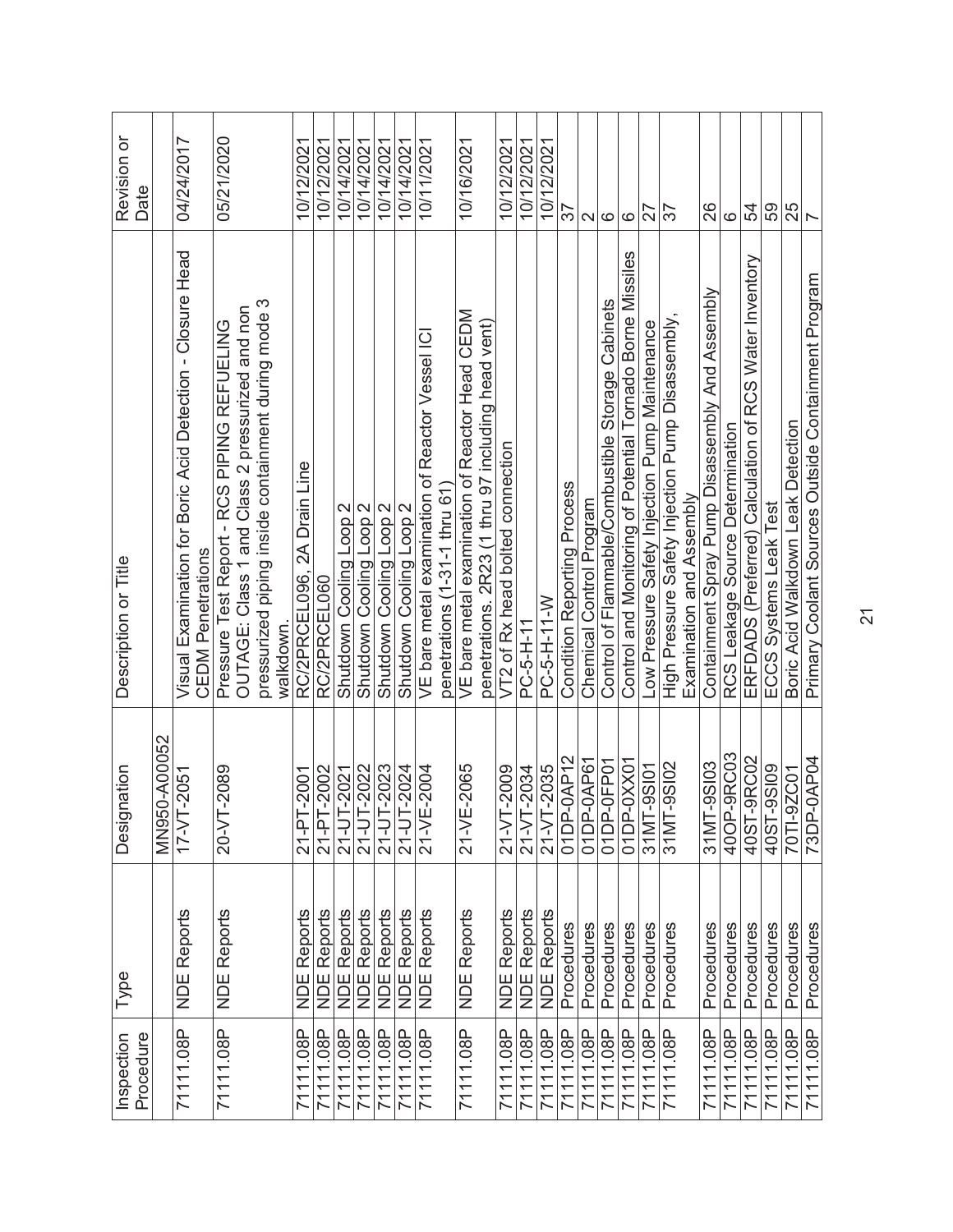| Procedure<br>Inspection | Type       | Designation               | Description or Title                                                                    | Revision or<br>Date       |
|-------------------------|------------|---------------------------|-----------------------------------------------------------------------------------------|---------------------------|
|                         |            |                           | Technical Specification 5.5.2                                                           |                           |
| 71111.08P               | Procedures | -9WP04<br>73DP-           | <b>Welding and Brazing Control</b>                                                      | $\overline{2}$            |
| 71111.08P               | Procedures | 73DP-9WP05                | Weld Filler Material Control                                                            | $\frac{2}{\sqrt{2}}$      |
| 71111.08P               | Procedures | 73DP-9ZC01                | Boric Acid Corrosion Control Program                                                    | $\widetilde{\phantom{a}}$ |
| 71111.08P               | Procedures | 73DP-9ZZ16                | Testing and Control of PVGS Snubbers                                                    | $\frac{6}{5}$             |
| 71111.08P               | Procedures | 73ST-9ZZ10                | Hydraulic Snubber Functional Testing                                                    | 27                        |
| 71111.08P               | Procedures | 73ST-9ZZ21                | Snubber Visual Examination                                                              | $\frac{8}{1}$             |
| 71111.08P               | Procedures | 9ZZ22<br>73ST-            | Mechanical Snubber Function Test                                                        | $\overline{2}$            |
| 71111.08P               | Procedures | 0ZZ02<br>73TI-C           | Ultrasonic Thickness Measurement                                                        | $\overline{4}$            |
| 71111.08P               | Procedures | 73TI-9RC09                | Bare Metal Visual Examination of Reactor Vessel Upper<br>Head                           | $\overline{\phantom{0}}$  |
| 71111.08P               | Procedures | 73TI-9RC10                | Bare Metal Visual Examination of Reactor Vessel Bottom                                  | 5                         |
|                         |            |                           | Head                                                                                    |                           |
| 71111.08P               | Procedures | 73TI-9SI16                | ECCS Sump to RWT Leakage Paths Design Bases Testing                                     | ო                         |
| 71111.08P               | Procedures | 73TI-9ZZ05                | Dry Magnetic Particle Examination                                                       | $\frac{6}{1}$             |
| 71111.08P               | Procedures | 73TI-9ZZ07                | Liquid Penetrant Examination                                                            | $\frac{6}{1}$             |
| 71111.08P               | Procedures | 73TI-9ZZ10                | Ultrasonic Examination of Welds in Ferritic Components                                  | $\frac{5}{1}$             |
| 71111.08P               | Procedures | 73TI-9ZZ17                | Visual Examination of Welds, Bolting, and Components                                    | $\overline{4}$            |
| 71111.08P               | Procedures | 73TI-9ZZ18                | Visual Examination of Component Supports                                                | 77                        |
| 71111.08P               | Procedures | 73TI-9ZZ19                | Visual Examination of Pump and Valve Internal Surfaces                                  | $\frac{6}{1}$             |
| 71111.08P               | Procedures | 73TI-9ZZ22                | Visual Examination For Leakage                                                          | $\frac{3}{5}$             |
| 71111.08P               | Procedures | 73TI-9ZZ82                | Visual Examination of Metal Containment Building Surfaces                               | $\infty$                  |
| 71111.08P               | Procedures | PIPE-MPA-<br>EPRI-I       | Procedure for Manual Phased Array Ultrasonic Examination                                | $\sim$                    |
|                         |            |                           | of Austenitic and Ferritic Pipe Welds EPRI-PIPE-MPA-1                                   |                           |
| 71111.08P               | Procedures | PIPE-TWS-<br>EPRI-        | Procedure for Manual Phased Array Ultrasonic Through-                                   | $\overline{\phantom{0}}$  |
|                         |            | MPA-1                     | Wall Sizing In Pipe Welds EPRI-PIPE-TWS-MPA-1                                           |                           |
| 71111.08P               | Procedures | IT-1<br><b>PDI-L</b>      | PDI Generic Procedure for the Ultrasonic Examination of<br>Ferritic Pipe Welds PDI-UT-1 | O                         |
| 71111.08P               | Procedures | $1 - 10$<br>PDI-L         | PDI Generic Procedure for the Ultrasonic Examination of                                 | O                         |
|                         |            |                           | Dissimilar Metal Welds, PDI-UT-10                                                       |                           |
| 71111.08P               | Procedures | $JT - 11$<br><b>PDI-L</b> | PDI Generic Procedure for the Ultrasonic Examination of                                 | $\Box$                    |
|                         |            |                           | Reactor Pressure Vessel Nozzle-to-Shell Welds and the                                   |                           |
|                         |            |                           | Nozzle Inner Corner Radius PDI-UT-11                                                    |                           |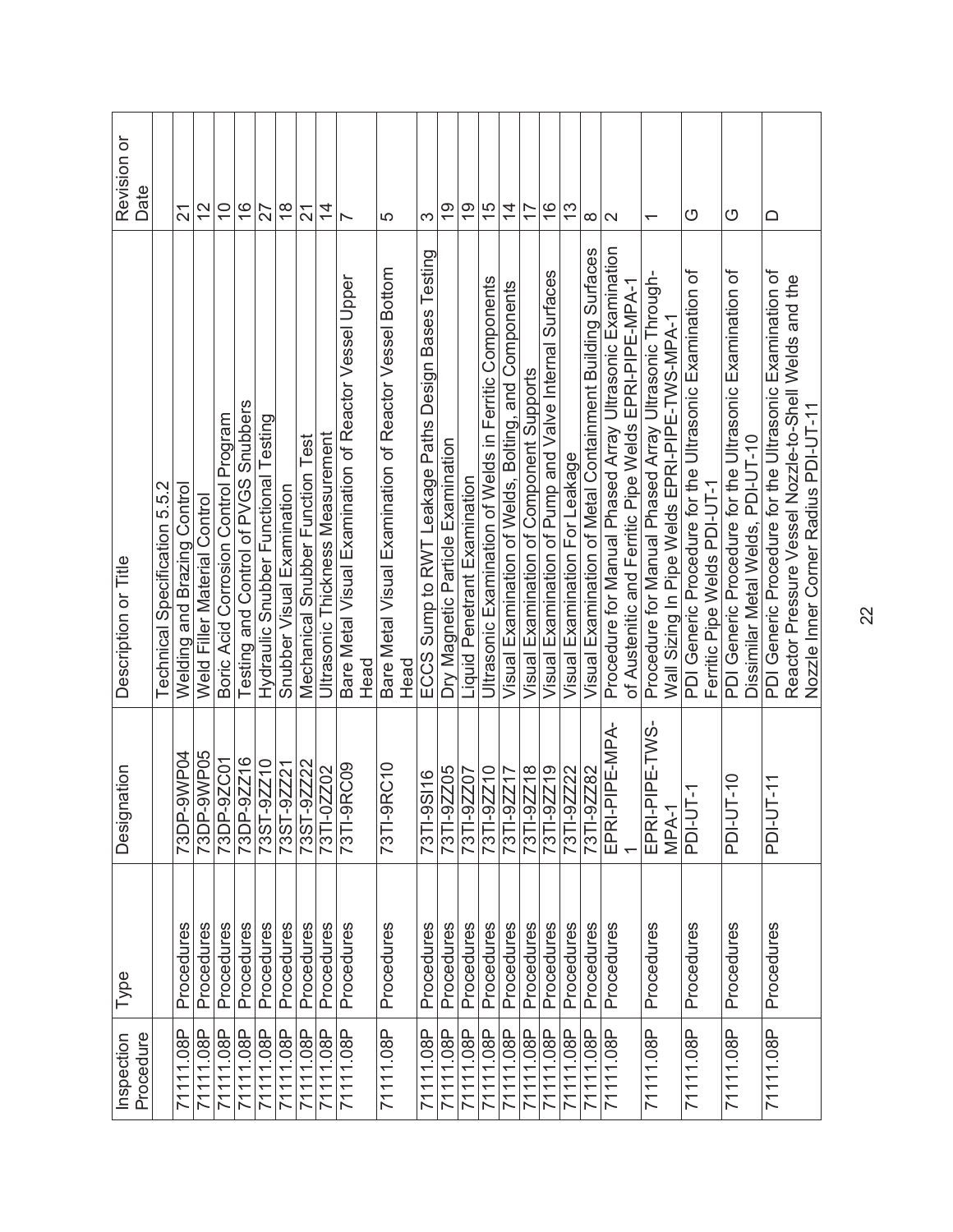| Procedure<br>Inspection | Type                           | Designation                    | Description or Title                                                                                                                                    | Revision or<br>Date |
|-------------------------|--------------------------------|--------------------------------|---------------------------------------------------------------------------------------------------------------------------------------------------------|---------------------|
| 71111.08P               | Procedures                     | $T-2$<br><b>PDI-L</b>          | PDI Generic Procedure for the Ultrasonic Examination of<br>Austenitic Pipe Welds PDI-UT-2                                                               |                     |
| 71111.08P               | Procedures                     | $JT-3$<br><b>D-IQd</b>         | Sizing of Planar Flaws in Similar Metal Piping Welds PDI-<br>PDI Generic Procedure for the Ultrasonic Through-Wall<br>$UT-3$                            | O                   |
| 71111.08P               | Procedures                     | $5 - 11$<br><b>PDI-U</b>       | PDI Generic Procedure for the Straight Beam Ultrasonic<br>Examination of Bolts and Studs PDI-UT-5                                                       | O                   |
| 71111.08P               | Procedures                     | $JT-8$<br><b>D-IQd</b>         | Weld Overlaid Similar and Dissimilar Metal Welds, PDI-UT-8<br>PDI Generic Procedure for the Ultrasonic Examination of                                   |                     |
| 71111.08P               | Self-Assessments               | 20-04629-001                   | INPO MRV NDE SIMPLE SELF-ASSESSMENT                                                                                                                     | 06/30/2020          |
| 71111.08P               | Self-Assessments               | SWMS#17-09564                  | Welding Program Self Assessment                                                                                                                         | 06/30/2017          |
| 71111.08P               | Self-Assessments               | SWMS#18-<br>14430-002          | SI Simple Self Assessment                                                                                                                               | 04/02/2019          |
| 71111.08P               | Self-Assessments               | SWMS#20-<br>$1 - 002$<br>04621 | Alloy 600                                                                                                                                               | 07/23/2020          |
| 71111.11Q               | Miscellaneous                  | NLR21S050401                   | Licensed Operator Continuing Training Simulator Scenario:<br>Fire with Spurious Equipment Actuations                                                    | 11/16/2021          |
| 71111.11Q               | Miscellaneous                  | $0 - 05 - P - 10$<br>SES-C     | Licensed Operator Continuing Training Simulator Evaluation<br>Scenario: SIT 1B Air Leak / Control Channel NI #1 Fails<br>Low / RCP 2A Trip / ATWS / ESD | 11/16/2021          |
| .11Q                    | Procedures                     | 40DP-90PP02                    | Conduct of Operations                                                                                                                                   | 76                  |
| 71111.11Q               | Procedures                     | 73ST-9SI06                     | Containment Spray Pumps and Check Valves - Inservice<br>Test                                                                                            | 45                  |
| 71111.11Q               | Work Orders                    |                                | 5271728                                                                                                                                                 |                     |
| 71111.12                | Corrective Action<br>Documents |                                | 21-08461, 21-06710, 21-09763, 21-09485, 18-17577, 19-<br>10419, 21-12252, 21-12351, 21-12367, 21-12088, 19-                                             |                     |
|                         |                                |                                | 10269, 19-10579, 19-10910, 19-12574, 19-18009, 20-<br>05452, 20-05813, 20-07365, 21-03326                                                               |                     |
| 71111.12                | Miscellaneous                  |                                | Guidance on Overhaul of Magne-Blast Circuit Breakers                                                                                                    | 12/2000             |
| 71111.12                | Miscellaneous                  |                                | Performance Criteria Formulation Bases for SA System<br>(Engineered Safety Features Actuation System)                                                   | 4                   |
| 71111.12                | Miscellaneous                  |                                | Vendor Technical Document VTD-C150-0017, Carrier                                                                                                        | $\frac{1}{2}$       |
|                         |                                |                                | Corporation 19FA Centrifugal Chiller Parts Catalog S/N<br>26507-26512                                                                                   |                     |

23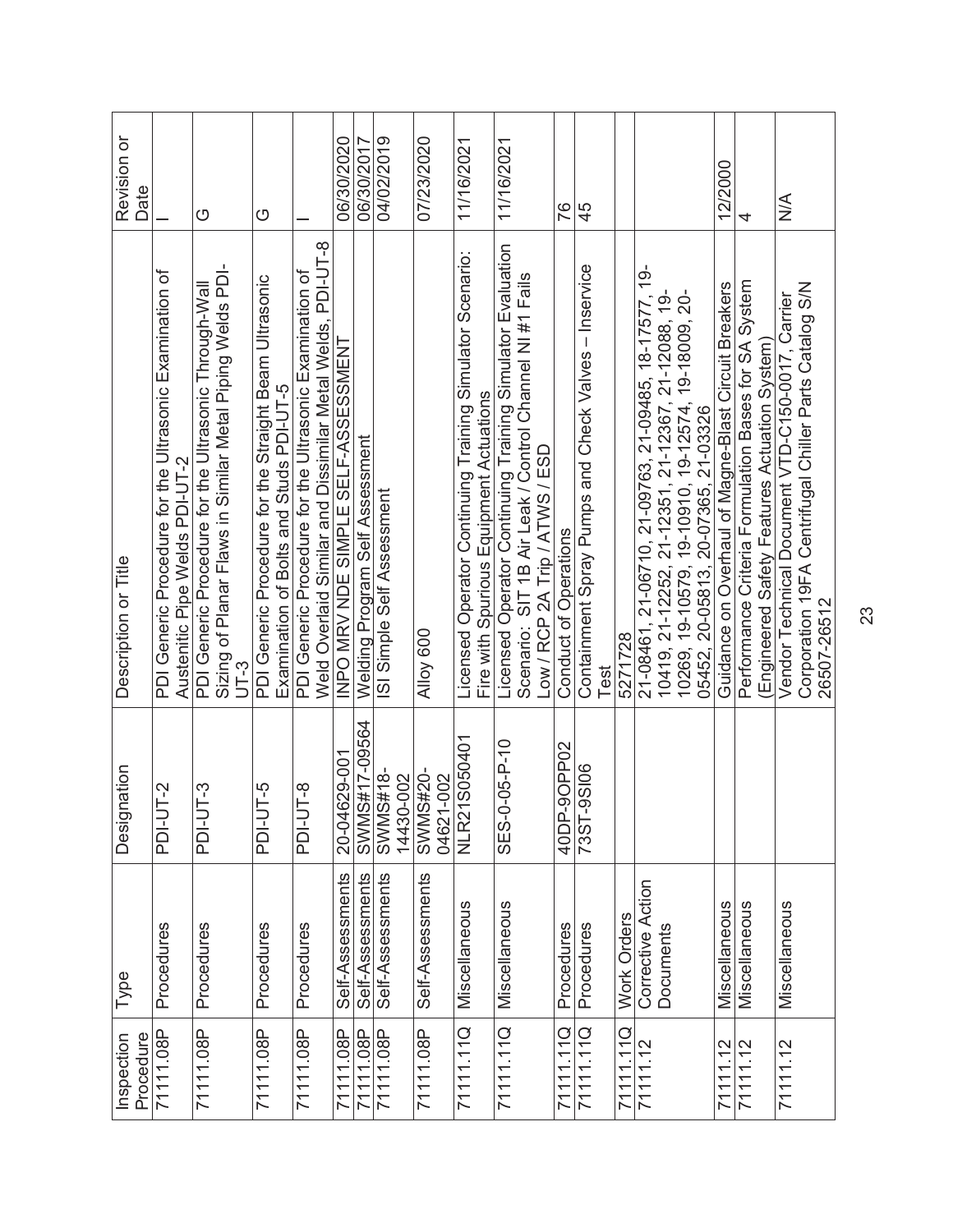| Inspection<br>Procedure | Type                           | Designation           | Description or Title                                                                   | Revision or<br>Date       |
|-------------------------|--------------------------------|-----------------------|----------------------------------------------------------------------------------------|---------------------------|
| 71111.12                | Miscellaneous                  |                       | Mrule Performance Monitor Group information for Essential<br>Chilled Water B           |                           |
| 71111.12                | Miscellaneous                  |                       | Unit 2 Control room logs for 09/17/2021-12/16/2021                                     |                           |
| 71111.12                | Miscellaneous                  |                       | 2021<br>Unit 3 Control Room Logs January 1 - December 28,                              | 12/29/2021                |
| 71111.12                | Miscellaneous                  |                       | MRule Manager Data for Unit 3 SA DAFAS A and B                                         | 12/29/2021                |
| 71111.12                | Miscellaneous                  | 13-NS-C025            | Risk Informed Performance Criteria                                                     | ග                         |
| 71111.12                | Miscellaneous                  | SA-02323              | SA - DAFAS A/B Maintenance Rule (a)(1) Issue Tracking                                  | $\circ$                   |
|                         |                                |                       | Form                                                                                   |                           |
| 71111.12                | Miscellaneous                  | SA-02323              | SA - DAFAS A/B Maintenance Rule (a)(1) Issue Tracking<br>Form                          | $\overline{\phantom{0}}$  |
| 71111.12                | Miscellaneous                  | <b>SAL 361.1</b>      | Service Advisory Letter                                                                | ᡪ                         |
| 71111.12                | Miscellaneous                  | 09641<br>TR-10        | Guidance on Routine Preventive Maintenance for Magne-<br><b>Blast Circuit Breakers</b> | 10/1998                   |
| 71111.12                | Procedures                     | 01DP-0AP12            | <b>Condition Reporting Process</b>                                                     | 38                        |
| 71111.12                | Procedures                     | $-92234$<br>32MT-     | Maintenance of AM-4.16-250-9H GE Magne-Blast Circuit<br><b>Breakers</b>                | $\frac{1}{2}$             |
| 71111.12                | Procedures                     | $-9ZZ38$<br>32MT      | Overhaul of AM-4.16-250-9H GE Magne-Blast Circuit<br><b>Breakers</b>                   | 26                        |
| 71111.12                | Procedures                     | $-9ECO1$<br>33MT      | <b>Essential Chiller</b>                                                               | 15                        |
| 71111.12                | Procedures                     | 400P-9EC02            | Essential Chilled Water Train B                                                        | 34                        |
| 7111.12                 | Procedures                     | 400P-9SF01            | Control Element Drive Mechanism Control System<br>(CEDMCS) Operation                   | 31                        |
| 71111.12                | Procedures                     | $-0$ MR $01$<br>70DP- | Maintenance Rule                                                                       | $\frac{4}{6}$             |
| 71111.12                | Work Orders                    |                       | 5152532, 5235964, 5218289, 5218290, 5279220, 5360915,<br>5380847, 5258452, 5257990     |                           |
| 71111.13                | Corrective Action<br>Documents |                       | 21-13903, 21-13663, 21-13799                                                           |                           |
| 71111.13                | Miscellaneous                  |                       | Phoenix Risk Monitor - PVGS Unit 1 Current Risk Summary<br>Report as of 11/18/2021     |                           |
| 71111.13                | Miscellaneous                  |                       | U1 PHOENIX RICT November 18, 2021 Operator Screen<br>Risk at 0433                      | 11/18/2021                |
| 71111.13                | Miscellaneous                  |                       | Work Week 2146 Schedule Risk Evaluation,                                               | 11/15/2021-<br>11/21/2021 |
| 71111.13                | Miscellaneous                  |                       | Risk Management and Readiness Plan: U2 A ESFAS PS                                      | $\circ$                   |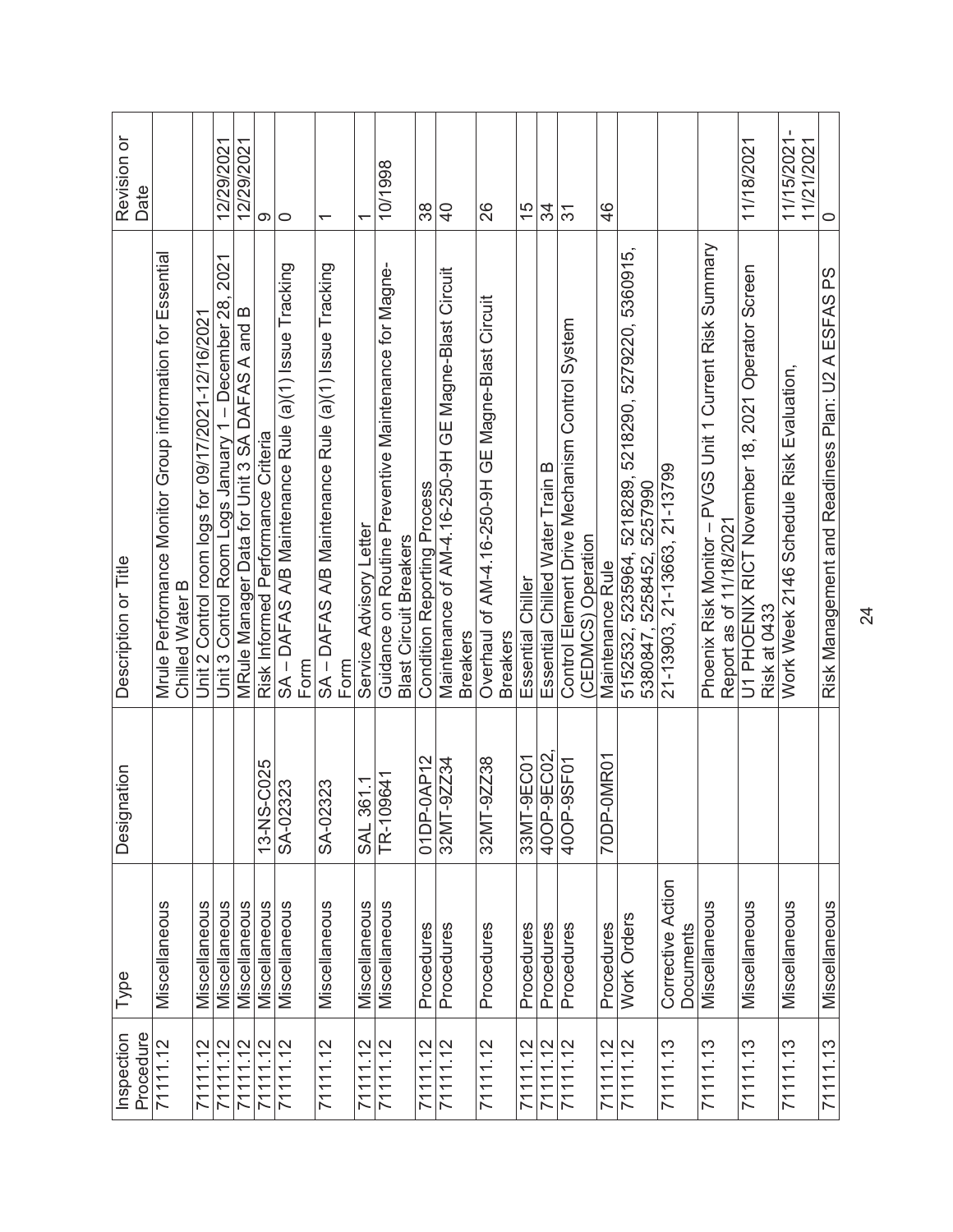| Procedure<br>Inspection | Type                   | Designation           | Description or Title                                                                                          | Revision or<br>Date                        |
|-------------------------|------------------------|-----------------------|---------------------------------------------------------------------------------------------------------------|--------------------------------------------|
|                         |                        |                       | Replacement                                                                                                   |                                            |
| 71111.13                | Miscellaneous          |                       | Work Week 2147 Schedule Risk Evaluation                                                                       | $\blacksquare$<br>11/22/2021<br>11/28/2021 |
| 71111.13                | Procedures             | 02DP-0RS01            | Online Integrated Risk                                                                                        | တ                                          |
| 71111.13                | Procedures             | 40DP-9RS01            | Operations Department Online Nuclear Risk Determination                                                       | $\overline{\phantom{0}}$                   |
|                         |                        |                       | Modes 1 and 2                                                                                                 |                                            |
| 71111.13                | Procedures             | 40DP-9RS04            | RICT PRA Functionality Determination                                                                          | $\overline{\phantom{0}}$                   |
| 71111.13                | Procedures             | 40DP-9RS05            | Calculation of RMAT and RICT                                                                                  | 0                                          |
| 71111.13                | Procedures             | 73ST-9XI37            | Safety Injection Tank Nitrogen Vent Valves-Inservice Test                                                     | တ                                          |
| 71111.13                | Work Orders            |                       | 5389532, 5388714, 5390168                                                                                     |                                            |
| 71111.15                | Calculations           | 13-CC-ZC-0285         | Heat Sink Calculations Containment Building                                                                   | $\frac{4}{1}$                              |
| 71111.15                | Calculations           | 13-NC-ZC-0237         | Maximum Passive Heat Sink for Hydrogen Generation &<br><b>ECCS Evaluation</b>                                 | $\overline{ }$                             |
|                         |                        |                       |                                                                                                               |                                            |
| 71111.15                | Calculations           | N001-1106-00002       | Debris Generation Due to LOCA Within Containment for<br>Resolution of GSI-191                                 | ო                                          |
| 71111.15                | Corrective Action      |                       | 21-12899, 21-12438, 21-12529, 21-12563, 21-12578, 21-                                                         |                                            |
|                         | Documents              |                       | 12585, 21-12623, 21-12752, 21-11058, 21-13285, 16-                                                            |                                            |
|                         |                        |                       |                                                                                                               |                                            |
|                         |                        |                       | 13938, 21-12286, 21-08850, 21-13780, 21-14537, 21-<br>10885, 21-11296, 21-13294, 20-05888, 21-14814, 21-12485 |                                            |
|                         |                        |                       | 21-13692, 21-13671, 21-14937, 21-14929, 20-10476, 17-                                                         |                                            |
|                         |                        |                       | 06807                                                                                                         |                                            |
| 71111.15                | <b>Drawings</b>        | 02-M-SIP-001          | Safety Injection & Shutdown Cooling System                                                                    | 56                                         |
| 71111.15                | Drawings               | 02-P-SPF-701          | Diesel Generator BLDG. ISO Essential Pray Pond System                                                         | S                                          |
|                         |                        |                       | Train A & B                                                                                                   |                                            |
| 71111.15                | Drawings               | 02-P-ZYA-0926         | Essential Pipe Tunnel piping sections and details                                                             | 0                                          |
| 71111.15                | <b>Drawings</b>        | 02-P-ZYA-0926         | Essential Pipe Tunnel Piping Plan                                                                             | ᡪ                                          |
| 71111.15                | Drawings               | SIP-002<br>$03 - M -$ | P & I Diagram: Safety Injection and Shutdown Cooling                                                          | 38                                         |
|                         |                        |                       | System                                                                                                        |                                            |
| 71111.15                | Engineering<br>Changes |                       | 2018-00492                                                                                                    |                                            |
| 71111.15                | Miscellaneous          |                       | Engineering Evaluation 21-12899-003                                                                           |                                            |
| 71111.15                | Miscellaneous          |                       | PVNGS Design Basis Manual, Essential Spray Pond                                                               | 23                                         |
|                         |                        |                       | System                                                                                                        |                                            |
| 71111.15                | Miscellaneous          |                       | Technical Documents 269457, 274560,274776, 274816,                                                            |                                            |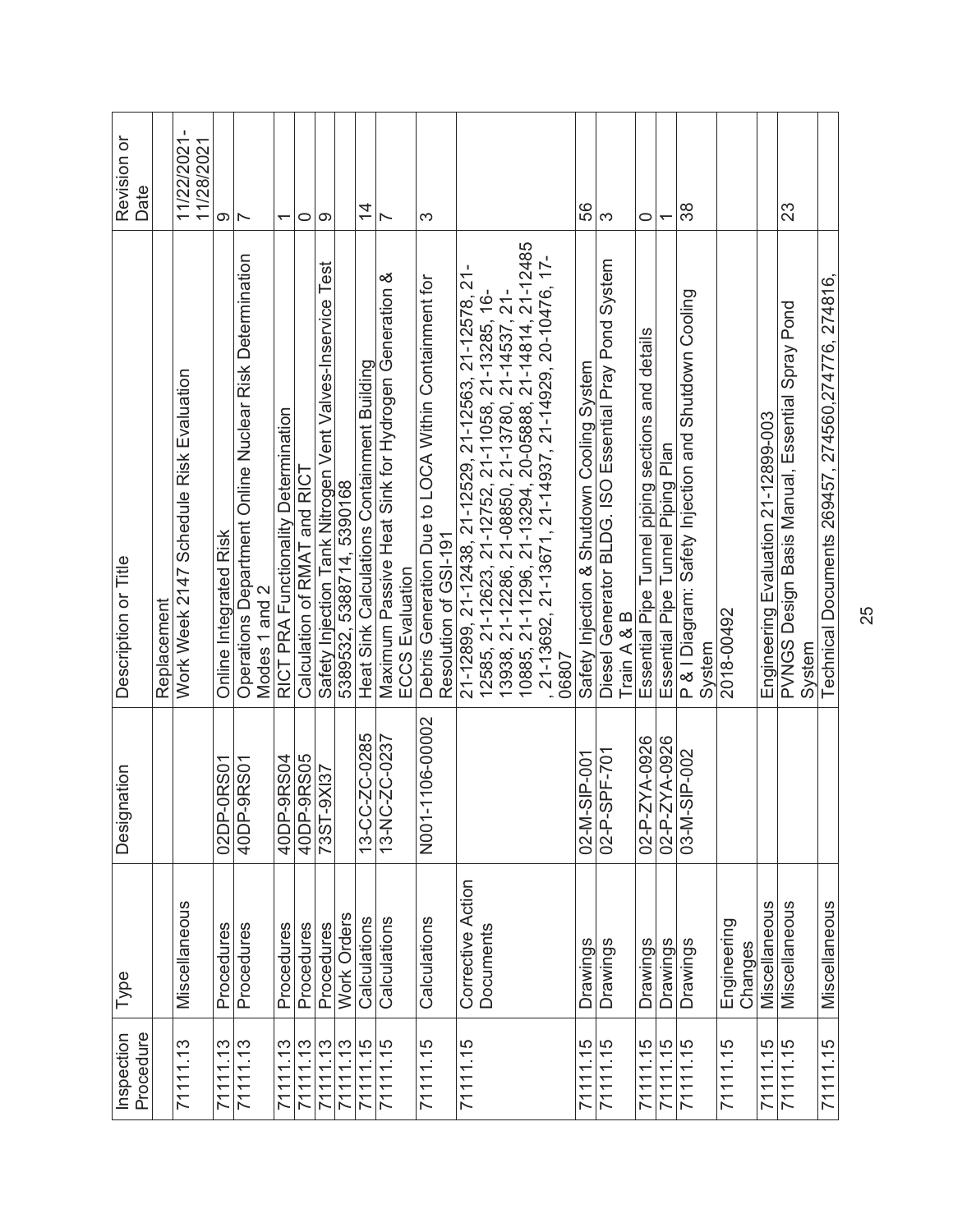| Procedure<br>Inspection | Type              | Designation                 | Description or Title                                                                                              | Revision or<br>Date               |
|-------------------------|-------------------|-----------------------------|-------------------------------------------------------------------------------------------------------------------|-----------------------------------|
|                         |                   |                             | 274835, 274865, 274922, 274962, 424156                                                                            |                                   |
| 71111.15                | Miscellaneous     |                             | Updated Final Safety Analysis Report                                                                              | 21                                |
| 71111.15                | Miscellaneous     |                             | Design Basis Manual: Essential Chilled Water System                                                               | $\frac{8}{1}$                     |
| 71111.15                | Miscellaneous     |                             | PVNGS Technical Specification Bases                                                                               | 72                                |
| 71111.15                | Miscellaneous     |                             | UFSAR Section 9.2.9.2, Essential Chilled Water Systems                                                            | $\overline{\mathcal{E}}$          |
| 71111.15                | Miscellaneous     |                             | PVGNS Design Basis Manual, Auxiliary Feedwater System                                                             | 26                                |
| 71111.15                | Miscellaneous     |                             | Design Basis Manual: Safety Injection System                                                                      | $\frac{4}{1}$                     |
| 71111.15                | Miscellaneous     |                             | <b>PVNGS Technical Specification Bases</b>                                                                        | 72                                |
| 71111.15                | Miscellaneous     |                             | UFSAR Section 15.6.5, Loss-Of-Coolant Accidents                                                                   | $\overline{2}$                    |
| 71111.15                | Miscellaneous     |                             | UFSAR Section 6.3.3a, LOCA Analysis – CE16STD Fuel                                                                | $\overline{2}$                    |
| 71111.15                | Miscellaneous     |                             | Unit 2 Operator Logs, December 20-28, 2021                                                                        | 12/28/202                         |
| 71111.15                | Miscellaneous     |                             | Unit 2 Operator Logs, November 11-18, 2021                                                                        | 12/28/2021                        |
| 71111.15                | Miscellaneous     | 13-MS-A137                  | Engineering Study, Development of AF System Pipe Arc                                                              |                                   |
|                         |                   |                             | Length Acceptance Criteria Associated with Calculated Max<br><b>Void Volumes</b>                                  |                                   |
| 71111.15                | Miscellaneous     | 296-003<br>$21 - 11$        | MRFF (Maintenance Rule Functional Failure) Evaluation                                                             |                                   |
| 71111.15                | Miscellaneous     | 21-13294-004                | Engineering Evaluation                                                                                            |                                   |
| 71111.15                | Miscellaneous     | 90-DG-030<br>EER            | Engineering Evaluation Request                                                                                    | 04/16/1990                        |
| $\frac{71111}{11.15}$   | Miscellaneous     | Study 13-NS-<br>C088        | Mission time for Operability Determinations                                                                       |                                   |
| 71111.15                | Procedures        | 36ST-9AF02                  | Train B Auxiliary Feedwater Flow Instrumentation Calibration                                                      | ග                                 |
| 71111.15                | Procedures        | 40DP-9OP19                  | Locked Valve, Breaker, and Component Tracking                                                                     | $\frac{40}{5}$                    |
| 71111.15                | Procedures        | 40DP-9OP26                  | Operations Condition Reporting Process and Operability<br>Determination/Functional Assessment                     | 47                                |
| 71111.15                | Procedures        | 40DP-90PA4                  | Control Building Watch Station Rounds                                                                             | 125                               |
| 71111.15                | Procedures        | $-9S109$<br>40ST-           | ECCS Systems Leak Test                                                                                            | 80                                |
| 71111.15                | Procedures        | $-9$ AF05<br>73ST-          | Auxiliary Feedwater Pump B - Comprehensive Pump Test                                                              | $\frac{6}{1}$                     |
| 71111.15                | Procedures        | -9XI04<br>73ST              | SI Train B Valves - Inservice Test                                                                                | $\overline{4}$                    |
| 71111.15                | Procedures        | -9XI04<br>$735\overline{1}$ | SI Train B Valves - Inservice Test                                                                                | $\overset{\text{\tiny{+}}}{\tau}$ |
| 71111.15                | Work Orders       |                             | 5373506, 5241560,<br>5263109, 5216987, 5191806, 5395606, 5388830, 5388912,<br>4922485, 4922486, 5061531, 5057504, |                                   |
|                         |                   |                             | 5275397, 5273625, 5267591                                                                                         |                                   |
| 71111.18                | Corrective Action |                             | 21-11851, 21-11695                                                                                                |                                   |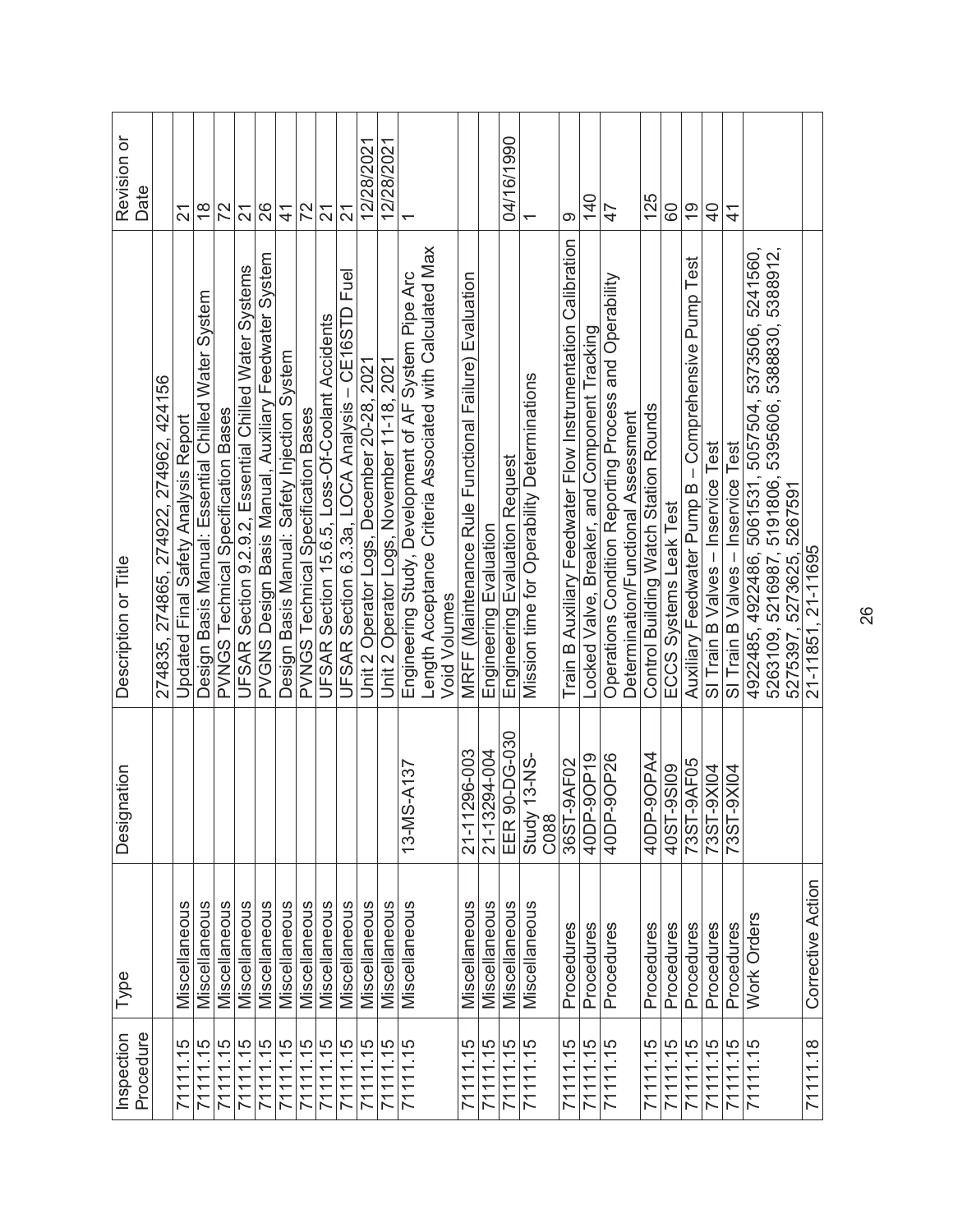| P&I Diagram Radioactive Waste Drain System (Containment<br>P&I Diagram Chemical and Volume Control System<br>Description or Title<br>PVNGS UFSAR |
|--------------------------------------------------------------------------------------------------------------------------------------------------|
| Building                                                                                                                                         |
| Licensing Document Change Request                                                                                                                |
| Chemical and Volume Control System                                                                                                               |
| 10CFR50.59 Screening/Evaluation                                                                                                                  |
| 21-07164, 21-11226, 21-14350, 21-14377, 21-13545, 21-                                                                                            |
| 13557, 21-12088, 21-12485, 21-15116                                                                                                              |
| Unit 1 Control room logs                                                                                                                         |
| Unit 2 control room logs for October 2021                                                                                                        |
| Operations Technical Document to Comply with Tech Spec<br>3.6.3 for SIA-UV-627 Inoperability                                                     |
| Operations Technical Document to Comply with Tech Spec<br>3.6.3 for SIA-UV-627 Inoperability                                                     |
| Cleaning, Inspecting, and Testing of the Class 1E Diesel                                                                                         |
| Molded Case Circuit Breaker Test                                                                                                                 |
| 18 Month Surveillance Test for Westinghouse Type DS-416<br>Reactor Trip Breakers                                                                 |
| Essential Chiller                                                                                                                                |
| RPS Matric Relays to Reactor Trip Response Time Test                                                                                             |
| RTSG Shunt and Undervoltage Trip Functional                                                                                                      |
| Motor Operated Valves Operating Guidelines                                                                                                       |
| Locked Valve, Breaker, and Component Tracking                                                                                                    |
| Train A 480V Class 1E MCC                                                                                                                        |
| Diesel Generator A Test                                                                                                                          |
| ECCS Systems Leak Test                                                                                                                           |
| Lubrication of Plant Equipment                                                                                                                   |
| ADVs - Inservice Test                                                                                                                            |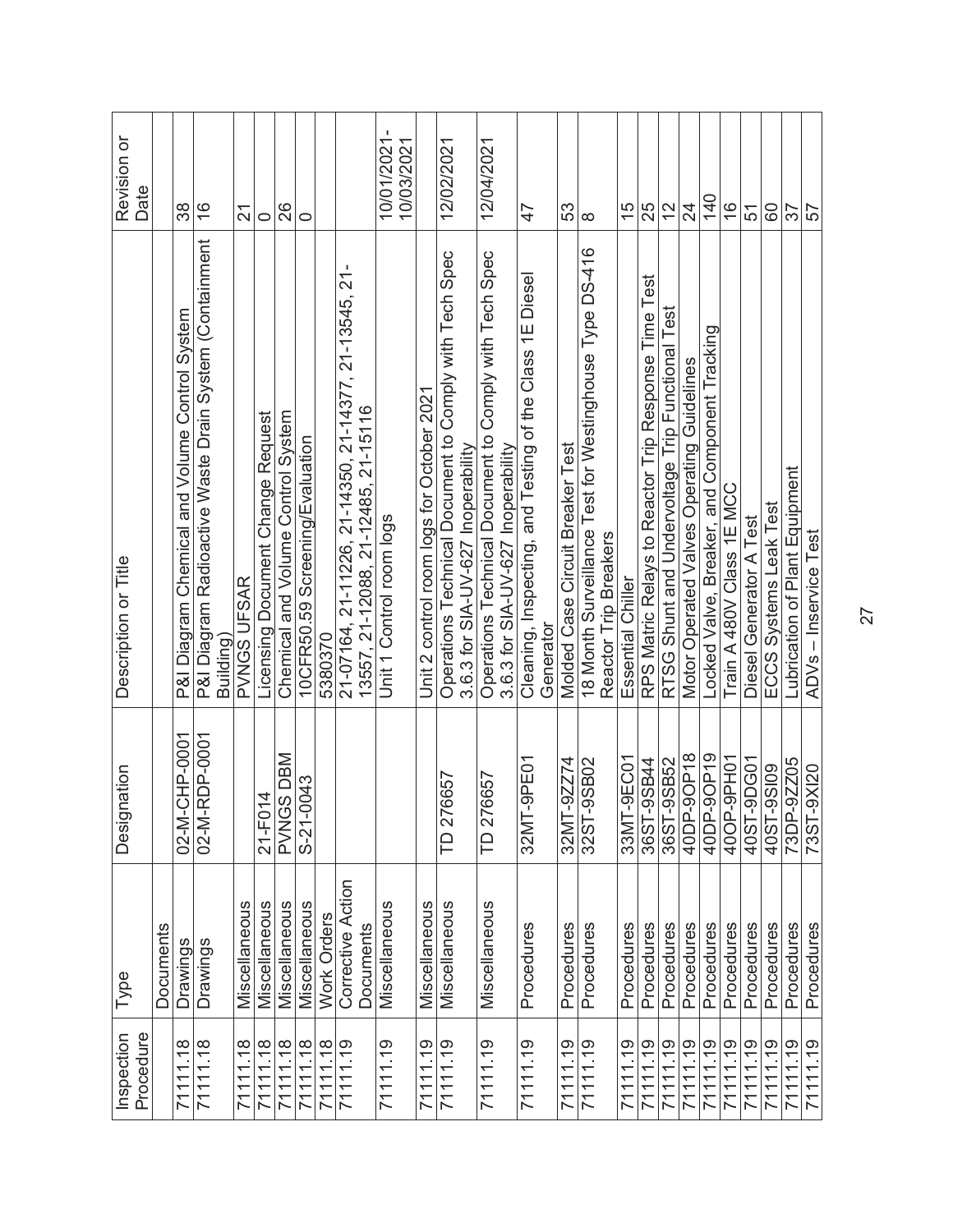| Inspection<br>Procedure | Type              | Designation        | Description or Title                                                                                                                                                                                     | Revision or<br>Date |
|-------------------------|-------------------|--------------------|----------------------------------------------------------------------------------------------------------------------------------------------------------------------------------------------------------|---------------------|
| 71111.19                | Procedures        | -9SB22<br>77ST-    | <b>CEA Drop Time Test</b>                                                                                                                                                                                | 15                  |
| 71111.19                | Work Orders       |                    | 5254471, 5256018,<br>5258250, 5270389, 5320369, 5393374, 5258452,<br>5256867, 5224848, 5254445, 5136175,<br>5303866,                                                                                     |                     |
|                         |                   |                    | 5257990, 5382122, 5277571, 5277252, 5282209, 5250921,<br>5249295, 5250944, 5250885                                                                                                                       |                     |
| 71111.20                | Corrective Action |                    | 21-03767, 21-09919, 21-11334, 21-11665, 21-11674, 21-<br>11680, 21-11681, 21-11682, 21-11685, 21-11686, 21-<br>11688, 21-11691, 21-11693, 21-11695, 21-11874, 21-<br>12436, 21-12457, 21-12545, 21-12546 |                     |
|                         | Documents         |                    |                                                                                                                                                                                                          |                     |
|                         |                   |                    |                                                                                                                                                                                                          |                     |
|                         |                   |                    |                                                                                                                                                                                                          |                     |
| 71111.20                | Miscellaneous     |                    | EOC Coastdown<br>Unit 2 Cycle 23 Specific Maneuver Plan:                                                                                                                                                 | 0                   |
| 71111.20                | Miscellaneous     |                    | Unit 2 Cycle 23 Standard Maneuver Plan: EOC Shutdown                                                                                                                                                     | $\circ$             |
|                         |                   |                    | 81.93% to 20%                                                                                                                                                                                            |                     |
| 71111.20                | Miscellaneous     |                    | Unit Two 23rd Refueling Outage Shutdown Risk                                                                                                                                                             | 0                   |
|                         |                   |                    | Assessment Team Review Report                                                                                                                                                                            |                     |
| 71111.20                | Miscellaneous     |                    | CN390-A00183, Safety Analysis Report for Single Failure                                                                                                                                                  | 0                   |
|                         |                   |                    | Proof Trolley (NUREG 0554)                                                                                                                                                                               |                     |
| 71111.20                | Miscellaneous     |                    | Fatigue Assessment for Technician Following Arc Flash                                                                                                                                                    | 10/23/2021          |
|                         |                   |                    | Event                                                                                                                                                                                                    |                     |
| 71111.20                | Miscellaneous     | 21-009             | 2R23 Refueling Outage Restart PRB Package                                                                                                                                                                | 0                   |
| 71111.20                | Miscellaneous     | MN725-A00935       | RSB 5-1 Natural Circulation Cooldown Analysis for Power                                                                                                                                                  | 4                   |
|                         |                   |                    | Uprate and SG Replacement at Palo Verde Nuclear                                                                                                                                                          |                     |
|                         |                   |                    | Generating Station Units 1, 2, and 3                                                                                                                                                                     |                     |
| 71111.20                | Procedures        | 30DP-0MP13         | PVGS Rigging Control                                                                                                                                                                                     | 27                  |
| 71111.20                | Procedures        | 30DP-9MP11         | Field Use of Rigging                                                                                                                                                                                     | $\frac{4}{4}$       |
| $\frac{71111}{20}$      | Procedures        | $-9$ RC30<br>31MT- | and Installation<br>Reactor Vessel Head Removal                                                                                                                                                          | 80                  |
| 71111.20                | Procedures        | 40DP-9RS02         | Shutdown Risk Management                                                                                                                                                                                 | ဖ                   |
| 71111.20                | Procedures        | 40OP-9PC05         | Augmentation of Fuel Pool Cooling with Shutdown Cooling                                                                                                                                                  | 39                  |
| 71111.20                | Procedures        | 400P-9S101         | Shutdown Cooling Initiation                                                                                                                                                                              | 58                  |
| 71111.20                | Procedures        | 40OP-9ZZ03         | Initial Reactor Startup Following Refuelings                                                                                                                                                             | 61                  |
| 71111.20                | Procedures        | 40OP-9Z204         | Weekly Shutdown Electrical Distribution Checks                                                                                                                                                           | 25                  |
| 71111.20                | Procedures        | 40OP-9ZZ05         | Power Operations                                                                                                                                                                                         | 151                 |
| 71111.20                | Procedures        | 40OP-9ZZ11         | Mode Change Checklist                                                                                                                                                                                    | 104                 |
| 71111.20                | Procedures        | 40OP-9ZZ23         | Outage GOP                                                                                                                                                                                               | 85                  |
| 71111.20                | Procedures        | 400P-9ZZ26         | Tracking Containment Penetrations                                                                                                                                                                        | 29                  |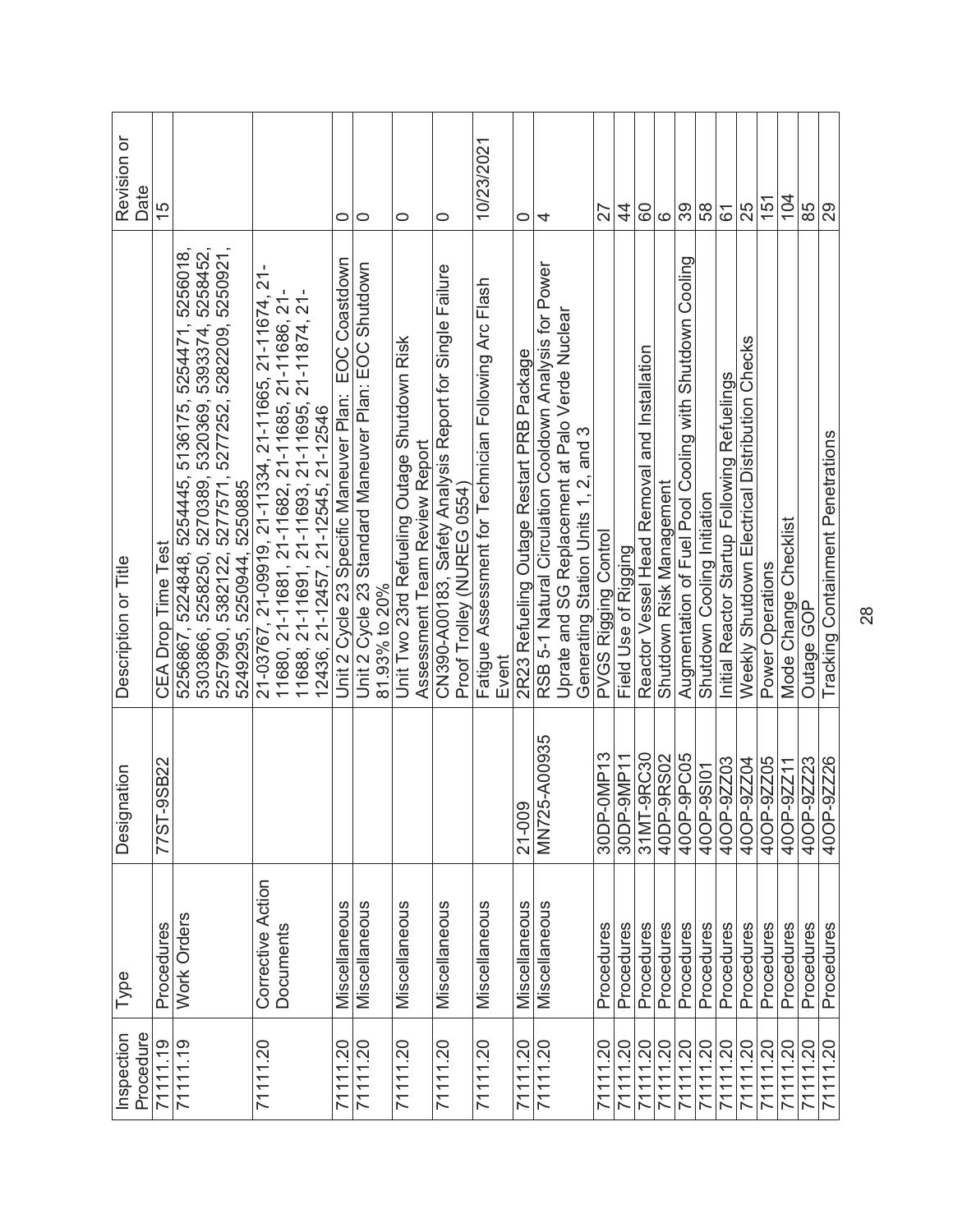| Procedure<br>Inspection     | Type                           | Designation           | Description or Title                                                                                      | Revision or<br>Date |
|-----------------------------|--------------------------------|-----------------------|-----------------------------------------------------------------------------------------------------------|---------------------|
| 71111.20                    | Procedures                     | -9RC01<br>40ST-       | RCS and Pressurizer Heatup and Cooldown Rates                                                             | $\overline{2}$      |
| 71111.20                    | Procedures                     | $-92201$<br>40ST-     | Locked Valve Monthly Surveillance                                                                         | $\triangleright$    |
| 71111.20                    | Procedures                     | 40ST-9ZZM1            | Operations Mode 1 Surveillance Logs                                                                       | $\overline{7}$      |
| 71111.20                    | Procedures                     | 40ST-9ZZM13           | Containment Isolation Valves                                                                              | 77                  |
| 71111.20                    | Procedures                     | 51DP-9OPM09           | Outage Planning and Implementation                                                                        | 20                  |
| 71111.20                    | Procedures                     | 70DP-0RA01            | Shutdown Risk Assessments                                                                                 | 62                  |
| 7111.20<br>7111.20          | Procedures                     | $-9RX06$<br>72PY.     | Low Power Physics Testing Using STAR                                                                      | $\overline{0}$      |
|                             | Work Orders                    |                       | 5257823                                                                                                   |                     |
| 7111.22                     | Calculations                   | $-51-0215$<br>$13-JC$ | Containment Spray Pump Discharge Flow Indication Loops<br>(SIA-F-338 & SIB-F-348) Uncertainty Calculation | $\frac{8}{1}$       |
| 71111.22                    | Corrective Action              |                       | 18-14867, 17-11850, 21-13811, 21-12417, 21-12422                                                          |                     |
|                             | Documents                      |                       |                                                                                                           |                     |
| 71111.22                    | Drawings                       | SIP-001<br>$02 - M -$ | P & I Diagram: Safety Injection & Shutdown Cooling System                                                 | 56                  |
| 71111.22                    | Miscellaneous                  |                       | Unit 3 Operator logs: November 16, 2021                                                                   | 11/16/2021          |
| 71111.22                    | Procedures                     | 30DP-9MP01            | Conduct of Maintenance                                                                                    | 84                  |
| 7111.22                     | Procedures                     | 400P-90P43            | M&TE Gage Installation                                                                                    | $\mathbf{\Omega}$   |
| 71111.22                    | Procedures                     | 73DP-9XI01            | Pump and Valve Inservice Testing Program                                                                  | $\frac{4}{1}$       |
| $\frac{71111.22}{71111.22}$ | Procedures                     | 73ST-9CL01            | Containment Leakage Type B and C Testing                                                                  | $\frac{9}{4}$       |
|                             | Procedures                     | 73ST-9EC01            | Essential Chilled Water Pumps - Inservice test                                                            | 29                  |
|                             | Procedures                     | 73ST-9EW01            | Essential Cooling Water Pumps - Inservice test                                                            | 35                  |
| 71111.22                    | Procedures                     | 9SI06<br>735T-        | Containment Spray Pumps and Check Valves - Inservice<br>Test                                              | 45                  |
| 71111.22                    | Procedures                     | $-9S106$<br>73ST-     | Containment Spray Pumps and Check Valves - Inservice                                                      | 45a                 |
| 7111.22                     | Work Orders                    |                       | 5266875, 5266874, 5271728                                                                                 |                     |
| 71114.06                    | Corrective Action<br>Documents |                       | 21-14084, 21-14076                                                                                        |                     |
| 71114.06                    | Procedures                     | EP-0900-011           | ERO Positions Emergency Operations Director (EOF)                                                         | ᡪ                   |
| 71114.06                    | Procedures                     | EP-0902               | Notifications                                                                                             | $\frac{8}{1}$       |
| 71114.06                    | Procedures                     | EP-0904               | ERO/ERF Activation and Operation                                                                          | <u>ლ</u>            |
| 71114.06                    | Procedures                     | EP-0905               | Protective Actions                                                                                        | $\frac{3}{2}$       |
| 71124.01                    | Corrective Action              |                       | 20-13969, 20-14285, 20-14744, 20-14974, 20-15826, 21-                                                     |                     |
|                             | Documents                      |                       | 01194, 21-02640, 21-03646, 21-03835, 21-04318, 21-<br>04730, 21-05021, 21-05093, 21-05120, 21-05271, 21-  |                     |
|                             |                                |                       |                                                                                                           |                     |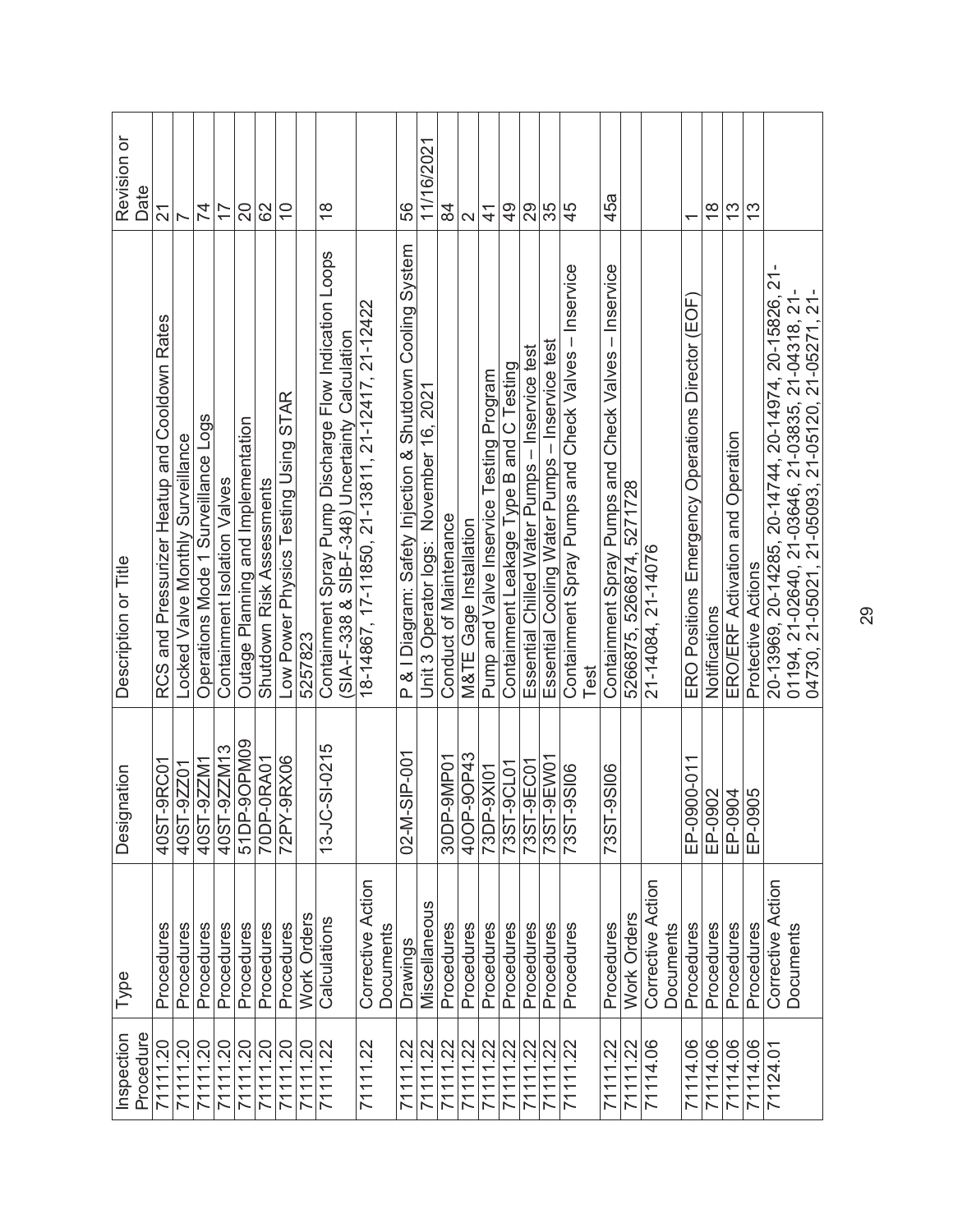| Inspection<br>Procedure | Type                             | Designation        | Description or Title                                                                           | Revision or<br>Date |
|-------------------------|----------------------------------|--------------------|------------------------------------------------------------------------------------------------|---------------------|
|                         |                                  |                    | J,<br>05625, 21-05694, 21-06192, 21-10277, 21-11100, 21<br>11774, 21-12245                     |                     |
| 71124.01                | Miscellaneous                    |                    | Radiological Safety Trends                                                                     | 08/31/2021          |
| 71124.01                | Procedures                       | 75DP-0RP01         | RP Program Overview                                                                            | $\frac{2}{3}$       |
| 71124.01<br>71124.01    | Procedures                       | 75DP-9RP01         | Contro<br>Radiation Exposure and Access                                                        | 23                  |
|                         | Procedures                       | 75DP-9RP01         | Radiation Exposure and Access Control                                                          | 23                  |
| 71124.01                | Procedures                       | 75RP-0RP01         | Radiological Posting and Labeling                                                              | 36                  |
| 71124.01                | Procedures                       | 75RP-9ME23         | Exposure Evaluation for Lost, Damaged, or Abnormally<br>Indicating Dosimetry                   | $\overline{4}$      |
| 71124.01                | Procedures                       | 75RP-9OP02         | Control of High Radiation Areas, Locked High Radiation<br>Areas, and Very High Radiation Areas | 32                  |
| 71124.01                | Procedures                       | 75RP-9RP02         | Radiation Work Permits                                                                         | 32                  |
| 71124.01                | Procedures                       | 75RP-9RP15         | Control and Storage of Radioactive Material and Radioactive<br>Wastes                          | 31                  |
| 71124.01                | Procedures                       | 75RP-9RP18         | Medical Uptakes of Radioisotopes                                                               | ග                   |
| 71124.01                | Procedures                       | 75RP-9RP29         | Radiological Job Coverage                                                                      | $\frac{3}{5}$       |
| 71124.01                | Procedures                       | NISP-RP-102        | Access for Visitors, Escorted Workers and SRD Only<br>Workers                                  | 0                   |
| 71124.01                | Radiation<br><b>Surveys</b>      | 2-M-20211017-12    | 140' E cavity CEA cut up area                                                                  | 10/17/2021          |
| 71124.01                | Radiation<br>Surveys             | 3-M-20210412-27    | CNTMT South Pump Bay 87' (RCP 2a and 2B)                                                       | 04/12/2021          |
| 71124.01                | Radiation<br><b>Surveys</b>      | 3-M-20210426-21    | 80' Cntmt New HRA, RPHP posting                                                                | 04/26/2021          |
| 71124.01                | Radiation<br><b>Surveys</b>      | 3-M-20210427-31    | Investigation of dose rate alarm                                                               | 04/27/2021          |
| 71124.01                | Radiation<br>Surveys             | 3-M-20210721-2     | 120' Evap Dose Rate Alarm Investigation                                                        | 07/21/2021          |
| 71124.01                | Permits (RWPs)<br>Radiation Work | 0-R23<br>2-300     | Control Element Assembly (CEA) Replacement                                                     | 0                   |
| 71124.01                | Permits (RWPs)<br>Radiation Work | 9-R23<br>$2 - 331$ | Reactor Coolant Pump Maintenance w/ Motor Replacement                                          | 0                   |
| 71124.01                | Radiation Work<br>Permits (RWPs) | 2-3502-R23         | Valve, Flange and Pump Maintenance and Inspection                                              | 0                   |

30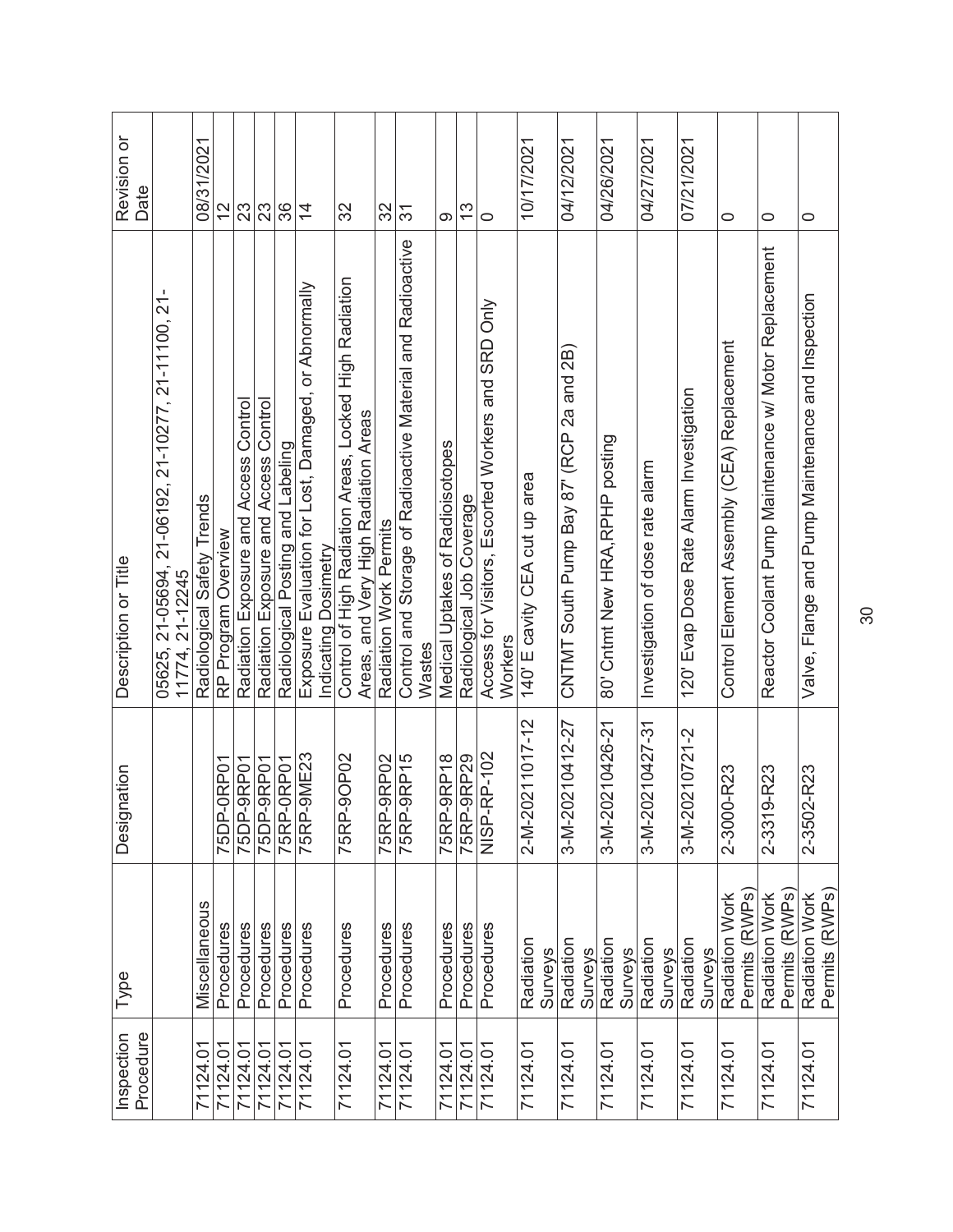| Inspection<br>Procedure | Type                             | Designation                 | Description or Title                                                                                                                       | Revision or<br>Date |
|-------------------------|----------------------------------|-----------------------------|--------------------------------------------------------------------------------------------------------------------------------------------|---------------------|
| 71124.01                | Permits (RWPs<br>Radiation Work  | 8-R23<br>$2 - 351$          | High Risk - Minor Maintenance in the 120'/127' Regenerative<br>Heat Exchanger Cubicle                                                      | $\circ$             |
| 71124.01                | Permits (RWPs)<br>Radiation Work | 3-3504                      | Minor Maintenance                                                                                                                          | ග                   |
| 71124.01                | Permits (RWPs)<br>Radiation Work | $9 - 1009$                  | <b>Minor Maintenance</b>                                                                                                                   | 5                   |
| 71124.01                | Permits (RWPs)<br>Radiation Work | $9 - 1020$                  | Visitor and Escort Tours, Visual Inspections, and Work on<br>Non-Plant Systems or Components                                               | 0                   |
| 71124.01                | Self-Assessments                 | 302-03863                   | September 2020 Offsite Safety Review Committee Meeting<br>20-002, Operations, Chemistry and Radiation Protection<br>Subcommittee Report    | 10/01/2020          |
| 71124.01                | Self-Assessments                 | 302-03876<br><b>RJA/RJA</b> | March 2021 Offsite Safety Review Committee (OSRC)<br>Meeting 21-001, Operations, Chemistry and Radiation<br>Protection Subcommittee Report | 03/25/2021          |
| 71124.01                | Self-Assessments                 | 2020-004<br><b>Audit</b>    | Radiation Safety                                                                                                                           | 08/06/2021          |
| 71124.02                | Corrective Action<br>Documents   |                             | 20-03640, 20-10685, 20-10881, 20-13950, 20-16029, 21-<br>01305, 21-03030, 21-04127, 21-04934, 21-07369, 21-<br>08226, 21-08725, 21-09027   |                     |
| 71124.02                | Miscellaneous                    |                             | PVGS Radiological Safety Trends                                                                                                            | 09/06/2021          |
| 71124.02                | Miscellaneous                    |                             | Palo Verde Generating Station ALARA 5-Year Plan 2018-<br>2022                                                                              | 10/25/2018          |
| 71124.02                | Miscellaneous                    |                             | Draft Palo Verde Generating Station ALARA 5-Year Plan<br>2021-2025                                                                         | 10/2021             |
| 71124.02                | Miscellaneous                    | 218-04731                   | 2020 Annual Radiation Protection Program Summary Report                                                                                    | 08/25/2021          |
| 71124.02                | Procedures                       | 75DP-0RP01                  | RP Program Overview                                                                                                                        | $\frac{2}{3}$       |
| 71124.02                | Procedures                       | 75DP-0RP03                  | ALARA Program Overview                                                                                                                     | ဖ                   |
| 71124.02                | Procedures                       | 75DP-0RP06                  | <b>ALARA Committee</b>                                                                                                                     | တ                   |
| 71124.02                | Procedures                       | 75DP-0RP08                  | Managing Radiological Risk                                                                                                                 | က                   |
| 71124.02                | Procedures                       | 75RP-0RP04                  | Radiation Protection Periodic Review Program                                                                                               | $\circ$             |
| 71124.02                | Procedures                       | 75RP-9RP02                  | Radiation Work Permits                                                                                                                     | 32                  |
| 71124.02                | Procedures                       | 75RP-9RP12                  | <b>ALARA Reports</b>                                                                                                                       | $\circ$             |
| 71124.02                | Procedures                       | 75RP-9RP16                  | Special Dosimetry                                                                                                                          | 26                  |
| 71124.02                | Procedures                       | 75RP-9RP26                  | Radioactive Source Control                                                                                                                 | 17                  |
| 71124.02                | Procedures                       | $-9$ RP02<br>75TD.          | <b>ALARA Work Planning</b>                                                                                                                 | 13                  |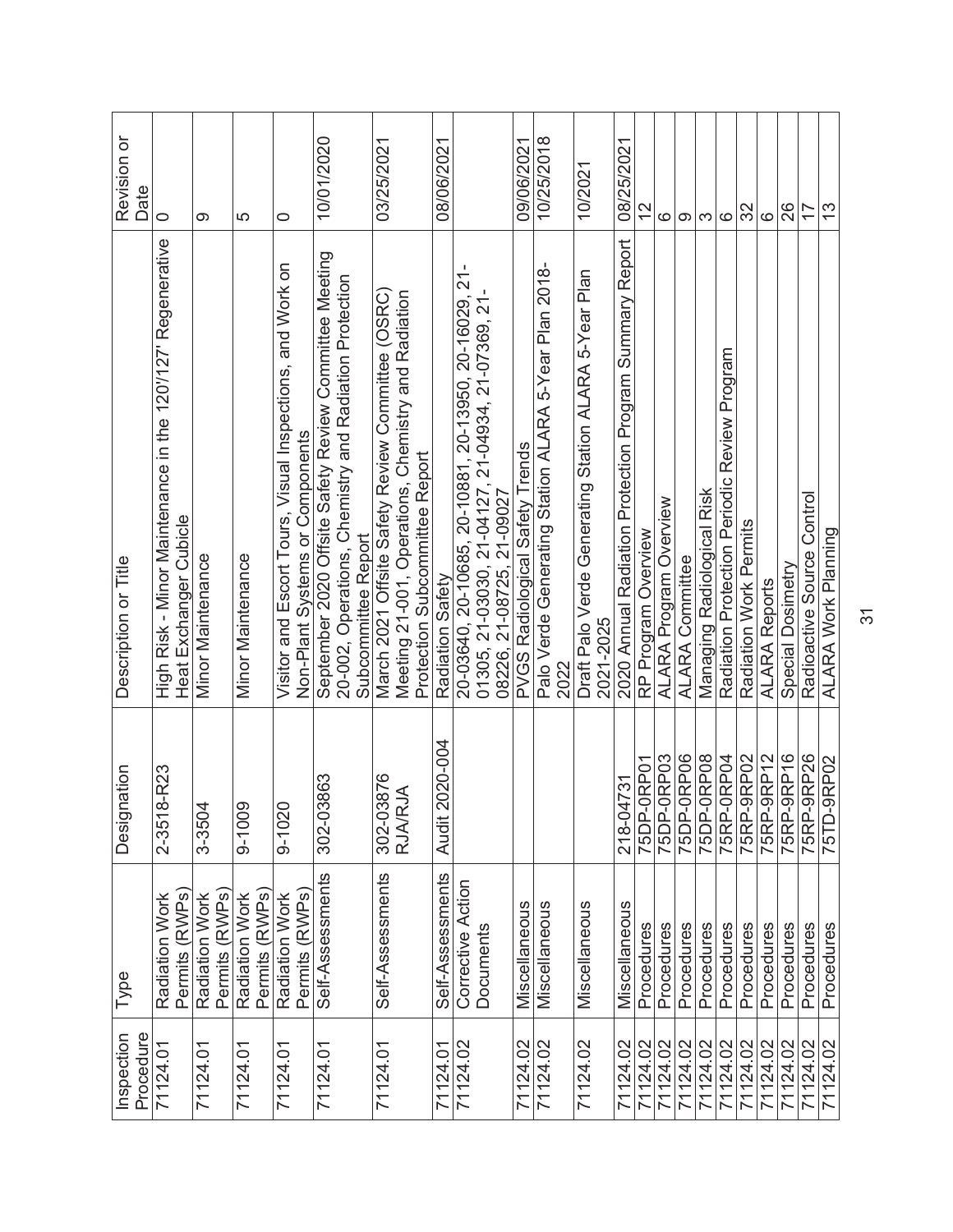| Inspection<br>Procedure | Type                             | Designation        | Description or Title                                                                 | Revision or<br>Date |
|-------------------------|----------------------------------|--------------------|--------------------------------------------------------------------------------------|---------------------|
| 71124.02                | Radiation<br><b>Surveys</b>      | 2-M-20211009-5     | C100 Elevation Overview Containment                                                  | 10/09/2021          |
| 71124.02                | Radiation<br>Surveys             | 2-M-20211009-8     | C140 Elevation Overview Containment                                                  | 10/09/2021          |
| 71124.02                | Radiation<br>Surveys             | 2-M-20211014-11    | Refueling Pool (Enlarged) 140'                                                       | 10/14/2021          |
| 71124.02                | Radiation<br>Surveys             | 2-M-20211017-12    | 140' East Cavity CEA Cut Up Area                                                     | 10/17/2021          |
| 71124.02                | Radiation<br><b>Surveys</b>      | 2-0-20211016-2     | Free Release a PZR Fan Impellor Shaft                                                | 10/16/2021          |
| 71124.02                | Radiation<br><b>Surveys</b>      | 3-M-20210423-1     | Unit 3 117' 2A RCP Bay / SIEV227 - Removal of Internals                              | 04/23/2021          |
| 71124.02                | Radiation<br><b>Surveys</b>      | 3-M-20210526-4     | 3PSIEV227 Internals of Unit 3                                                        | 05/26/2021          |
| 71124.02                | Permits (RWPs<br>Radiation Work  | 2-3000-R23         | Control Element Assembly (CEA) Replacement                                           | 0                   |
| 71124.02                | Permits (RWPs)<br>Radiation Work | 2-3002-R23         | Reactor Destack and Restack                                                          | ∞                   |
| 71124.02                | Permits (RWPs)<br>Radiation Work | 2-3503             | General Tours, Inspections and Job Planning Walkdowns                                | $\circ$             |
| 71124.02                | Permits (RWPs)<br>Radiation Work | 2-3504-R23         | Minor Maintenance                                                                    | $\circ$             |
| 71124.02                | Permits (RWPs)<br>Radiation Work | 2-R23<br>$2 - 351$ | Install / Remove Temporary Shielding                                                 | 0                   |
| 71124.02                | Permits (RWPs)<br>Radiation Work | 3-3521-03          | 3R22 High Risk Inboard Loop Discharge Check Valve Work                               | က                   |
| 71124.02                | Self-Assessments                 | 20-10685-001       | PVGS Integrated Performance Assessment Report:<br>Radiation Protection 1st Half 2020 | 07/24/2020          |
| 71124.02                | Self-Assessments                 | 2020-004           | Nuclear Assurance Department (NAD) Audit Report:<br>Radiation Safety                 | 08/06/2021          |
| 71124.02                | Self-Assessments                 | 218-04716          | PVGS 2020 Annual ALARA/Management Evaluations<br>Report                              | 06/29/2021          |
| 71124.03                | Corrective Action<br>Documents   |                    | 20-15807, 21-04915, 21-07758, 21-09097                                               |                     |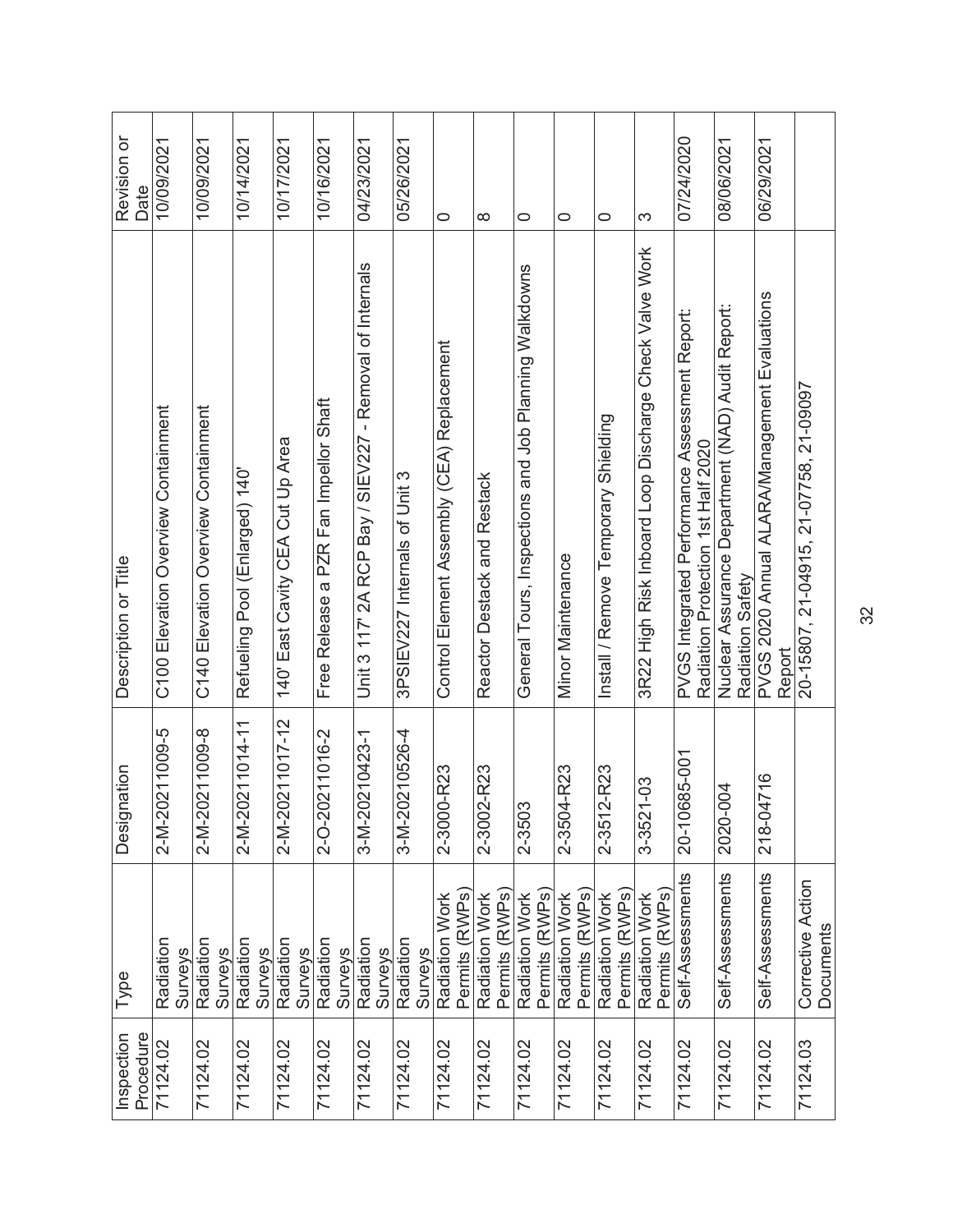| Inspection<br>Procedure | Type          | Designation            | Description or Title                                                                       | Revision or<br>Date      |
|-------------------------|---------------|------------------------|--------------------------------------------------------------------------------------------|--------------------------|
| 71124.03                | Drawings      |                        | Control Building HVAC System (HJ)                                                          |                          |
| 71124.03                | Drawings      |                        | Auxiliary Building HVAC System (HA)                                                        |                          |
| 71124.03                | Drawings      |                        | Fuel Building HVAC System (HF                                                              |                          |
| 71124.03                | Miscellaneous |                        | 5 Year Hydrostatic Cylinder Report                                                         | 10/19/2021               |
| 71124.03                | Miscellaneous |                        | Unit 2 control room - self contained breathing apparatus                                   |                          |
|                         |               |                        | October 2021 inspection report                                                             |                          |
| 71124.03                | Miscellaneous |                        | Self-Contained Breathing Apparatus (SCBA) test report for<br>SCBA#LAC-240-936              | 04/13/2021               |
| 71124.03                | Miscellaneous |                        | SCBA test report for SCBA # LAC-240-932                                                    | 04/13/2021               |
| 71124.03                | Miscellaneous |                        | Process Change Package # 5265776                                                           | 10/11/2020               |
| 71124.03                | Procedures    | 01DP-0EM20             | Respirator Fit Test                                                                        | $\sim$                   |
| 71124.03                | Procedures    | 01DP-01S08             | PVGS Respiratory Protection Equipment Usage                                                | $\overline{24}$          |
| 71124.03                | Procedures    | 01DP-01S10             | PVGS Respiratory Protection Program                                                        | $\overline{4}$           |
| 71124.03                | Procedures    | 14DP-0FP42             | Respiratory Equipment Inspection and Repair<br>Documentation                               | $\overline{\phantom{0}}$ |
| 71124.03                | Procedures    | 33DP-0AP03             | Ventilation Filter Testing Program (VTFP                                                   | $\infty$                 |
|                         |               |                        |                                                                                            |                          |
| 71124.03                | Procedures    | 33ST-9HF01             | Surveillance Testing for the Aux/Fuel Building Nuclear Air<br>Treatment System             | 23                       |
| 71124.03                | Procedures    | <b>SOLH9-</b><br>33ST- | Surveillance Testing of the Control Room Nuclear Air<br>Treatment System                   | 22                       |
| 71124.03                | Procedures    | <b>POLHO-</b><br>33ST- | Carbon Analysis for the Control Room Essential Nuclear Air<br>Treatment System             | $\overline{4}$           |
|                         |               |                        |                                                                                            |                          |
| 71124.03                | Procedures    | $-9H$ FO1<br>40ST-     | Train ESF Pump Room and Fuel Building Ventilation<br>System Operability/Functionality Test | 20                       |
| 71124.03                | Procedures    | 40ST-9HJ01             | Control Room Essential Filtration System Operability Test                                  | $\overline{2}$           |
| 71124.03                | Procedures    | 75RP-9EE07             | Operation of the AMS-4 CAM                                                                 | 24                       |
| 71124.03                | Procedures    | 75RP-9RP08             | Radiological Air Sampling                                                                  | $\overline{\phantom{0}}$ |
| 71124.03<br>71124.03    | Procedures    | 75RP-9RP20             | Use of control of HEPA Filtration and Vacuum Equipment                                     | 5                        |
|                         | Work Orders   | STWO #4915279          | Surveillance test package for unit 2 control room nuclear air                              | 05/18/2020               |
|                         |               |                        | treatment system                                                                           |                          |
| 71124.03                | Work Orders   | STWO #4986418          | Surveillance test package for unit 1 control room essential                                | 06/10/2019               |
|                         |               |                        | air treatment system                                                                       |                          |
| 71124.05                | Procedures    | 74RM-9EF43             | Actions for Non-Functional Radiation Monitors: Preplanned                                  | $\frac{8}{1}$            |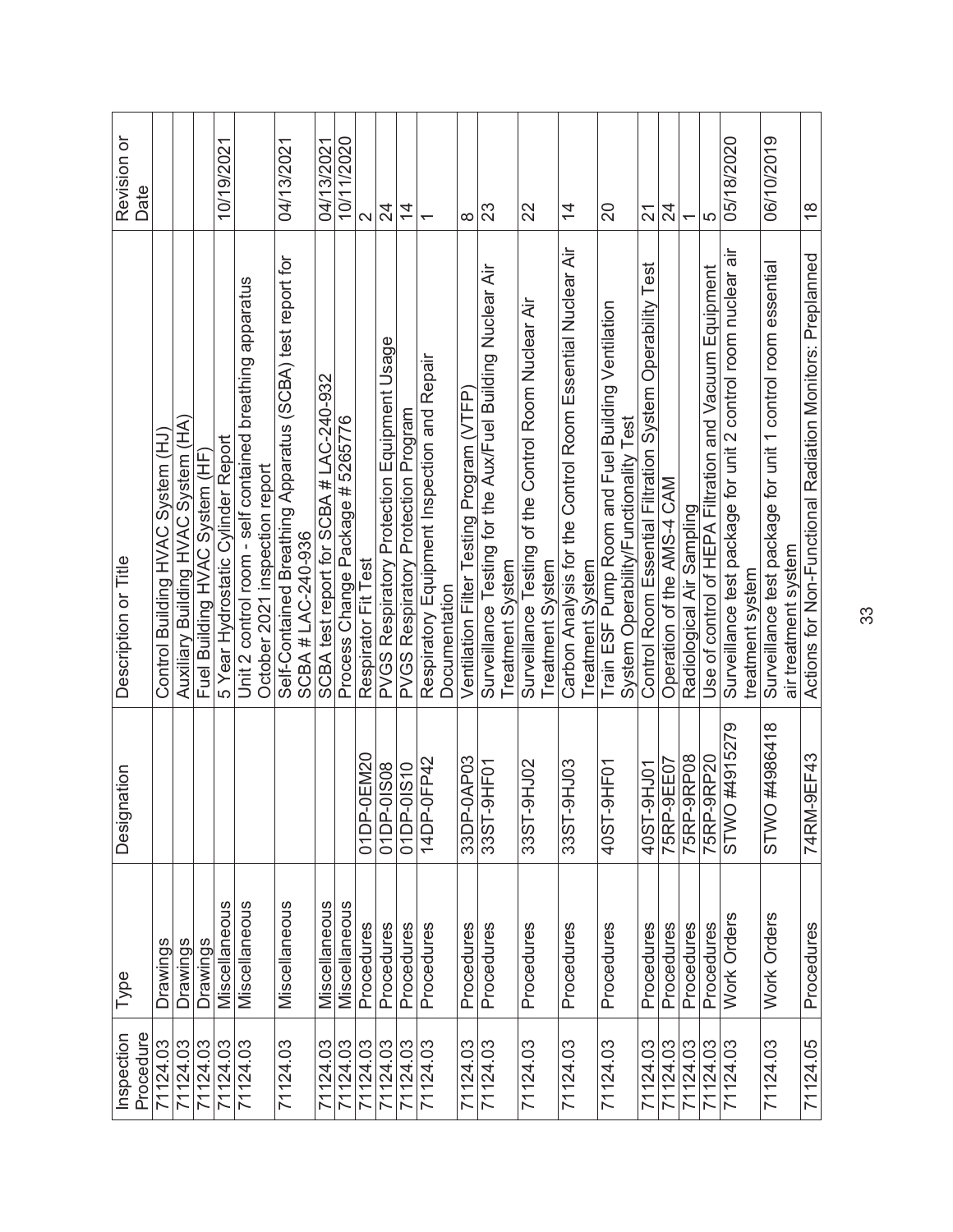| Procedure<br>Inspection | Type                           | Designation                       | Description or Title                                                                                           | Revision or<br>Date      |
|-------------------------|--------------------------------|-----------------------------------|----------------------------------------------------------------------------------------------------------------|--------------------------|
|                         |                                |                                   | Alternate Sampling Program                                                                                     |                          |
| 71124.05                | Procedures                     | 75RP-9EQ65                        | Calibration and Response Check of the Thermo Fisher<br>Scientific Contamination Monitor Type PM12              | 4                        |
| 71151                   | Miscellaneous                  |                                   | RCA Entries Greater than 80 millirem                                                                           | 09/21/2021               |
| 71151                   | Miscellaneous                  |                                   | Units 1, 2, and 3 RCS Leakage Data                                                                             | 11/05/2021               |
| 71151                   | Miscellaneous                  |                                   | Units 1, 2, and 3 RCS Dose Equivalent lodine-131 Data                                                          | 11/05/2021               |
| 71151                   | Miscellaneous                  | Unit 1                            | PVNGS Radioactive Effluent Release Permit Summary                                                              | 10/21/2021               |
|                         |                                |                                   | Report                                                                                                         |                          |
| 71151                   | Miscellaneous                  | Unit 2                            | PVNGS Radioactive Effluent Release Permit Summary<br>Report                                                    | 10/21/2021               |
| 71151                   | Miscellaneous                  | Unit 3                            | PVNGS Radioactive Effluent Release Permit Summary<br>Report                                                    | 10/21/2021               |
| 71151                   | Procedures                     | 40DP-9LC01                        | Performance Indicator - Barrier Integrity Cornerstone: RCS                                                     | 4                        |
|                         |                                |                                   | Leak Rate                                                                                                      |                          |
| 71151                   | Procedures                     | 40ST-9RC02                        | ERFDADS (Preferred) Calculation for RCS Water Inventory                                                        | 54                       |
| 71151                   | Procedures                     | 74CH-9ZZ15                        | Dose Equivalent Xe-133 and Dose Equivalent I-131                                                               | $\infty$                 |
|                         |                                |                                   | Determination                                                                                                  |                          |
| 71151                   | Procedures                     | 74DP-0LC01                        | RCS Activity Performance Indicator                                                                             | $\overline{\phantom{0}}$ |
| 71151                   | Procedures                     | 74ST-9RC02                        | Reactor Coolant System Specific Activity Surveillance Test                                                     | $\overline{1}$           |
| 71151                   | Procedures                     | 75RP-0LC01                        | Performance Indicator Occupational Radiation Safety                                                            | 5                        |
|                         |                                |                                   | Cornerstone                                                                                                    |                          |
| 71151                   | Procedures                     | 75RP-0LC02                        | Performance Indicator Public Radiation Safety Cornerstone                                                      | 5                        |
| 71152                   | Corrective Action              |                                   | 21-00423, 21-01559, 21-01940, 21-03483, 21-03485, 21-                                                          |                          |
|                         | Documents                      |                                   | 06035, 21-07093, 21-00942, 21-07326, 21-11051, 21-<br>11154, 21-13953, 21-14269, 21-14595, 18-02605, 18-       |                          |
|                         |                                |                                   |                                                                                                                |                          |
|                         |                                |                                   | 19-09910, 21-00963, 21-10262, 21-11121<br>02668,                                                               |                          |
| 71152                   | Corrective Action              | ition Reports<br>Condi            | 19-15831, 20-04589, 20-11549, 20-11613, 20-11830, 20-                                                          |                          |
|                         | Documents                      |                                   | 12157, 20-12213, 20-12214, 20 12253, 20-12282, 20-                                                             |                          |
|                         |                                |                                   | 13187, 20-14092, 20-14172, 20-14272, 20-14470, 20-                                                             |                          |
|                         |                                |                                   | 14522, 20 14525, 20-14601, 20-14606, 20-14609, 21-04020                                                        |                          |
| 71152                   | Corrective Action<br>Documents | <b>Condition Reports</b><br>(Non) | 21-04020, 21-05447, 21 08513, 21-12356, 21-13833                                                               |                          |
|                         |                                |                                   |                                                                                                                |                          |
| 71152                   | Corrective Action<br>Documents | Level 4<br>Evaluation Report      | Actions for Emergency Planning Classifications When the<br>Evaluate the Current Alternate Methods/Compensatory | 10/01/2021               |

34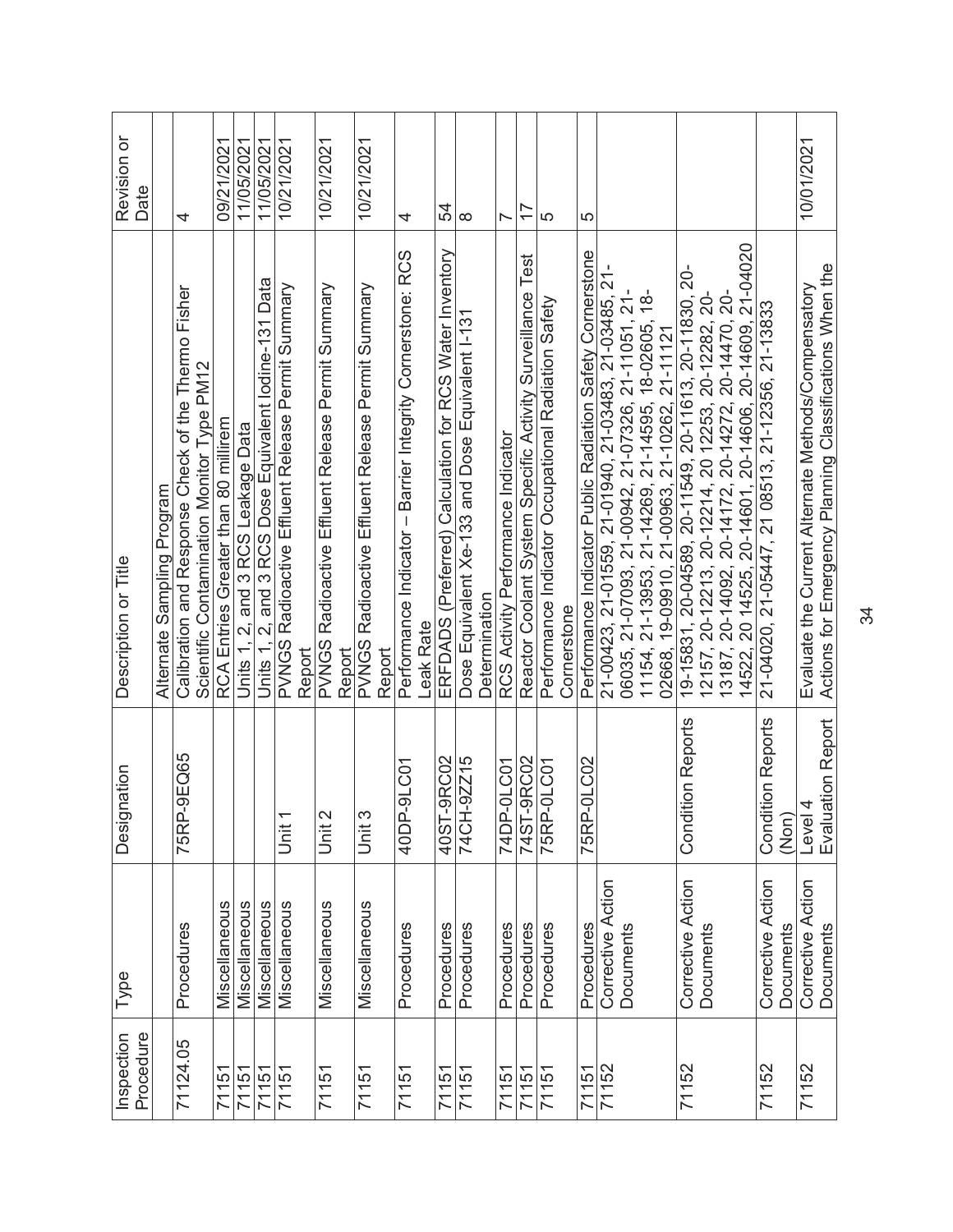| Procedure<br>Inspection | Type                                                           | Designation           | Description or Title                                                                                                                 | Revision or<br>Date |
|-------------------------|----------------------------------------------------------------|-----------------------|--------------------------------------------------------------------------------------------------------------------------------------|---------------------|
|                         |                                                                | 21-10262-003          | Seismic Monitor is Nonfunctiona                                                                                                      |                     |
| 71152                   | Corrective Action<br>Resulting from<br>Documents<br>Inspection | ition Report<br>Condi | 21-13938, 21-14096, 21-14281                                                                                                         |                     |
| 71152                   | Drawings                                                       |                       | Palo Verde Topology                                                                                                                  | 0                   |
| 71152                   | Engineering<br>Evaluations                                     | 13-JS-B005            | Critical System Determination                                                                                                        | 4                   |
| 71152                   | Engineering<br>Evaluations                                     | $-5B-01$<br>OMA-      | Ongoing Monitoring and Assessment (OM&A) Report<br>Reactor Protection System (SB) Group 1 & 2, Core<br><b>Protection Calculator</b>  | 0                   |
| 71152                   | Engineering<br>Evaluations                                     | SB-04<br>OMA-         | Ongoing Monitoring and Assessment (OM&A) Report<br>Reactor Protection (SB) Units 1,2,3, Group 4, CPC<br><b>Communication Devices</b> | $\circ$             |
| 71152                   | Engineering<br>Evaluations                                     | SB-05<br>OMA-         | Reactor Protection (SB) Units 1,2,3 Group 5, Converters<br>Ongoing Monitoring and Assessment (OM&A) Report                           | 0                   |
| 71152                   | Miscellaneous                                                  |                       | Common Controls Spreadsheet                                                                                                          | 09/07/2021          |
| 71152                   | Miscellaneous                                                  |                       | Cyber Security Excellence Plan                                                                                                       | 10/28/2021          |
| 71152                   | Miscellaneous                                                  |                       | Palo Verde Nuclear Generation Station Cyber Security Plan<br>(CSP)                                                                   | ω                   |
| 71152                   | Miscellaneous                                                  |                       | Palo Verde Nuclear Generating Station, Alert December 15,<br>2016 Event Summary Report                                               | 01/12/2017          |
| 71152                   | Miscellaneous                                                  |                       | Unit 1, 2, 3 Night Order, Seismic Monitor Non-Functiona                                                                              | 09/02/2021          |
| 71152                   | Miscellaneous                                                  |                       | Unit 1, 2, 3 Night Order, Seismic Monitor Non-Functional                                                                             | 09/03/2021          |
| 71152                   | Miscellaneous                                                  |                       | Licensed Operator Continuing Training 2019-2024 6 Year<br>Long Range Training Plan                                                   | 4                   |
| 71152                   | Miscellaneous                                                  |                       | Actual Event Investigation, Seismic Occurrence on 7/4/2019<br>$-19 - 09910 - 002$                                                    | 07/19/2019          |
| 71152                   | Miscellaneous                                                  |                       | Number 79IS-9SM01, Revision Number 27, TAPA Letter: A<br>Temporary Approved Procedure Action (TAPA), Procedure                       | 09/02/2021          |
| 71152                   | Miscellaneous                                                  |                       | Level 3 Evaluation Report 18-02668-002                                                                                               | 03/22/2018          |
| 71152                   | Miscellaneous                                                  | 01DP-0AP59-07         | Trend Analysis Administrative Guideline                                                                                              |                     |
| 71152                   | Miscellaneous                                                  | 102-06866-AKK         | Palo Verde Nuclear Generation Station (PVNGS) Units 1, 2,<br>and 3 and Independent Spent Fuel Storage Installation;                  | 04/10/2014          |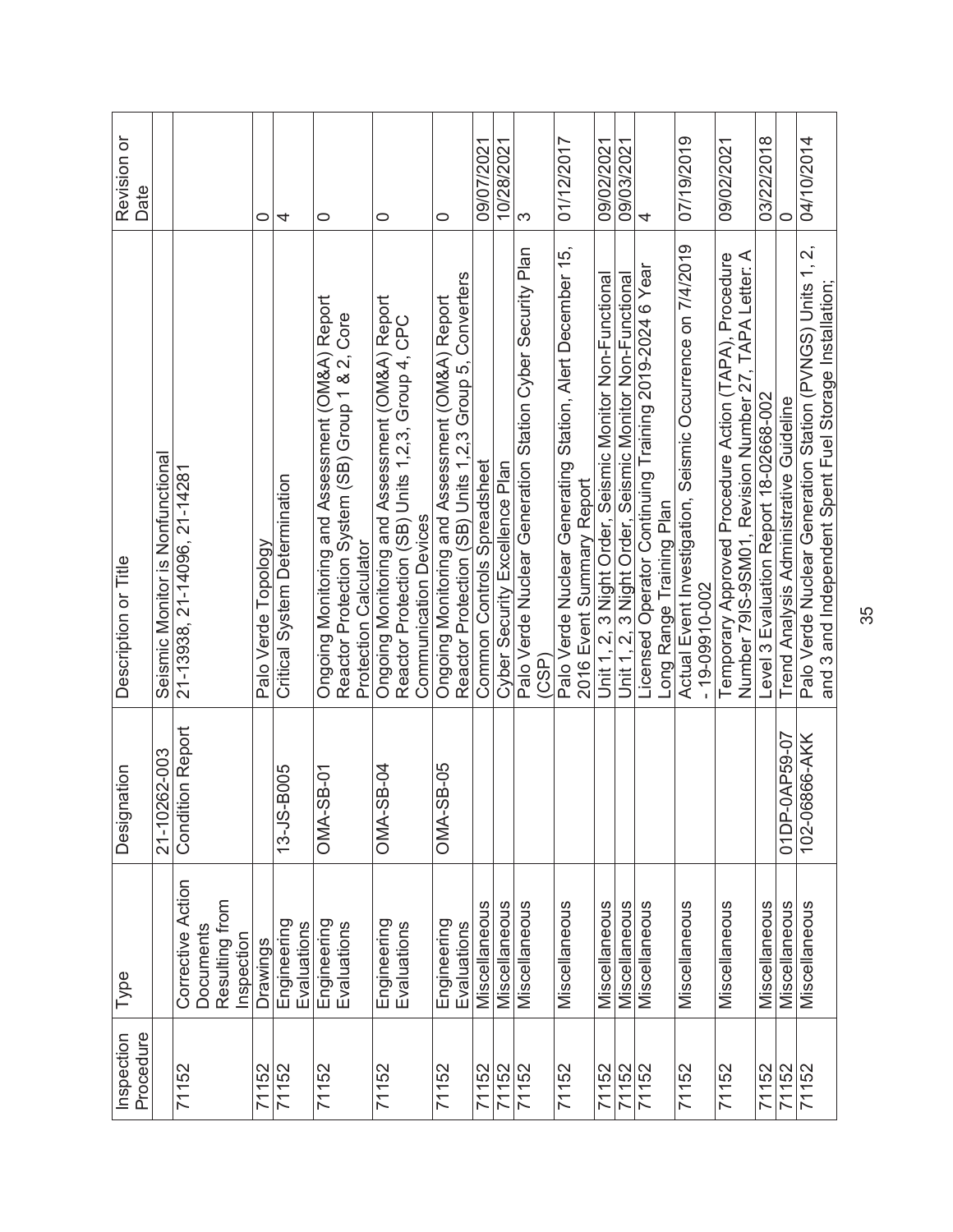| Procedure<br>Inspection | Type          | Designation                                   | Description or Title                                                                                                                                                                                                                                                                                                                    | Revision or<br>Date |
|-------------------------|---------------|-----------------------------------------------|-----------------------------------------------------------------------------------------------------------------------------------------------------------------------------------------------------------------------------------------------------------------------------------------------------------------------------------------|---------------------|
|                         |               |                                               | Nos. NPF-41, NPF-51 and NPF-74; Revision 5 to EP-0901,<br>Classifications, and Revision 52 to the PVNGS Emergency<br>Docket Nos. 50-528, 50-529, 50-530, and 72044; License<br>Plan                                                                                                                                                     |                     |
| 71152                   | Miscellaneous | <b>TNWDCE</b><br>102-07135-<br><b>TTIM</b>    | Palo Verde Nuclear Generation (PVNGS) Units 1, 2,<br>Docket Nos. 50-528, 50-529, 50-530 and 72-44; License<br>and 3 and Independent Spent Fuel Storage Installation;<br>Approval of Proposed Changes to PVNGS Emergency<br>Nos. NPF-41, NPF-51 and NPF-74; Request for NRC<br><b>Action Levels</b>                                      | 10/09/2015          |
| 71152                   | Miscellaneous | <b>MLL/JF/DCE</b><br>102-07255-               | Palo Verde Nuclear Generating Station (PVNGS) Units 1, 2,<br>for Additional Information Regarding Proposed Changes to<br>Nos. NPF-41, NPF-51 and NPF-74; Response to Request<br>Docket Nos. 50-528, 50-529, 50-530 and 72-44; License<br>and 3 and Independent Spent Fuel Storage Installation;<br><b>PVNGS Emergency Action Levels</b> | 05/12/2016          |
| 71152                   | Miscellaneous | CVE-2020-1350                                 | Windows DNS Server Vulnerability                                                                                                                                                                                                                                                                                                        | 0                   |
| 71152                   | Miscellaneous | 2212<br>Form                                  | Digital Asset Data Sheet                                                                                                                                                                                                                                                                                                                |                     |
| 71152                   | Miscellaneous | <b>PV-E0046</b><br>Form                       | Contract Personnel Exit Checklist                                                                                                                                                                                                                                                                                                       | 27                  |
| 71152                   | Miscellaneous | <b>PV-E0059</b><br>Form                       | Leader Checklist for Exiting Employees                                                                                                                                                                                                                                                                                                  | 39                  |
| 71152                   | Miscellaneous | <b>NKASMC032104</b><br>esson Plan<br>Number   | Acts of Nature                                                                                                                                                                                                                                                                                                                          | 02/05/2019          |
| 71152                   | Miscellaneous | <b>NKASYC015904</b><br>Lesson Plan<br>Number  | Seismic Monitoring System                                                                                                                                                                                                                                                                                                               | 9/27/2013           |
| 71152                   | Miscellaneous | <b>NKASYC015907</b><br>Lesson Plan<br>Number: | Seismic Monitoring System Lesson Plan                                                                                                                                                                                                                                                                                                   | 04/06/2020          |
| 71152                   | Miscellaneous | 8C060500<br>Lesson Plan<br>Number:<br>NNR1    | Deliberate Acts and Acts of Nature                                                                                                                                                                                                                                                                                                      | 11/06/2018          |
| 71152                   | Miscellaneous | ODP-1                                         | Operations Principles and Standards                                                                                                                                                                                                                                                                                                     | 44                  |
| 71152                   | Miscellaneous | <b>ODP-31</b>                                 | Operations Emergency Plan Implementation                                                                                                                                                                                                                                                                                                | 5                   |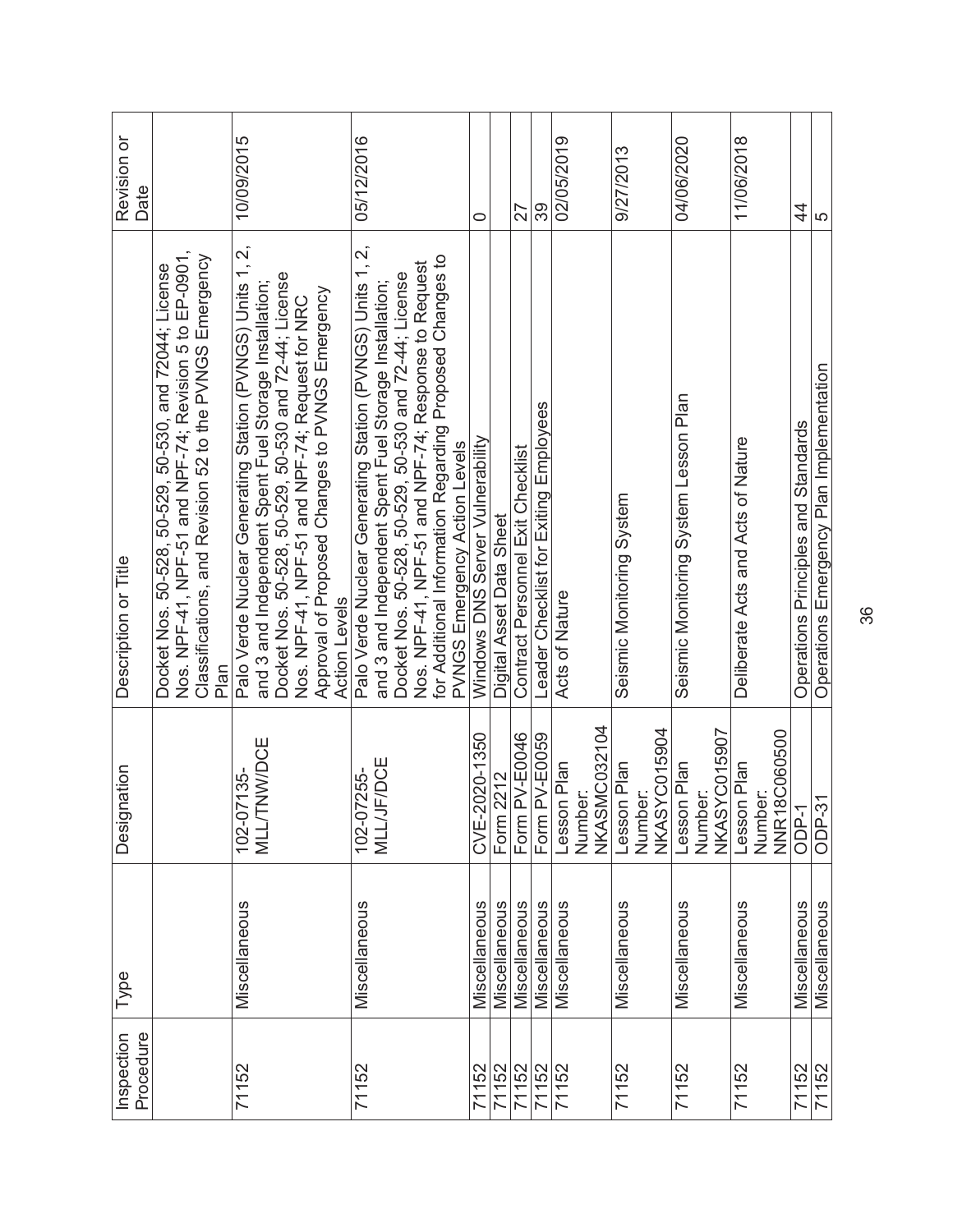| Procedure<br>Inspection | Type          | Designation                                       | Description or Title                                                      | Revision or<br>Date                              |
|-------------------------|---------------|---------------------------------------------------|---------------------------------------------------------------------------|--------------------------------------------------|
| 71152                   | Miscellaneous | Tasks<br>titive<br>Repet                          | 205319, 205459, 205460, 205461<br>205318.<br>199478.204678.               |                                                  |
| 71152                   | Miscellaneous | Walkdown<br>Wireless<br><u>48</u><br><b>Resul</b> | March, July, & September 2021                                             |                                                  |
| 71152                   | Miscellaneous | Authorization<br>210174<br><b>Work</b>            | Work Scope Excerpt                                                        |                                                  |
| 71152                   | Miscellaneous | $Y$ (WSL)<br>Scope<br><b>Work</b><br>Librar       | 5153648, 5321051, 5321491, 5342806, 5348690, 5348691,<br>5348692, 5369985 |                                                  |
| 71152                   | Procedures    | 01DP-0AP09                                        | Procedure and Work Instruction Use and Adherence                          | <u>ღ</u>                                         |
| 71152                   | Procedures    | 01DP-0AP12                                        | <b>Condition Reporting Process</b>                                        | 38                                               |
| 71152                   | Procedures    | 01DP-0AP16                                        | Conduct of Organizational Effectiveness                                   | $\frac{2}{\sqrt{2}}$                             |
| 71152                   | Procedures    | 01DP-0AP59                                        | Conduct of Organizational Effectiveness                                   |                                                  |
| 71152                   | Procedures    | 12DP-0MC08                                        | Control of Purchasing Material and Equipment                              | 57                                               |
| 71152                   | Procedures    | 12DP-0MC25                                        | <b>Stores</b>                                                             | $\frac{1}{2}$                                    |
| 71152                   | Procedures    | 16DP-0EP31                                        | Emergency Preparedness Equipment Out of Service                           | $\frac{3}{5}$                                    |
| 71152                   | Procedures    | 20DO-0SK39                                        | Palo Verde Badging Procedure                                              | $\frac{4}{1}$                                    |
| 71152                   | Procedures    | 20DP-0SK40                                        | Access Authorization                                                      | 46                                               |
| 71152                   | Procedures    | 22DP-0AC01                                        | Vulnerability Assessments and Scans                                       | $\sim$                                           |
| 71152                   | Procedures    | 22DP-0AC04                                        | Cyber Security Incident Response                                          | 4                                                |
| 71152                   | Procedures    | 22DP-0AC05                                        | Cyber Security Alerts and Advisories                                      | 4                                                |
| 71152                   | Procedures    | 22DP-0AC06                                        | PVGS Critical Digital Asset (CDA) Management                              | တ                                                |
| 71152                   | Procedures    | 22DP-0AC08                                        | Ongoing Monitoring and Assessment                                         | S                                                |
| 71152                   | Procedures    | 22DP-0AC10                                        | Palo Verde Cyber Security Defensive Strategy                              | $\circ$                                          |
| 71152                   | Procedures    | $-0$ SK03<br>22DP-                                | Management of Cyber Security-Related Keys and                             | $\overline{ }$                                   |
|                         |               |                                                   | Accounts/Passwords                                                        |                                                  |
| 71152                   | Procedures    | -9RK7C<br>40AL-                                   | Panel B07C Alarm Responses                                                | $\frac{8}{1}$<br>$\overline{7}$<br>$\frac{5}{3}$ |
| 71152                   | Procedures    | $-9ZZ21$<br>40AO                                  | Acts of Nature                                                            | 39<br>37,                                        |
| 71152                   | Procedures    | 40DP-9OP02                                        | Conduct of Operations                                                     | 76<br>72,                                        |
| 71152                   | Procedures    | 40DP-90P33                                        | Shift Turnover                                                            | 36                                               |
| 71152                   | Procedures    | 79IS-9SM01                                        | Analysis of Seismic Event                                                 | 27                                               |
| 71152                   | Procedures    | EP-0901                                           | Classifications                                                           | 27                                               |
| 71152                   | Work Orders   |                                                   | 5321491                                                                   |                                                  |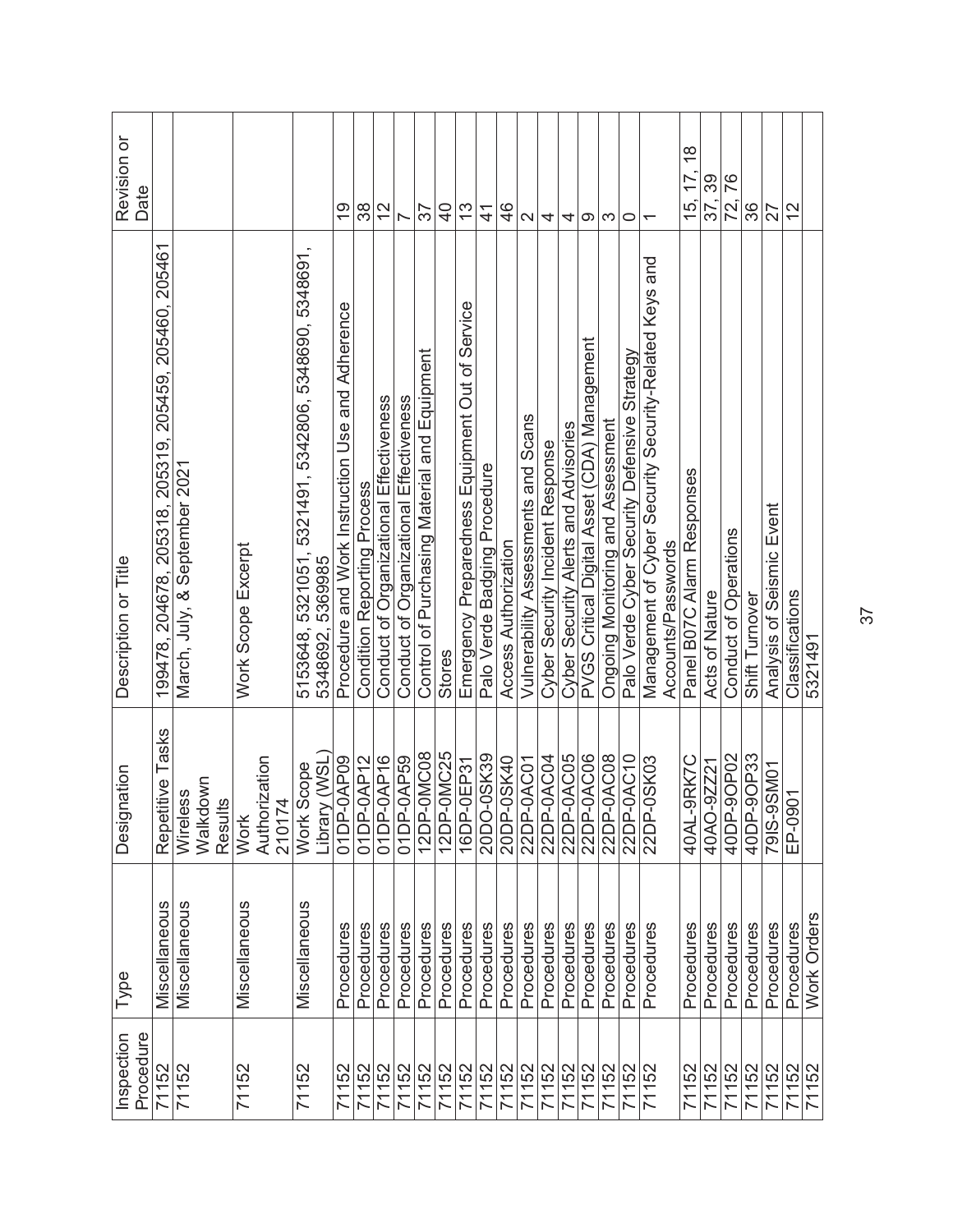| Revision or<br>Date     |                                                       |                                                                       | 10/22/2021                                | 10/21/2021                                | 10/22/2021                                | 12/06/2021            | 12/06/2021         | 12/06/2021                          | 12/06/2021        | 12/06/2021               | 12/06/2021                  | 12/06/2021                                                                      | 12/06/2021                                               | 12/06/2021                                            |                                      | 25                 | 5                                                     |                           | 45                     | 76                        | 75                    | 76                    | 151              |            |
|-------------------------|-------------------------------------------------------|-----------------------------------------------------------------------|-------------------------------------------|-------------------------------------------|-------------------------------------------|-----------------------|--------------------|-------------------------------------|-------------------|--------------------------|-----------------------------|---------------------------------------------------------------------------------|----------------------------------------------------------|-------------------------------------------------------|--------------------------------------|--------------------|-------------------------------------------------------|---------------------------|------------------------|---------------------------|-----------------------|-----------------------|------------------|------------|
| Description or Title    | 21-12450, 21-12443, 21-12479, 21-12478, 21-12511, 21- | 12436, 21-14531, 21-14464, 21-14465, 21-14478, 21-<br>14480, 21-14488 | Unit 1 Operator logs: October 20-22, 2021 | Unit 2 Operator logs: October 20-21, 2021 | Unit 3 Operator logs: October 20-22, 2021 | CPC CEAC Trip Buffers | ERFDADS PTARS Data | Plant Performance Evaluation Unit 3 | PC Rod Drop Times | Ronan Sequence of Events | PC Alarm Sequence of Events | Safety Limit Evaluation for Unit 3 Cycle 23 Reactor Trip on<br>December 6, 2021 | Event Report for Unit 3 Reactor Trip on December 6, 2021 | Plant Transient Review Assessment: Reactor Trip While | Repositioning CEAs to UEL-1 Position | Plant Review Board | PPS Variable Over Power Setpoint Adjustment for Power | Ascension After Refueling | Loss of Instrument Air | Degraded Electrical Power | Conduct of Operations | Conduct of Operations | Power Operations |            |
| Designation             |                                                       |                                                                       |                                           |                                           |                                           |                       |                    |                                     |                   |                          |                             | 6575-JEG<br>$162 - 1$                                                           | EN 55626                                                 | <b>PVE0647</b>                                        |                                      | 02DP-0AO01         | -9SB08<br>36MT                                        |                           | 40AO-9ZZ06             | 40AO-9ZZ12                | 40DP-9OP02            | 40DP-9OP02            | -9ZZ05<br>40OP   | 90DP-01P06 |
| Type                    | Corrective Action                                     | Documents                                                             | Miscellaneous                             | Miscellaneous                             | Miscellaneous                             | Miscellaneous         | Miscellaneous      | Miscellaneous                       | Miscellaneous     | Miscellaneous            | Miscellaneous               | Miscellaneous                                                                   | Miscellaneous                                            | Miscellaneous                                         |                                      | Procedures         | Procedures                                            |                           | Procedures             | Procedures                | Procedures            | Procedures            | Procedures       |            |
| Inspection<br>Procedure | 71153                                                 |                                                                       | 71153                                     | 71153                                     | 71153                                     | 71153                 | 71153              | 71153                               | 71153             | 71153                    | 71153                       | 71153                                                                           | 71153                                                    | 71153                                                 |                                      | 71153              | 71153                                                 |                           | 71153                  | 71153                     | 71153                 | 71153                 | 71153            | 71153      |